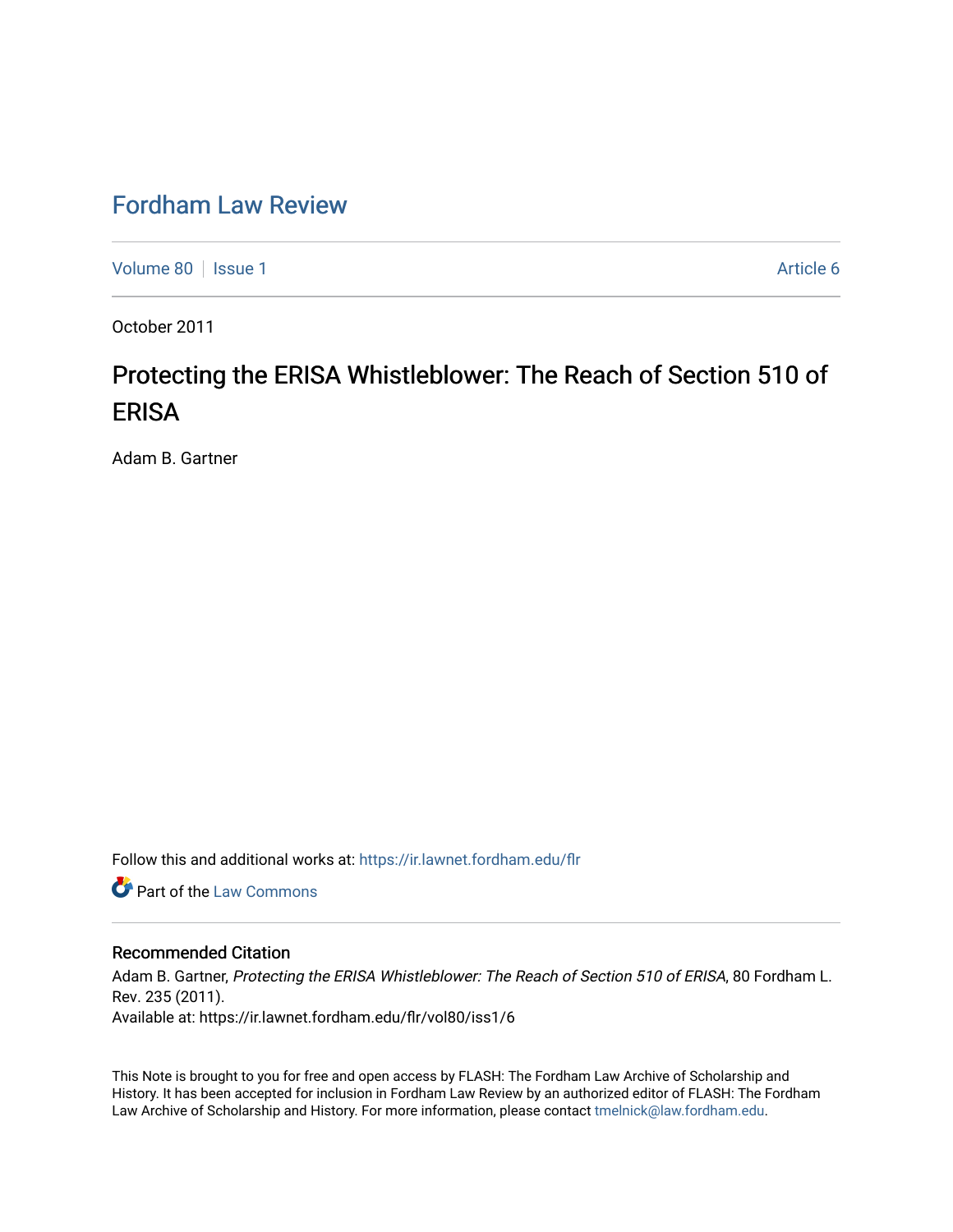## **PROTECTING THE ERISA WHISTLEBLOWER: THE REACH OF SECTION 510 OF ERISA**

## *Adam B. Gartner*[\\*](#page-1-0)

*Congress passed the Employee Retirement Income Security Act of 1974 (ERISA) to ensure the protection of private employee benefits. In doing so, Congress created uniform national standards for the administration of private employee benefit plans. Section 510 of ERISA affords some protection to whistleblowers who report ERISA violations. There is uncertainty, however, about whether section 510 protects a whistleblower who complains directly to his or her employer, or whether protection is limited to an individual who makes a report externally. Some circuit courts have held that section 510 protects all ERISA whistleblowers, while others have held that section 510's protections are more limited. This Note considers the history of ERISA and of whistleblower laws, addresses the circuit split over the reach of section 510's whistleblower protection provisions, and proposes an interpretation of section 510 that would provide broad protection to ERISA whistleblowers.*

#### TABLE OF CONTENTS

| I. BACKGROUND OF ERISA AND WHISTLEBLOWER LAWS 238             |  |
|---------------------------------------------------------------|--|
|                                                               |  |
|                                                               |  |
|                                                               |  |
|                                                               |  |
|                                                               |  |
|                                                               |  |
|                                                               |  |
|                                                               |  |
|                                                               |  |
| 3. Reporting a Violation: Internal vs. External               |  |
|                                                               |  |
|                                                               |  |
| II. PROTECTION OF INTERNAL COMPLAINTS: THE CIRCUIT SPLIT  255 |  |
|                                                               |  |

<span id="page-1-0"></span><sup>\*</sup> J.D. Candidate, 2012, Fordham University School of Law; B.A., 2007, Brandeis University. I would like to thank Professor Robert Kaczorowski for his guidance and insights. I would also like to thank my parents for their constant support and encouragement throughout the drafting process.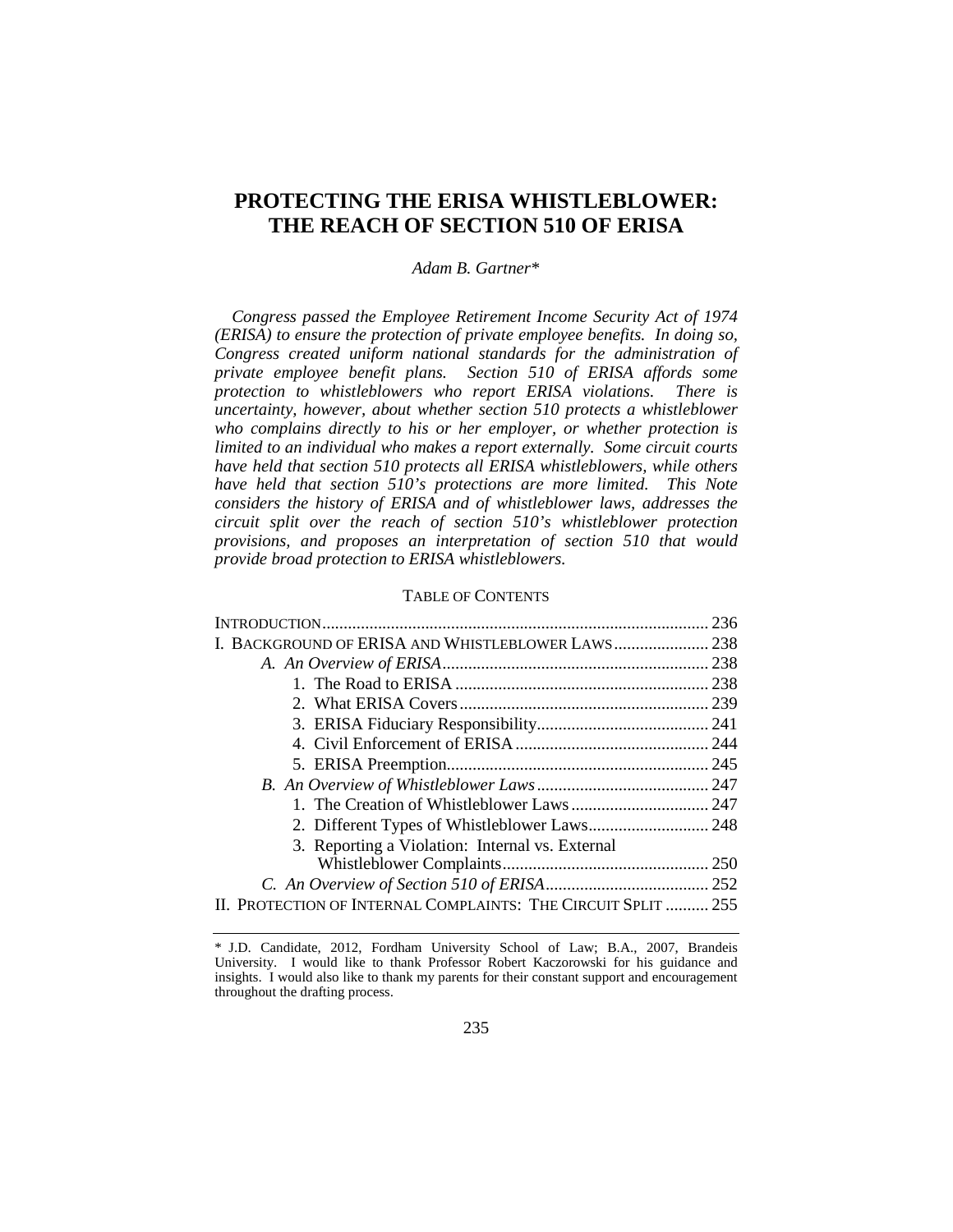| A. Unsolicited Internal Complaints Are Protected  255       |      |
|-------------------------------------------------------------|------|
|                                                             |      |
|                                                             |      |
| B. The Fourth Circuit: Section 510 Protects Only Formal     |      |
|                                                             | .259 |
|                                                             |      |
| D. The Third Circuit: Section 510 Does Not Protect          |      |
|                                                             |      |
| III. SECTION 510 OF ERISA SHOULD PROTECT INTERNAL           |      |
|                                                             |      |
|                                                             |      |
| B. The Necessity of Providing Internal ERISA Whistleblowers |      |
|                                                             |      |
|                                                             |      |
| 1. A Proposed Standard for ERISA Fiduciaries 268            |      |
|                                                             |      |
| 3. Individuals who Are Not Participants, Beneficiaries, or  |      |
|                                                             | 271  |
|                                                             |      |
|                                                             |      |
|                                                             |      |

#### **INTRODUCTION**

Leslie Boran was the controller of the Royal Poinciana Golf Club in Naples, Florida.<sup>[1](#page-2-0)</sup> In early 2010, she alerted the Club's board of trustees that they were violating the Employee Retirement Income Security Act of 1974 (ERISA).[2](#page-2-1) She demanded that they correct the violations and report them to the government.[3](#page-2-2) Specifically, Boran told the trustees that the company's 401(k) plan was wrongfully charging employees an administrative fee and that the Club was wrongfully failing to consider holiday bonuses as income to be matched under the  $401(k)$  plan.<sup>4</sup> In March 2010, Boran returned from vacation to present the annual financial report at the Club's board meeting.[5](#page-2-4) Before she had a chance to present the report, Boran was arrested for trespassing and thrown in jail.<sup>[6](#page-2-5)</sup> The Club had fired Boran while she was on vacation and barred her from the premises.<sup>[7](#page-2-6)</sup> Boran

<span id="page-2-0"></span><sup>1.</sup> Aisling Swift, *Naples CPA Contends Blowing Whistle Got Her Fired*, NAPLES DAILY NEWS, Mar. 21, 2010, http://www.naplesnews.com/news/2010/mar/21/naples-cpa-contendsblowing-whistle-got-her-fired.

<span id="page-2-2"></span><span id="page-2-1"></span><sup>2.</sup> Pub. L. No. 93-406, 88 Stat. 829 (codified as amended at 29 U.S.C. §§ 1001–1461 (2006 & Supp. III 2009) and scattered sections of 26 U.S.C.).

<sup>3.</sup> Swift, *supra* note 1.

<sup>4</sup>*. Id.*

<sup>5</sup>*. Id.*

<sup>6</sup>*. Id.*

<span id="page-2-6"></span><span id="page-2-5"></span><span id="page-2-4"></span><span id="page-2-3"></span><sup>7</sup>*. Id.* The club claimed that Boran resigned on February 22, 2010, and was not actually fired. *Id.* Boran disputed this claim. *Id.*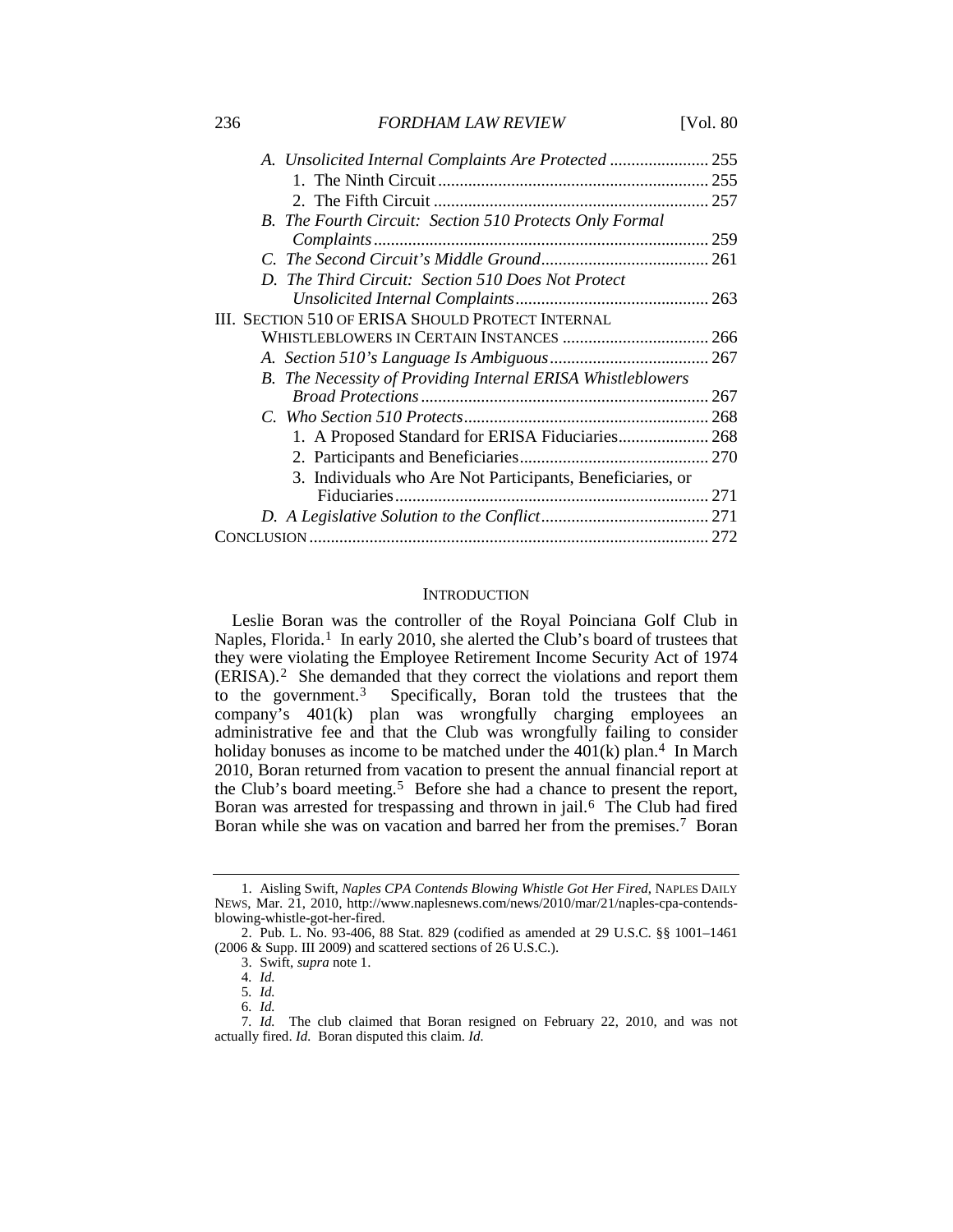asserted that she was fired because she reported the alleged ERISA violations to the trustees.[8](#page-3-0)

Private employee benefit funds, which control trillions of dollars in assets,<sup>[9](#page-3-1)</sup> have not been immune to corruption. The Teamsters' Central States Pension Fund is still under federal oversight due to corruption and fraud in the 1960s and 1970s.<sup>10</sup> More recently, in 2009, a benefits administrator for the Sandhogs Union in New York City was charged with embezzling \$42 million from the Union's benefit funds over a seven-year period.[11](#page-3-3)

What recourse would Boran, or any employee who discovered ongoing violations, have if he or she were terminated for internally reporting ERISA violations? The answer is not clear based on the current state of ERISA case law.

Passed by Congress in 1974, ERISA drastically altered the relationship between the federal government and private employee benefit plans and turned the regulation of private employee benefit plans into an exclusively federal matter.[12](#page-3-4) ERISA is also considered one of the most complicated and confusing federal statutes to navigate, with many sections still being judicially interpreted today.[13](#page-3-5)

Still under consideration is section 510 of ERISA.<sup>14</sup> Section 510 protects individuals from employer retaliation for certain activities.[15](#page-3-7) One such activity that section 510 protects is whistleblowing.<sup>16</sup> A "whistleblower" is an individual who seeks to change current practices by revealing information about the behavior or practices.[17](#page-3-9) The protection of whistleblowers is considered vital to a "democratic, free enterprise system."[18](#page-3-10) Some whistleblowers have received national attention for their acts, such as in 2002, when Time Magazine named "the Whistleblowers" as

<span id="page-3-11"></span><sup>8</sup>*. Id.*

<span id="page-3-1"></span><span id="page-3-0"></span><sup>9</sup>*. See* EMP. BENEFIT RESEARCH INST., ASSETS IN QUALIFIED RETIREMENT PLANS, 1985– 2002: REVISED, *available at* http://www.ebri.org/pdf/publications/facts/0904fact.pdf.

<span id="page-3-2"></span><sup>10</sup>*. See* Mary Williams Walsh, *Teamsters Find Pensions at Risk*, N.Y. TIMES, Nov. 15, 2004, at A1.

<span id="page-3-3"></span><sup>11.</sup> Russ Buettner, *Woman Stole from Union, Charges Say*, N.Y. TIMES, Dec. 2, 2009, at A32.

<span id="page-3-4"></span><sup>12</sup>*. See* Dennis K. Schaeffer, Comment, *Insuring the Protection of ERISA Plan Participants: ERISA Preemption and the Federal Government's Duty to Regulate Self-Insured Health Plans*, 47 BUFF. L. REV. 1085, 1090 (1999).

<span id="page-3-5"></span><sup>13</sup>*. See, e.g.*, Conkright v. Frommert, 130 S. Ct. 1640, 1644 (2010) (noting that the facts in most ERISA matters are "exceedingly complicated"); Mertens v. Hewitt Assocs., 508 U.S. 248, 262 (1993) (ERISA is an "enormously complex and detailed statute"); Nachman Corp. v. Pension Benefit Guar. Corp., 446 U.S. 359, 361 (1980) (describing ERISA as a "comprehensive and reticulated statute").

<span id="page-3-7"></span><span id="page-3-6"></span><sup>14.</sup> 29 U.S.C. § 1140 (2006). The text of this Note will refer to ERISA provisions by the original section number within ERISA, as opposed to the section number in the United States Code.

<sup>15</sup>*. See id.*; *see also infra* Part I.C (describing the protections that section 510 provides).

<sup>16.</sup> 29 U.S.C. § 1140.

<sup>17.</sup> MARCIA P. MICELI & JANET P. NEAR, BLOWING THE WHISTLE 15 (1992).

<span id="page-3-10"></span><span id="page-3-9"></span><span id="page-3-8"></span><sup>18</sup>*. See* Winters v. Hous. Chronicle Publ'g Co., 795 S.W.2d 723, 730 (Tex. 1990) (Doggett, J., concurring).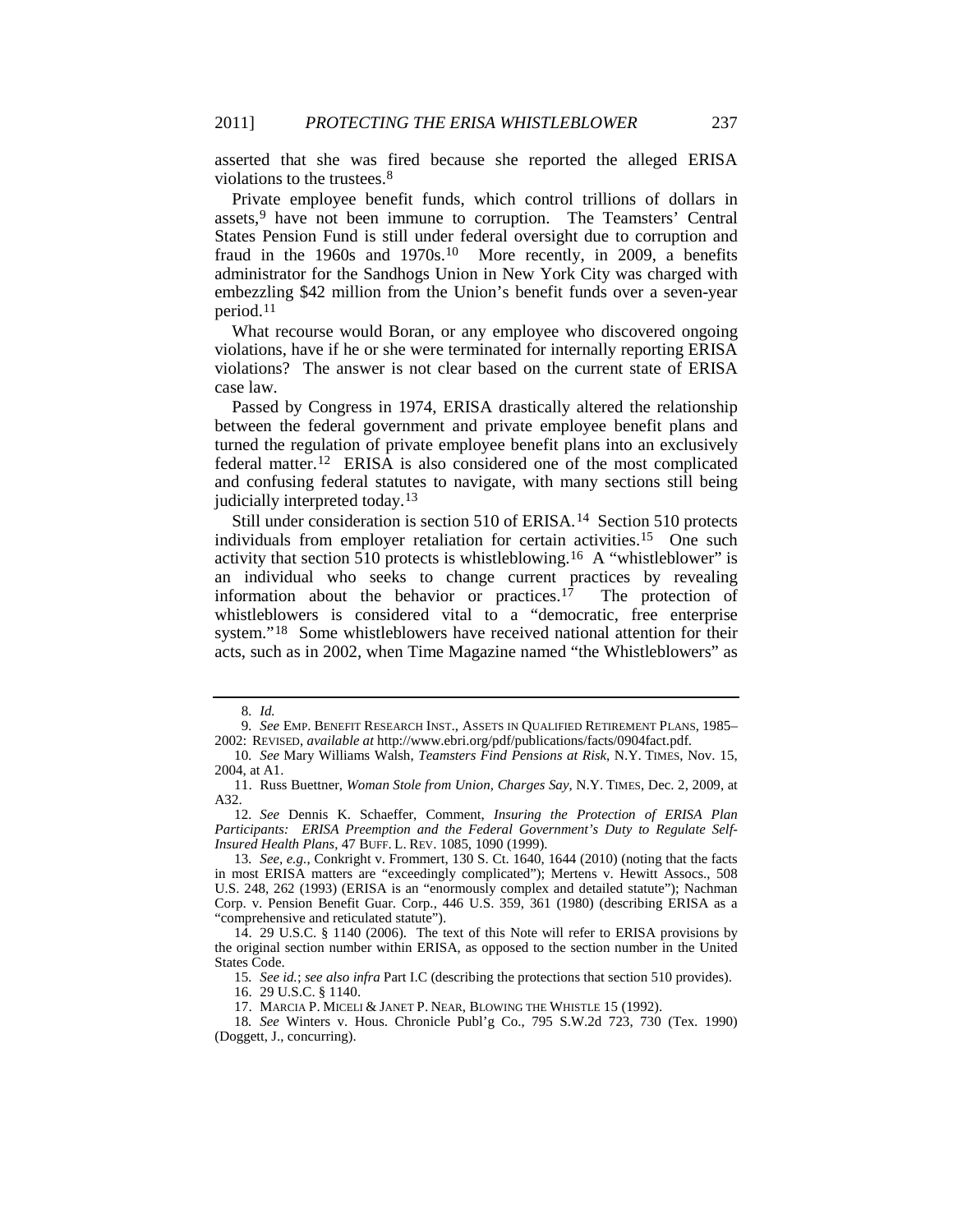its Persons of the Year.[19](#page-4-1) Despite this national admiration for whistleblowers, there is still much confusion about whether section 510 applies to internal complaints made by an employee to an employer, or whether it applies only to external complaints made to an outside agency.<sup>[20](#page-4-2)</sup>

This Note addresses the unresolved circuit split over the reach of ERISA's whistleblower protection provisions. Part I of this Note provides an overview of the history of ERISA and of whistleblower laws generally, and explains some of the key provisions of ERISA. Part II details the circuit split over whether section 510 of ERISA applies to internal whistleblower complaints. Part III endorses an interpretation of section 510 that would provide the greatest level of protection for ERISA whistleblowers.

#### I. BACKGROUND OF ERISA AND WHISTLEBLOWER LAWS

An appreciation of the basic framework of ERISA and its goals is necessary to understand how courts interpret ERISA. First, this part chronicles ERISA's passage and details key elements of ERISA's regulatory framework, specifically its fiduciary protection policies, its civil enforcement regime, and ERISA preemption. Next, this part provides background on whistleblower protection laws, and contrasts state and federal whistleblower protection. Finally, this part gives a detailed overview of section 510 of ERISA.

#### *A. An Overview of ERISA*

This section first provides a summary of the events leading to ERISA's passage. Next, it describes the type of employee benefit plans to which ERISA applies. Then, this section explains three important parts of ERISA: fiduciary responsibility, civil enforcement, and preemption.

#### 1. The Road to ERISA

<span id="page-4-0"></span>The Studebaker Corporation's closure of its automotive plant in South Bend, Indiana in December 1963 was perhaps the major impetus for the passage of ERISA.[21](#page-4-3) When the plant closed, Studebaker's pension plan lacked the funds to pay the workers their full pensions.<sup>[22](#page-4-4)</sup> In the years following the Studebaker plan's failure, both Congress and the public questioned why the Studebaker plan was underfunded.[23](#page-4-5) Some

<span id="page-4-1"></span><sup>19.</sup> *See generally* Richard Lacayo & Amanda Ripley, *Persons of the Year*, TIME, Dec. 30, 2002–Jan. 6, 2003, at 30.

<sup>20</sup>*. See infra* Part II.

<span id="page-4-3"></span><span id="page-4-2"></span><sup>21.</sup> *See* JAMES A. WOOTEN, THE EMPLOYEE RETIREMENT INCOME SECURITY ACT OF 1974: A POLITICAL HISTORY 51 (2004); Kermit J. Berylson, *ERISA Revolutionizes the Pension Field*, CPA J., Apr. 1977, at 23, 23; Philip Shabecoff, *Washington and Business: ERISA— Still 5-Letter Word for Trouble*, N.Y. TIMES, Sept. 8, 1977, at D1.

<span id="page-4-5"></span><span id="page-4-4"></span><sup>22.</sup> WOOTEN, *supra* note [21,](#page-4-0) at 51; Landon Wade Magnusson, Note, Golden Gate *and the Ninth Circuit's Threat to ERISA's Uniformity and Jurisprudence*, 2010 BYU L. REV. 167, 168.

<sup>23.</sup> WOOTEN, *supra* not[e 21,](#page-4-0) at 51.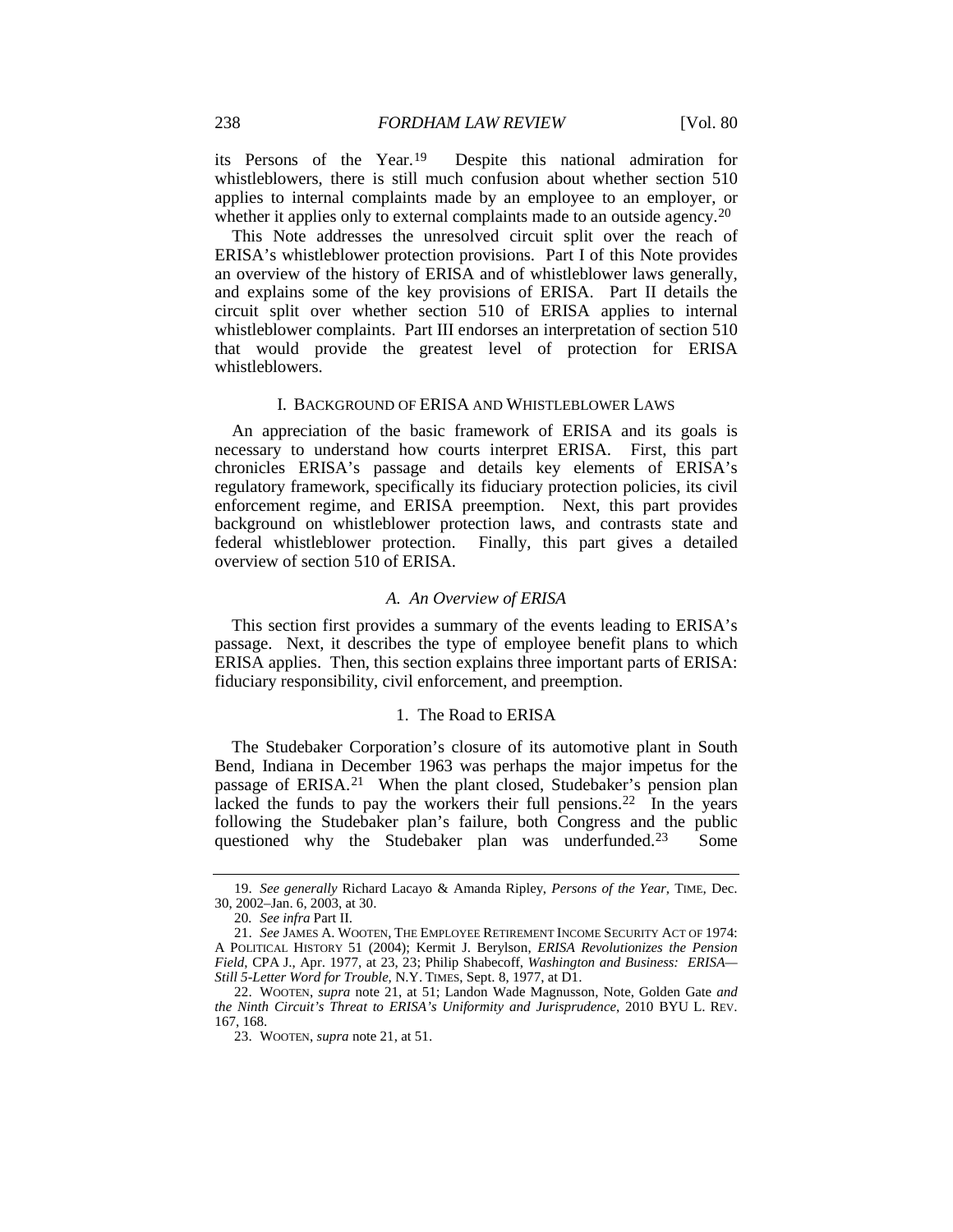commentators claimed that company officials misused the pension plan's funds,<sup>[24](#page-5-1)</sup> while others, such as Congressman John Dent of Pennsylvania, claimed that the "company had redirected its pension funds toward new acquisitions."[25](#page-5-2) In actuality, the plan failed because of its funding structure, as opposed to any nefarious scheme.<sup>[26](#page-5-3)</sup> Studebaker and the United Auto Workers had agreed to a pension plan funding formula that exposed younger employees to greater risk that the pension plan would default.<sup>[27](#page-5-4)</sup> Whatever the reason behind the Studebaker plan's failure, the reality was that the workers lost their pensions.[28](#page-5-5)

Congress kept the Studebaker plan's failure in mind over the ensuing decade as it proceeded to draft ERISA.[29](#page-5-6) After years of debate in Congress, on September 2, 1974—Labor Day—President Gerald Ford signed ERISA into law.[30](#page-5-7) Prior to ERISA, the determination of the amount of risk in private pension plans was typically left to the contracting parties.<sup>[31](#page-5-8)</sup> ERISA completely changed this by making it federal policy to provide security for private pension plans.[32](#page-5-9)

<span id="page-5-15"></span>ERISA's main goals were promoting proper management of benefit fund finances, preventing mismanagement and abuse, protecting participants' pensions, preserving substantial employer control over plan sponsorship, and creating uniform national standards for the governance of private pension plans.[33](#page-5-10) While ERISA did not require private companies to provide benefits, it did create a framework to help provide protection to private benefit plan participants.[34](#page-5-11)

#### <span id="page-5-17"></span><span id="page-5-16"></span><span id="page-5-14"></span><span id="page-5-0"></span>2. What ERISA Covers

ERISA applies to pension benefit plans and welfare benefit plans.[35](#page-5-12) Pension benefit plans are plans that defer income until retirement or termination of employment, or provide retirement income to participants.<sup>[36](#page-5-13)</sup>

<span id="page-5-9"></span>32*. See* Shaw v. Delta Air Lines, Inc., 463 U.S. 85, 90–91 (1983); WOOTEN, *supra* note [21,](#page-4-0) at 3.

<span id="page-5-13"></span><span id="page-5-12"></span><span id="page-5-11"></span><span id="page-5-10"></span>33*. See* PETER J. WIEDENBECK, ERISA: PRINCIPLES OF EMPLOYEE BENEFIT LAW 14 (2010); WOOTEN, *supra* note [21,](#page-4-0) at 4–5.

<sup>24</sup>*. Id.*

<sup>25</sup>*. Id.*

<sup>26</sup>*. Id.* at 51–52.

<sup>27</sup>*. Id.* at 52–53.

<sup>28</sup>*. See id.* at 51–53.

<span id="page-5-6"></span><span id="page-5-5"></span><span id="page-5-4"></span><span id="page-5-3"></span><span id="page-5-2"></span><span id="page-5-1"></span><sup>29</sup>*. See, e.g.*, Robert E. Dallos, *Pension Funds: Congress to Study Tighter Regulations*, N.Y. TIMES, Nov. 28, 1966, at 63; Michael C. Jensen, *Pension Revisions Expected in 1972*, N.Y. TIMES, Aug. 1, 1971, at 72; Michael C. Jensen, *Pensions Under Fire*, N.Y. TIMES, June 27, 1971, at F1; David E. Rosenbaum, *Pension Reform Measure Voted by House, 375 to 4*, N.Y. TIMES, Mar. 1, 1974, at 1.

<span id="page-5-8"></span><span id="page-5-7"></span><sup>30</sup>*. See* Bruce F. Spencer, *1966–1975: The Decade of ERISA*, EMP. BENEFIT PLAN REV., Mar. 1996, at 54, 54–55.

<sup>31.</sup> WOOTEN, *supra* not[e 21,](#page-4-0) at 3.

<sup>34</sup>*. See Shaw*, 463 U.S. at 91.

<sup>35</sup>*. See* 29 U.S.C. § 1002 (2006); WIEDENBECK, *supra* not[e 33,](#page-5-0) at 5.

<sup>36.</sup> 29 U.S.C. § 1002(2)(A); WIEDENBECK, *supra* not[e 33,](#page-5-0) at 6.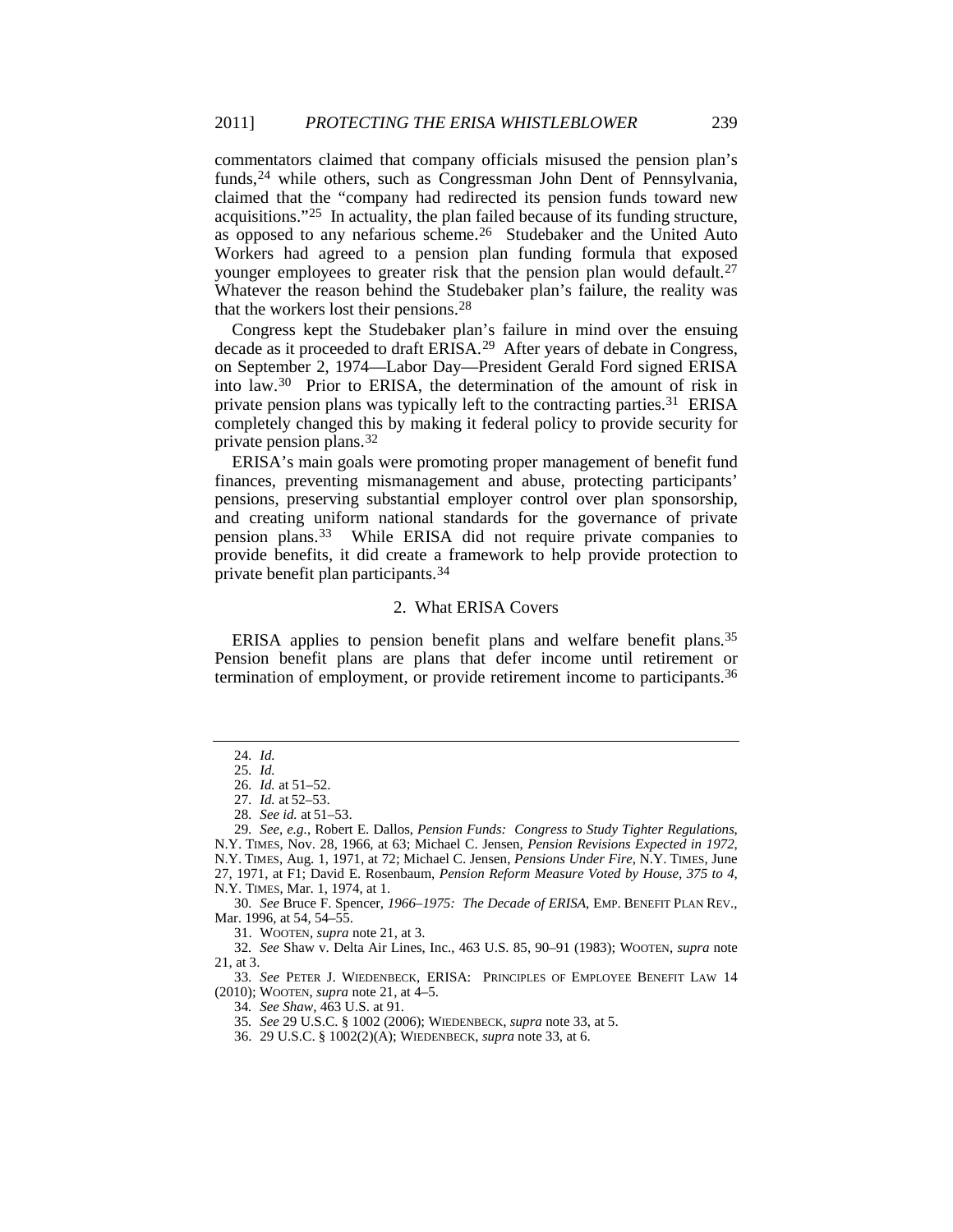Welfare benefit plans include certain employee health benefit, life insurance, and disability insurance plans[.37](#page-6-2)

ERISA does not require employers to provide any specific employee benefits; rather, it sets standards that plan sponsors must follow when they choose to provide benefits.[38](#page-6-3) ERISA provides guidelines for, among other things, vesting,  $39$  plan funding,  $40$  and fiduciary standards.  $41$ 

<span id="page-6-0"></span>ERISA applies to two main types of pension benefit plans: defined contribution plans and defined benefit plans.[42](#page-6-7) A defined contribution plan is a plan in which the employer and/or participant contributes to an individual account on the participant's behalf. $43$  The contributions are then invested on the participant's behalf, and the participant eventually receives the balance in the account.<sup>44</sup> Some examples of defined contribution plans are 401(k) plans, 403(b) plans, employee stock ownership plans, and profitsharing plans.[45](#page-6-10) A defined benefit plan is any type of deferred compensation program that is not a defined contribution plan.[46](#page-6-11) With a defined benefit plan, a participant is guaranteed certain benefits at retirement based on a set formula.<sup>[47](#page-6-12)</sup> Factors that can influence the ultimate level of benefits include length of service, compensation level, and age.<sup>[48](#page-6-13)</sup> The employer is obligated to pay benefits at the promised level—if the plan lacks the funds, the employer must make up the difference.<sup>[49](#page-6-14)</sup>

<span id="page-6-17"></span><span id="page-6-1"></span>ERISA also created the Pension Benefit Guaranty Corporation (PBGC) to insure defined benefit pension plans.<sup>[50](#page-6-15)</sup> After the Studebaker failure, union leaders pushed for a "pension reinsurance" program to protect workers if a fund defaulted on its obligations.<sup>[51](#page-6-16)</sup> The PBGC is intended to ensure that defined benefit pension plans are able to pay out retirement

<span id="page-6-8"></span><span id="page-6-7"></span><span id="page-6-6"></span><span id="page-6-5"></span><span id="page-6-4"></span><span id="page-6-3"></span><span id="page-6-2"></span>43. *See* 29 U.S.C. § 1002(34); *see also* WIEDENBECK, *supra* note [33,](#page-5-0) at 7; *Frequently Asked Questions About Pension Plans and ERISA*, U.S. DEP'T OF LABOR, http://www.dol.gov/ebsa/faqs/faq\_compliance\_pension.html [hereinafter *FAQs About ERISA*] (last visited Sept. 21, 2011).

44. WIEDENBECK, *supra* not[e 33,](#page-5-0) at 7; *FAQs About ERISA*, *supra* not[e 43.](#page-6-0)

<span id="page-6-11"></span><span id="page-6-10"></span><span id="page-6-9"></span>46. 29 U.S.C. § 1002(35); WIEDENBECK, *supra* not[e 33,](#page-5-0) at 7; *FAQs About ERISA*, *supra* not[e 43.](#page-6-0)

<span id="page-6-13"></span><span id="page-6-12"></span>47. *See* WIEDENBECK, *supra* note [33,](#page-5-0) at 7; Edward A. Zelinsky, *The Defined Contribution Paradigm*, 114 YALE L.J. 451, 455 (2004); *FAQs About ERISA*, *supra* note [43.](#page-6-0)

48. *See* WIEDENBECK, *supra* note [33,](#page-5-0) at 7; Zelinsky, *supra* note [47,](#page-6-1) at 456.

49. *See* WIEDENBECK, *supra* note [33,](#page-5-0) at 7; Zelinsky, *supra* note [47,](#page-6-1) at 456.

<span id="page-6-15"></span><span id="page-6-14"></span>50. PENSION BENEFIT GUAR. CORP., A PREDICTABLE, SECURE PENSION FOR LIFE: DEFINED BENEFIT PENSIONS (2000), *available at* http://www.pbgc.gov/documents/ A\_Predictable\_Secure\_Pension\_for\_Life.pdf.

<span id="page-6-16"></span>51*. See* WOOTEN, *supra* note [21,](#page-4-0) at 52; Bernard Shakin, *Tough on Fiduciaries*, BARRON'S NAT'L BUS. & FIN. WKLY., Dec. 16, 1974, at 11; *see also supra* Part I.A.1 (discussing the Studebaker failure).

<sup>37</sup>*. See* 29 U.S.C. § 1002(1); WIEDENBECK, *supra* note [33,](#page-5-0) at 5–6.

<sup>38.</sup> WIEDENBECK, *supra* not[e 33,](#page-5-0) at 18–19.

<sup>39.</sup> *See* 29 U.S.C. § 1053 (2006 & Supp. III 2009).

<sup>40.</sup> *See id.* §§ 1082–1085 (Supp. III 2009).

<sup>41.</sup> *See id.* § 1104 (2006 & Supp. III 2009).

<sup>42.</sup> *See id.* § 1002(34)–(35) (2006); *see also* WIEDENBECK, *supra* not[e 33,](#page-5-0) at 7.

<sup>45.</sup> WIEDENBECK, *supra* not[e 33,](#page-5-0) at 7–8; *FAQs About ERISA*, *supra* not[e 43.](#page-6-0)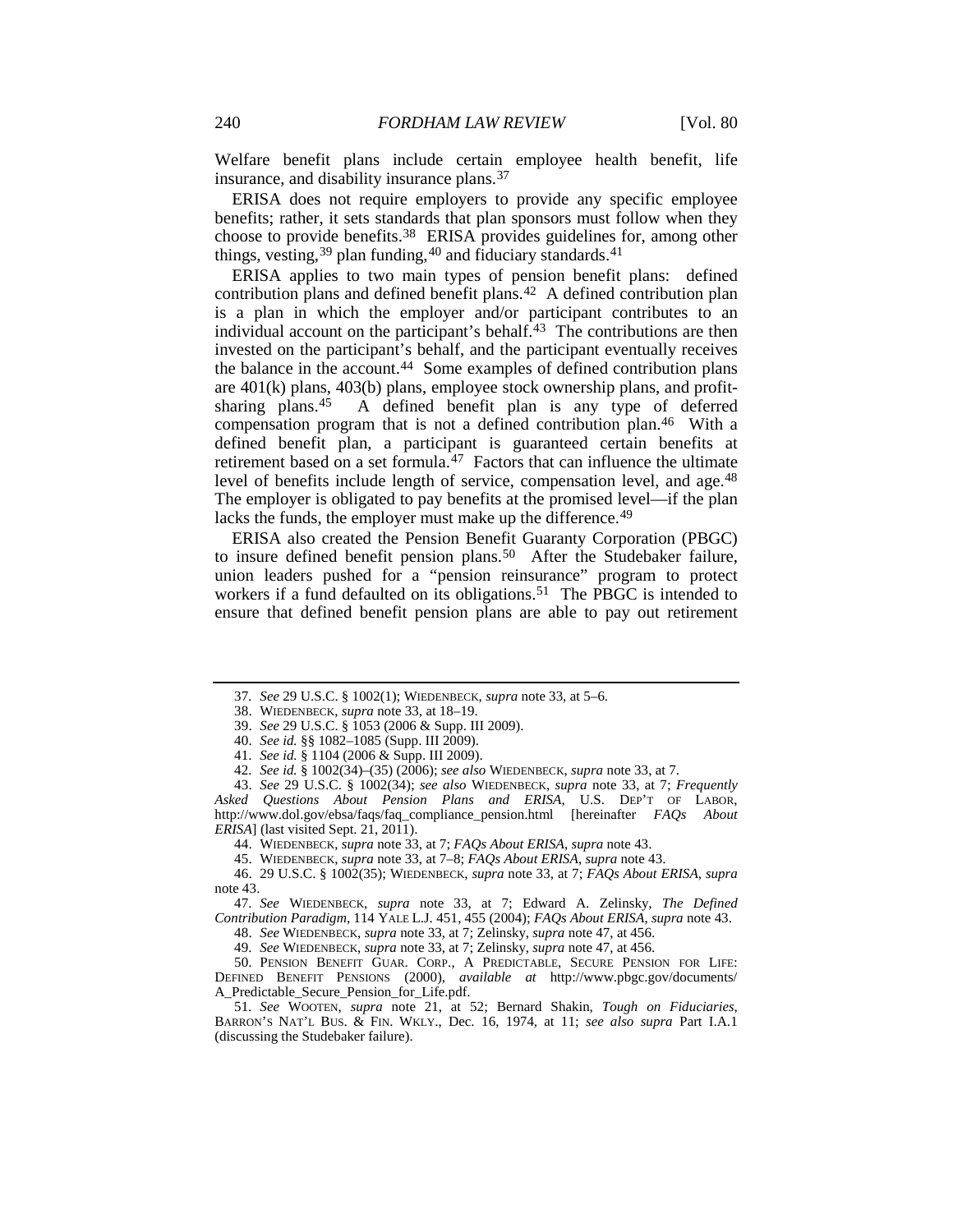<span id="page-7-0"></span>benefits when they come due.[52](#page-7-2) The PBGC monitors the health of defined benefit pension funds, and, in the event a plan terminates without sufficient funds to pay all benefits, the PBGC pays out pension benefits to participants.<sup>53</sup> The PBGC only insures defined benefit funds; it does not insure defined contribution funds.<sup>[54](#page-7-4)</sup> Employers who sponsor defined benefit plans pay premiums at a rate set by Congress to fund the PBGC,<sup>[55](#page-7-5)</sup> and the PBGC also maintains a \$100 million line of credit with the United States Treasury.[56](#page-7-6) The PBGC does not receive any taxpayer funds, but recent concerns over pension plan funding have led to concerns that taxpayer support, or a "taxpayer bailout," may be necessary.[57](#page-7-7)

#### <span id="page-7-13"></span><span id="page-7-1"></span>3. ERISA Fiduciary Responsibility

This section describes ERISA's fiduciary conduct standards. As will be discussed in Part II of this Note, ERISA's fiduciary conduct standards play an important role in determining the reach of section 510.[58](#page-7-8)

ERISA requires that benefit plans identify "one or more named fiduciaries who . . . shall have authority to control and manage the operation and administration of the plan."[59](#page-7-9) ERISA defines a fiduciary not just formally but also functionally<sup>60</sup>: an individual may become a fiduciary by being named a fiduciary, or based on functions the individual performs with respect to the plan.[61](#page-7-11) A person who exercises "discretionary control or authority over the plan's management, administration, or assets" becomes a fiduciary by virtue of performing those functions.[62](#page-7-12)

58*. See infra* Part II.

<span id="page-7-2"></span><sup>52</sup>*. See* 29 U.S.C. § 1302(a) (2006); Michael Barbanell Landres, Note, *Smoke, Mirrors, and ERISA: The False Illusion of Retirement Income Security*, 40 LOY. L.A. L. REV. 1169, 1182–83 (2007); *Major Provisions of the Pension Bill Signed by Ford*, N.Y. TIMES, Sept. 3, 1974, at 24.

<span id="page-7-3"></span><sup>53</sup>*. See* 29 U.S.C. § 1302; *General FAQs About PBGC*, PENSION BENEFIT GUAR. CORP., http://www.pbgc.gov/about/faq/pg/general-faqs-about-pbgc.html (last visited Sept. 21, 2011).

<sup>54</sup>*. See General FAQs About PBGC*, *supra* note [53.](#page-7-0)

<sup>55.</sup> 29 U.S.C. § 1306 (2006 & Supp. III 2009).

<sup>56</sup>*. Id.* § 1305 (2006).

<span id="page-7-7"></span><span id="page-7-6"></span><span id="page-7-5"></span><span id="page-7-4"></span><sup>57</sup>*. See, e.g.*, Javier Hernandez, *Bill Would Extend Time to Fund Pension Plans*, N.Y. TIMES, Oct. 30, 2009, at B4; Editorial, *The UAW's Defined Benefactor*, WALL ST. J., July 25–26, 2009, at A12; Alex J. Pollock, *The Next Big Bailout?*, WASH. POST (Apr. 20, 2006, 12:00 AM), http://www.washingtonpost.com/wp-dyn/content/article/2006/04/19/ AR2006041901967.html.

<span id="page-7-9"></span><span id="page-7-8"></span><sup>59.</sup> 29 U.S.C. § 1102(a)(1). A "named fiduciary" is either a fiduciary who is named in the plan document, or is identified as a fiduciary by the employer organization. *Id.* § 1102(a)(2).

<span id="page-7-10"></span><sup>60</sup>*. See* Mertens v. Hewitt Assocs., 508 U.S. 248, 262 (1993); *see also* ERISA FIDUCIARY LAW 12–13 (Susan P. Serota & Frederick A. Brodie eds., 2d ed. 2006); WIEDENBECK, *supra* note [33,](#page-5-0) at 111–13.

<sup>61</sup>*. See* 29 U.S.C. § 1002(21)(A); ERISA FIDUCIARY LAW, *supra* note [60,](#page-7-1) at 12–14; WIEDENBECK, *supra* note [33,](#page-5-0) at 111–13.

<span id="page-7-12"></span><span id="page-7-11"></span><sup>62</sup>*. See Mertens*, 508 U.S. at 251; *see also* 29 U.S.C. § 1002(21)(A); ERISA FIDUCIARY LAW, *supra* not[e 60,](#page-7-1) at 12–13; WIEDENBECK, *supra* note [33,](#page-5-0) at 112.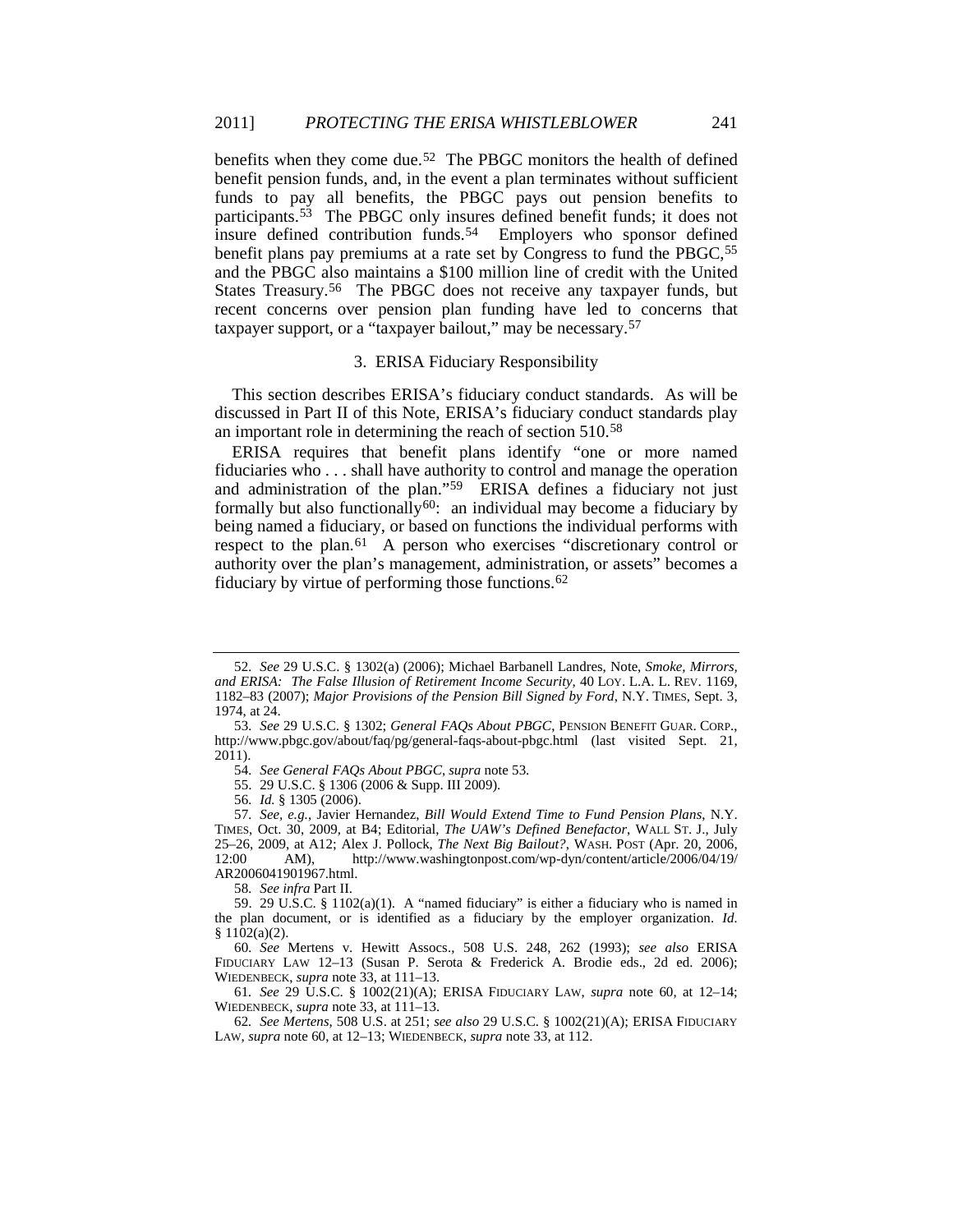<span id="page-8-13"></span>Section 404(a) of ERISA lays out the responsibilities of an ERISA fiduciary.[63](#page-8-0) A fiduciary must act "solely in the interest of the participants and beneficiaries" of the plan[.64](#page-8-1) Inherent in this requirement are the four main responsibilities of the fiduciary.[65](#page-8-2) First, the fiduciary must act "for the exclusive purpose" of providing benefits to plan participants and beneficiaries and of defraying reasonable expenses in administering the plan.[66](#page-8-3) Second, a fiduciary must act "with the care, skill, prudence, and diligence under the circumstances then prevailing that a prudent man acting in a like capacity and familiar with such matters would use in the conduct of an enterprise of a like character and with like aims."[67](#page-8-4) Third, the fiduciary must ensure that the plan's assets are sufficiently diversified to minimize the risk of loss.<sup>[68](#page-8-5)</sup> Fourth, a fiduciary must act in accordance with the plan document and other plan governing instruments, as long as they do not violate ERISA.[69](#page-8-6)

<span id="page-8-14"></span>A fiduciary has the duty to review plan investments and plan actions to ensure that they comply with the plan document and with ERISA's regulations.[70](#page-8-7) Whether or not a fiduciary fulfills this duty is judged based upon how someone with expertise in an area would act, and a fiduciary's lack of expertise in an area will not exempt a fiduciary from the requirements set forth in section  $404(a)$ .<sup>[71](#page-8-8)</sup>

<span id="page-8-15"></span>In certain instances an ERISA fiduciary may have a duty to disclose information to plan participants.[72](#page-8-9) In *Varity Corp. v. Howe*,[73](#page-8-10) the U.S. Supreme Court held that lying to participants is "inconsistent with the duty of loyalty owed by all fiduciaries."[74](#page-8-11) Additionally, some circuit courts have held that a fiduciary has a duty to disclose if a plan is "serious<sup>[1y]</sup> consider[ing]" benefit plan changes that could or might affect participants' retirement decisions.<sup>[75](#page-8-12)</sup> Statutorily, ERISA plan administrators must furnish

<span id="page-8-3"></span><span id="page-8-2"></span><span id="page-8-1"></span><span id="page-8-0"></span>66*. Id.* § 1104(a)(1)(A); *see* ERISA FIDUCIARY LAW, *supra* note [60,](#page-7-1) at 31–32; WIEDENBECK, *supra* note [33,](#page-5-0) at 120.

<span id="page-8-4"></span>67. 29 U.S.C. § 1104(a)(1)(B); *see* ERISA FIDUCIARY LAW, *supra* note [60,](#page-7-1) at 32; WIEDENBECK, *supra* note [33,](#page-5-0) at 120.

<span id="page-8-5"></span>68. 29 U.S.C. § 1104(a)(1)(C); *see* ERISA FIDUCIARY LAW, *supra* note [60,](#page-7-1) at 32; WIEDENBECK, *supra* note [33,](#page-5-0) at 120.

<span id="page-8-6"></span>69. 29 U.S.C. § 1104(a)(1)(D); *see* ERISA FIDUCIARY LAW, *supra* note [60,](#page-7-1) at 33; WIEDENBECK, *supra* note [33,](#page-5-0) at 120–21.

70*. See* 29 U.S.C. § 1104.

<span id="page-8-8"></span><span id="page-8-7"></span>71*. See, e.g.*, Howard v. Shay, 100 F.3d 1484, 1489–90 (9th Cir. 1996) (holding that obtaining an independent appraisal does not satisfy a fiduciary's duty); Fink v. Nat'l Sav. & Trust Co., 772 F.2d 951, 957 (D.C. Cir. 1985) ("A fiduciary's independent investigation of the merits of a particular investment is at the heart of the prudent person standard."); Donovan v. Cunningham, 716 F.2d 1455, 1474 (5th Cir. 1983) (holding that a fiduciary may seek advice from experts to fulfill section 404(a)'s prudence standards); *see also* ERISA FIDUCIARY LAW, *supra* note [60,](#page-7-1) at 237–38.

72. ERISA FIDUCIARY LAW, *supra* note [60,](#page-7-1) at 772–73.

73. 516 U.S. 489 (1996).

74*. Id.* at 506.

<span id="page-8-12"></span><span id="page-8-11"></span><span id="page-8-10"></span><span id="page-8-9"></span>75*. See* Fischer v. Phila. Electric Co., 96 F.3d 1533, 1539 (3d Cir. 1996); *see also* Vartanian v. Monsanto Co., 131 F.3d 264, 268 (1st Cir. 1997); Hockett v. Sun Co., 109 F.3d

<span id="page-8-16"></span><sup>63</sup>*. See* 29 U.S.C. § 1104(a).

<sup>64</sup>*. Id.* § 1104(a)(1).

<sup>65</sup>*. See id.* § 1104(a)(1)(A)–(D).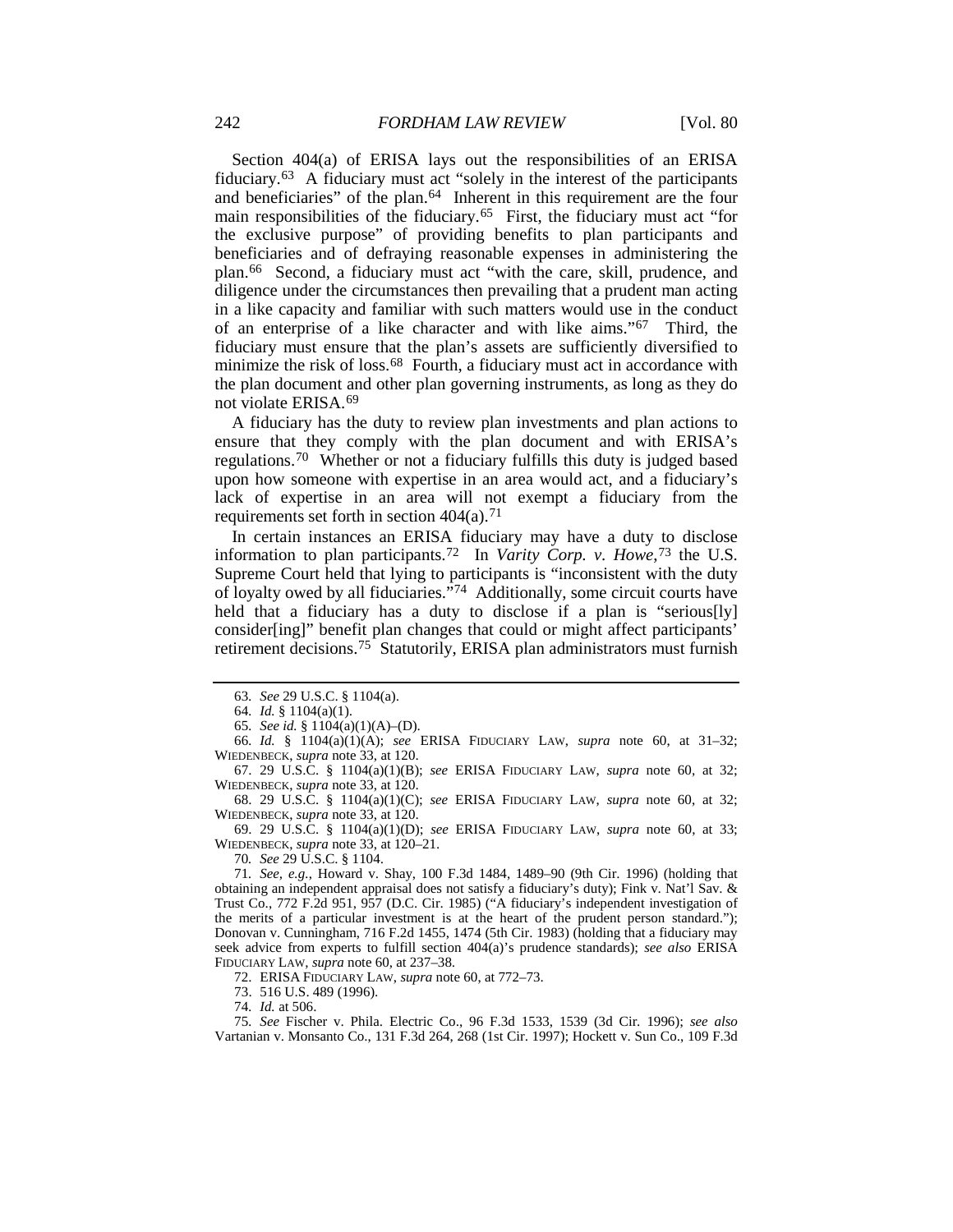to participants and beneficiaries summary plan descriptions, annual reports, and similar documents[,76](#page-9-0) and ERISA fiduciaries may have a duty to correct any misstatement in these reports.[77](#page-9-1)

<span id="page-9-13"></span>Employee benefit plans may not exempt a fiduciary from the statutorily required responsibilities.[78](#page-9-2) Fiduciaries who fail to fulfill their fiduciary responsibilities may be held personally liable under section 409 of ERISA for losses that result from the violation.[79](#page-9-3)

<span id="page-9-12"></span><span id="page-9-11"></span>Where there are multiple plan fiduciaries, a fiduciary may be held liable under section 405 of ERISA for another fiduciary's breach of duty.[80](#page-9-4) The fiduciary may also be held liable if the fiduciary "participates knowingly in, or knowingly undertakes to conceal, an act or omission of such other fiduciary, knowing such act or omission is a breach."[81](#page-9-5) Fiduciaries who have actual knowledge that they are assisting co-fiduciaries in violating ERISA have a duty to stop providing assistance and disclose the violations.[82](#page-9-6)

Fiduciaries may also be held liable if they have "knowledge of" a cofiduciary's breach and fail to take reasonable steps to remedy the breach.[83](#page-9-7) The level of knowledge necessary to trigger the obligation varies, as some courts have held that actual knowledge is necessary to trigger the obligation,[84](#page-9-8) while at least one court has held that constructive knowledge is sufficient.[85](#page-9-9)

Finally, fiduciaries can be held liable if their failure to fulfill their fiduciary duties under section 404(a) enables co-fiduciaries to breach their own fiduciary duties.<sup>[86](#page-9-10)</sup> In such a case, the fiduciary need have no actual

<span id="page-9-0"></span>76*. See* 29 U.S.C. § 1021 (2006); *see also* Clovis Trevino Bravo, *ERISA Misrepresentation and Nondisclosure Claims: Securities Litigation Under the Guise of ERISA?*, 26 HOFSTRA LAB. & EMP. L.J. 497, 513–14 (2009).

<span id="page-9-4"></span><span id="page-9-3"></span><span id="page-9-2"></span><span id="page-9-1"></span>77*. See, e.g.*, McAuley v. IBM Corp., 165 F.3d 1038, 1046 (6th Cir. 1999); *see also* ERISA FIDUCIARY LAW, *supra* note [60,](#page-7-1) at 789–90.

78. 29 U.S.C. § 1110(a); *see* WIEDENBECK, *supra* not[e 33,](#page-5-0) at 121.

79. 29 U.S.C. § 1109(a); *see* ERISA FIDUCIARY LAW, *supra* note [60,](#page-7-1) at 31.

80. 29 U.S.C. § 1105(a).

81*. Id.* § 1105(a)(1).

82*. See id.*; *see also* ERISA FIDUCIARY LAW, *supra* not[e 60,](#page-7-1) at 377.

83. 29 U.S.C. § 1105(a)(3).

<span id="page-9-9"></span>85*. See, e.g.*, *In re* Dynegy, Inc. ERISA Litig., 309 F. Supp. 2d 861, 905–06 (S.D. Tex. 2004); *see also* ERISA FIDUCIARY LAW, *supra* not[e 60,](#page-7-1) at 378.

<span id="page-9-10"></span>86. *See* 29 U.S.C. § 1105(a)(2) (providing that a fiduciary is liable for another fiduciary's breach if the fiduciary's failure to comply with section 404(a) has "enabled such other fiduciary to commit a breach"); *see also supra* notes [63](#page-8-13)[–69](#page-8-14) and accompanying text (discussing the ERISA fiduciary responsibility standards).

<sup>1515, 1523 (10</sup>th Cir. 1997); *cf.* Bins v. Exxon Co. U.S.A., 189 F.3d 929, 937 (9th Cir. 1999) (holding that "serious consideration" is one of the factors to be considered when determining if disclosure is required); Ballone v. Eastman Kodak Co., 109 F.3d 117, 122 (2d Cir. 1997) ("serious consideration" is not the "talismanic" requirement in determining if disclosure is required).

<span id="page-9-8"></span><span id="page-9-7"></span><span id="page-9-6"></span><span id="page-9-5"></span><sup>84</sup>*. See, e.g.*, Silverman v. Mut. Benefit Life Ins. Co., 138 F.3d 98, 103–04 (2d Cir. 1998) (holding that a fiduciary can be held liable only if he had actual knowledge of a cofiduciary's breach); Lee v. Burkhart, 991 F.2d 1004, 1011 (2d Cir. 1993) (holding that a fiduciary must have actual knowledge of a co-fiduciary's breach); Donovan v. Cunningham, 716 F.2d 1455, 1475 (5th Cir. 1983) (holding that section 405 "does not impose vicarious liability" and instead requires actual knowledge by the fiduciary).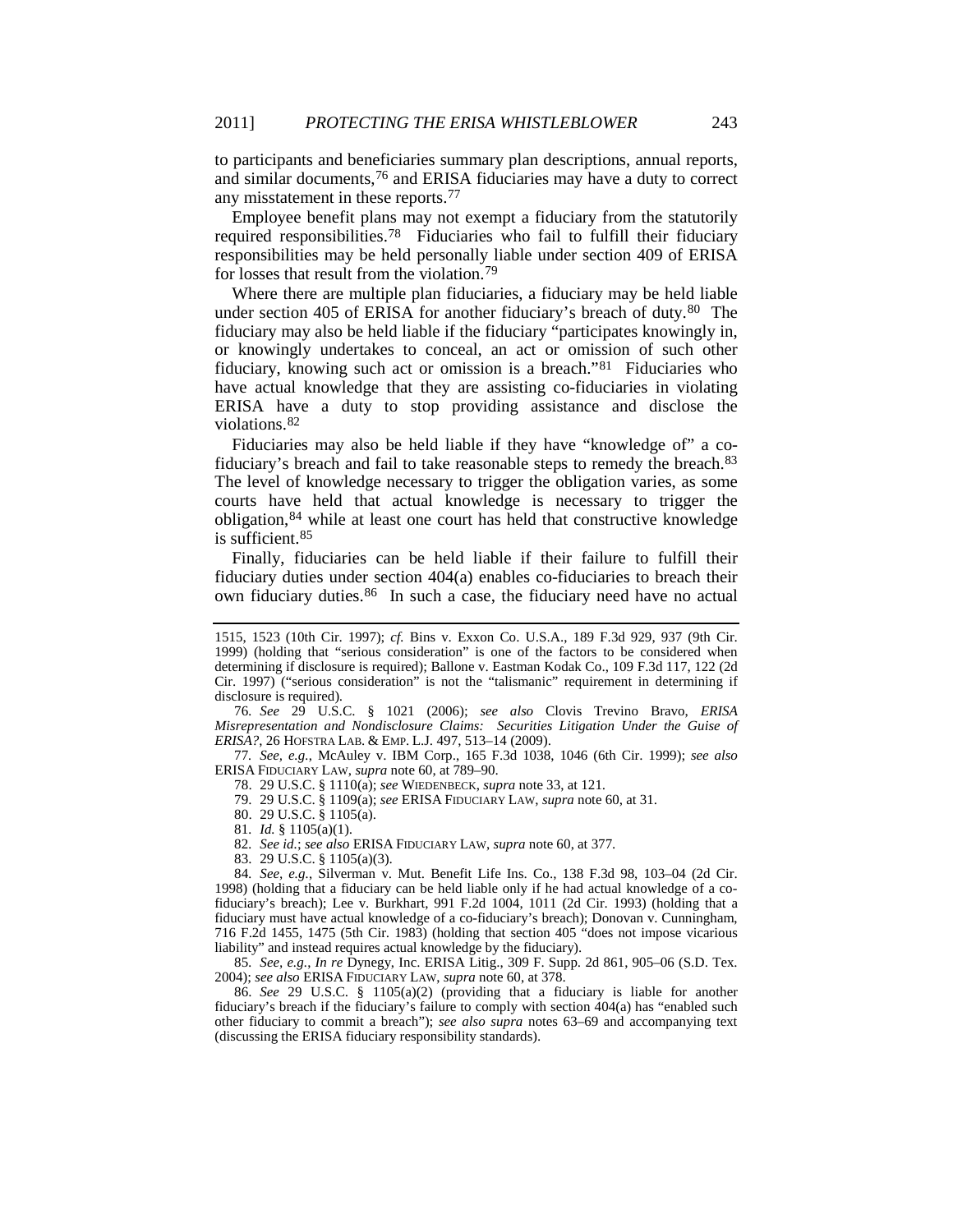knowledge of the co-fiduciary's breach; it is sufficient that the co-fiduciary was able to commit the ERISA violation because the fiduciary failed to follow section  $404(a).$ <sup>[87](#page-10-1)</sup>

#### <span id="page-10-11"></span>4. Civil Enforcement of ERISA

Section  $502(a)$  of ERISA<sup>[88](#page-10-2)</sup> provides the primary means of civil enforcement of ERISA. This section discusses the three main options that section  $502(a)$  provides.<sup>[89](#page-10-3)</sup>

<span id="page-10-0"></span>The first option authorizes a participant or beneficiary to bring an action under section  $502(a)(1)(B)$  for "benefits due" under the plan, to enforce rights under the plan, or to clarify an individual's rights to future benefits under the plan.<sup>[90](#page-10-4)</sup> This option is the "workhorse of ERISA remedy law" that participants routinely use when they believe they have been wrongfully denied plan benefits.[91](#page-10-5)

<span id="page-10-10"></span>The second option authorizes the Secretary of Labor, a participant, a beneficiary, or a fiduciary to bring an action under section  $502(a)(2)$  against a fiduciary for breach of fiduciary duty as set forth in section 409 of ERISA. $92$  In the case of a defined benefit plan, recovery under section  $502(a)(2)$  is limited to relief sought on behalf of the plan, as opposed to relief on behalf of the individual. $93$  In the case of a defined contribution plan, such as a 401(k) plan, individual recovery is permitted where a fiduciary's breach impairs the assets in the individual's account.[94](#page-10-8)

The third option for bringing a civil action is found in section  $502(a)(3)$ , which permits a participant, beneficiary, or fiduciary to bring an action to "enjoin any act or practice which violates any provision of this subchapter or the terms of the plan" or to "obtain other appropriate equitable relief (i) to redress such violations or (ii) to enforce any provisions of this subchapter or the terms of the plan."[95](#page-10-9) This option has been viewed as a "catchall"

<span id="page-10-7"></span>93*. See* Mass. Mut. Life Ins. Co. v. Russell, 473 U.S. 134, 140 (1985); Susan Harthill, *A Square Peg in a Round Hole: Whether Traditional Trust Law "Make-Whole" Relief Is Available Under ERISA Section 502(a)(3)*, 61 OKLA. L. REV. 721, 738 (2008).

<span id="page-10-9"></span><span id="page-10-8"></span>94*. See* LaRue v. DeWolff, Boberg, & Assocs., Inc., 552 U.S. 248, 256 (2008); *see also* ZANGLEIN & STABILE, *supra* note [90,](#page-10-0) at 108–09.

<span id="page-10-12"></span><span id="page-10-1"></span><sup>87</sup>*. See In re* Enron Corp. Sec., Derivative & ERISA Litig., 284 F. Supp. 2d 511, 581 (S.D. Tex. 2003); *see also* ERISA FIDUCIARY LAW, *supra* note [60,](#page-7-1) at 378.

<sup>88.</sup> 29 U.S.C. § 1132(a) (2006 & Supp. III 2009).

<span id="page-10-3"></span><span id="page-10-2"></span><sup>89.</sup> Section 502(a) contains ten subsections detailing who can bring a civil action and under what circumstances a civil action may be brought. *See id.* This Note will focus only on the three primary means available to participants, beneficiaries, and fiduciaries. *See id.*  $§ 1132(a)(1)–(3).$ 

<span id="page-10-4"></span><sup>90</sup>*. See id.* § 1132(a)(1)(B); *see also* JAYNE E. ZANGLEIN & SUSAN J. STABILE, ERISA LITIGATION 107 (3d ed. 2008).

<span id="page-10-5"></span><sup>91</sup>*. See* John H. Langbein, *What ERISA Means by "Equitable": The Supreme Court's Trail of Error in* Russell*,* Mertens*, and* Great-West, 103 COLUM. L. REV. 1317, 1334 (2003); *see also* Regina L. Readling, Comment, *Rethinking "The Plan": Why ERISA Section 502(a)(2) Should Allow Recovery to Individual Defined Contribution Pension Plan Accounts*, 56 BUFF. L. REV. 315, 329 (2008).

<span id="page-10-6"></span><sup>92</sup>*. See* 29 U.S.C. § 1132(a)(2); *see also supra* note [79](#page-9-11) and accompanying text (describing fiduciary liability under section 409 of ERISA).

<sup>95.</sup> 29 U.S.C. § 1132(a)(3).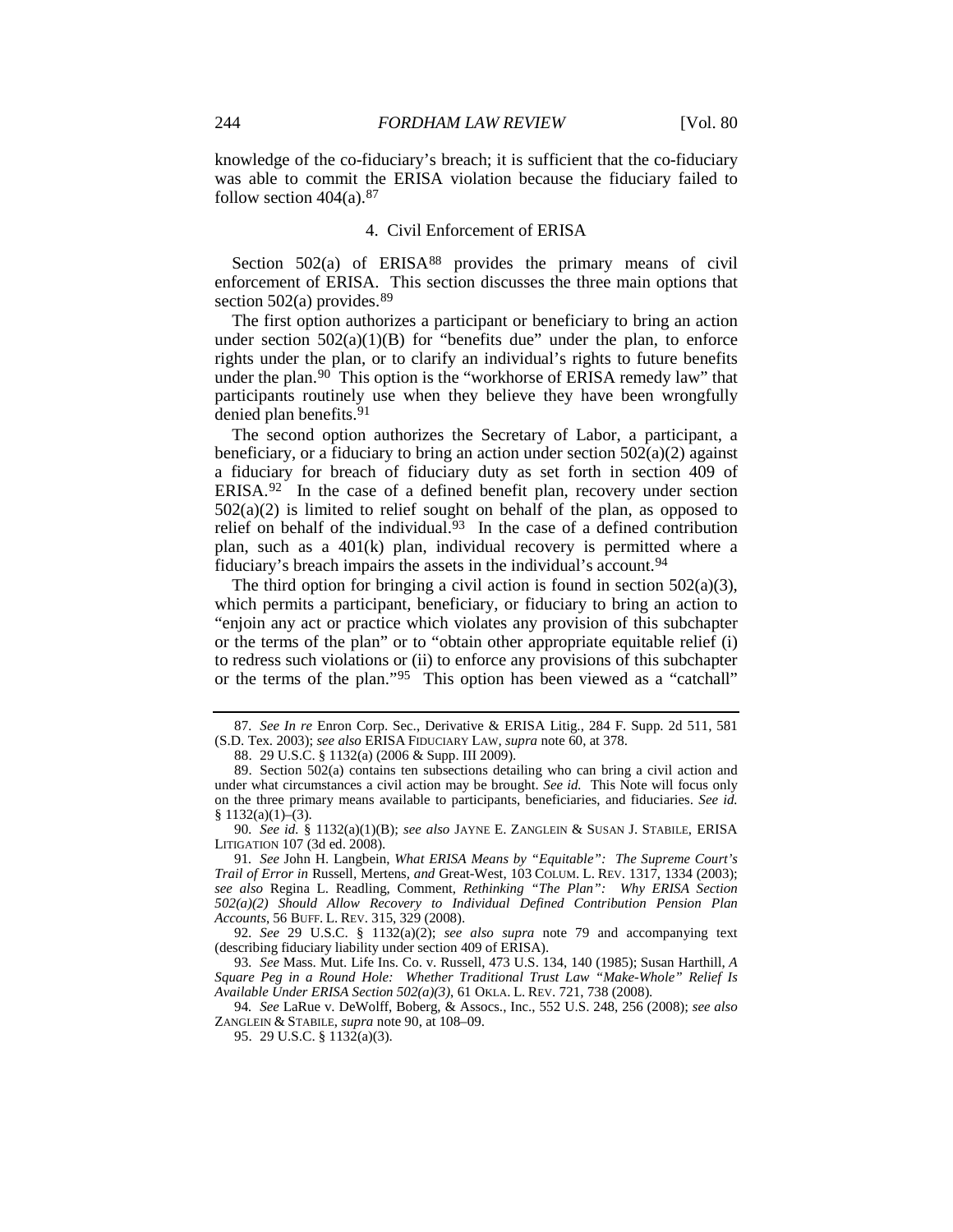provision, providing protection in instances not covered by sections  $502(a)(1)$  or  $(2)$ .<sup>96</sup> The Supreme Court, in a series of cases, determined that "appropriate equitable relief" available under section  $502(a)(3)$  is limited to the type of relief "typically available" in courts of equity.[97](#page-11-1)

<span id="page-11-15"></span>Courts generally treat the list of plaintiffs provided in section 502(a) as exhaustive.[98](#page-11-2) Thus, an individual or entity not specifically included within section 502(a) may not bring a civil action for violations of ERISA.<sup>[99](#page-11-3)</sup>

#### <span id="page-11-14"></span><span id="page-11-13"></span><span id="page-11-12"></span>5. ERISA Preemption

Section 514 of ERISA<sup>[100](#page-11-4)</sup> provides that ERISA preempts state laws, and provides that ERISA "shall supersede any and all state laws insofar as they may now or hereafter relate to any" benefit plan covered by ERISA.<sup>[101](#page-11-5)</sup> Congress included preemption to make regulation of benefit funds "exclusively a federal concern,["102](#page-11-6) and to ensure that ERISA plans do not have to deal with "conflicting or inconsistent" state laws.<sup>103</sup> Congressman John Dent, one of ERISA's architects, called section 514 ERISA's "crowning achievement."[104](#page-11-8) Courts have struggled to determine when ERISA preempts a state law, however.[105](#page-11-9)

In early section 514 preemption cases, the Supreme Court broadly interpreted the doctrine of ERISA preemption.[106](#page-11-10) The Court held that a state law "relates to" an ERISA plan if it makes "reference to" or has a "connection with" an ERISA plan.<sup>[107](#page-11-11)</sup> Thus, the Court found that ERISA preempts state laws that specifically referenced plans governed by

100. 29 U.S.C. § 1144.

102*. See, e.g.*, Alessi v. Raybestos-Manhattan, Inc., 451 U.S. 504, 523 (1981).

<span id="page-11-0"></span><sup>96</sup>*. See* Varity Corp. v. Howe, 516 U.S. 489, 512 (1996); ZANGLEIN & STABILE, *supra* note [90,](#page-10-0) at 110; Langbein, *supra* not[e 91,](#page-10-10) at 1335.

<span id="page-11-1"></span><sup>97</sup>*. See* Sereboff v. Mid Atl. Med. Servs., Inc., 547 U.S. 356, 361–62 (2006); Great-West Life & Annuity Ins. Co. v. Knudson, 534 U.S. 204, 210 (2002); Mertens v. Hewitt Assocs., 508 U.S. 248, 256 (1993); *see also* Langbein, *supra* not[e 91,](#page-10-10) at 1350.

<span id="page-11-2"></span><sup>98</sup>*. See, e.g.*, Leuthner v. Blue Cross & Blue Shield of Ne. Pa., 454 F.3d 120, 125 (3d Cir. 2006); Felix v. Lucent Techs., Inc., 387 F.3d 1146, 1160 n.14 (10th Cir. 2004); *see also* WIEDENBECK, *supra* note [33,](#page-5-0) at 157; ZANGLEIN & STABILE, *supra* not[e 90,](#page-10-0) at 218–19.

<span id="page-11-3"></span><sup>99.</sup> WIEDENBECK, *supra* note [33,](#page-5-0) at 157; ZANGLEIN & STABILE, *supra* note [90,](#page-10-0)  at 218–19.

<span id="page-11-5"></span><span id="page-11-4"></span><sup>101</sup>*. Id.* § 1144(a). "'State law' includes all laws, decisions, rules, regulations, or other State action having the effect of law  $\ldots$  " *Id.* § 1144(c)(1). Preemption does not apply to any state law that regulates "insurance, banking, or securities." *Id.* § 1144(b)(2)(A).

<sup>103</sup>*. See* 120 CONG. REC. 29,933 (1974) (statement of Sen. Harrison A. Williams, Jr.).

<sup>104.</sup> *Id.* at 29,197 (statement of Rep. John H. Dent).

<span id="page-11-9"></span><span id="page-11-8"></span><span id="page-11-7"></span><span id="page-11-6"></span><sup>105.</sup> At least one judge has likened the task of understanding ERISA preemption to a "descent into a Serbonian bog." DiFelice v. Aetna U.S. Healthcare, 346 F.3d 442, 454 (3d Cir. 2003) (Becker, J., concurring).

<span id="page-11-10"></span><sup>106</sup>*. See* ZANGLEIN & STABILE, *supra* note [90,](#page-10-0) at 122; Paul M. Secunda, *Sorry, No Remedy: Intersectionality and the Grand Irony of ERISA*, 61 HASTINGS L.J. 131, 137 (2009); Elizabeth Barnidge, Comment, *What Lies Ahead for ERISA's Preemption Doctrine After a Judicial Call to Action Is Issued in* Aetna Health Inc. v. Davila, 43 HOUS. L. REV. 125, 135 (2006).

<span id="page-11-11"></span><sup>107.</sup> Metro. Life Ins. Co. v. Massachusetts, 471 U.S. 724, 739 (1985); Shaw v. Delta Air Lines, Inc., 463 U.S. 85, 97 (1983).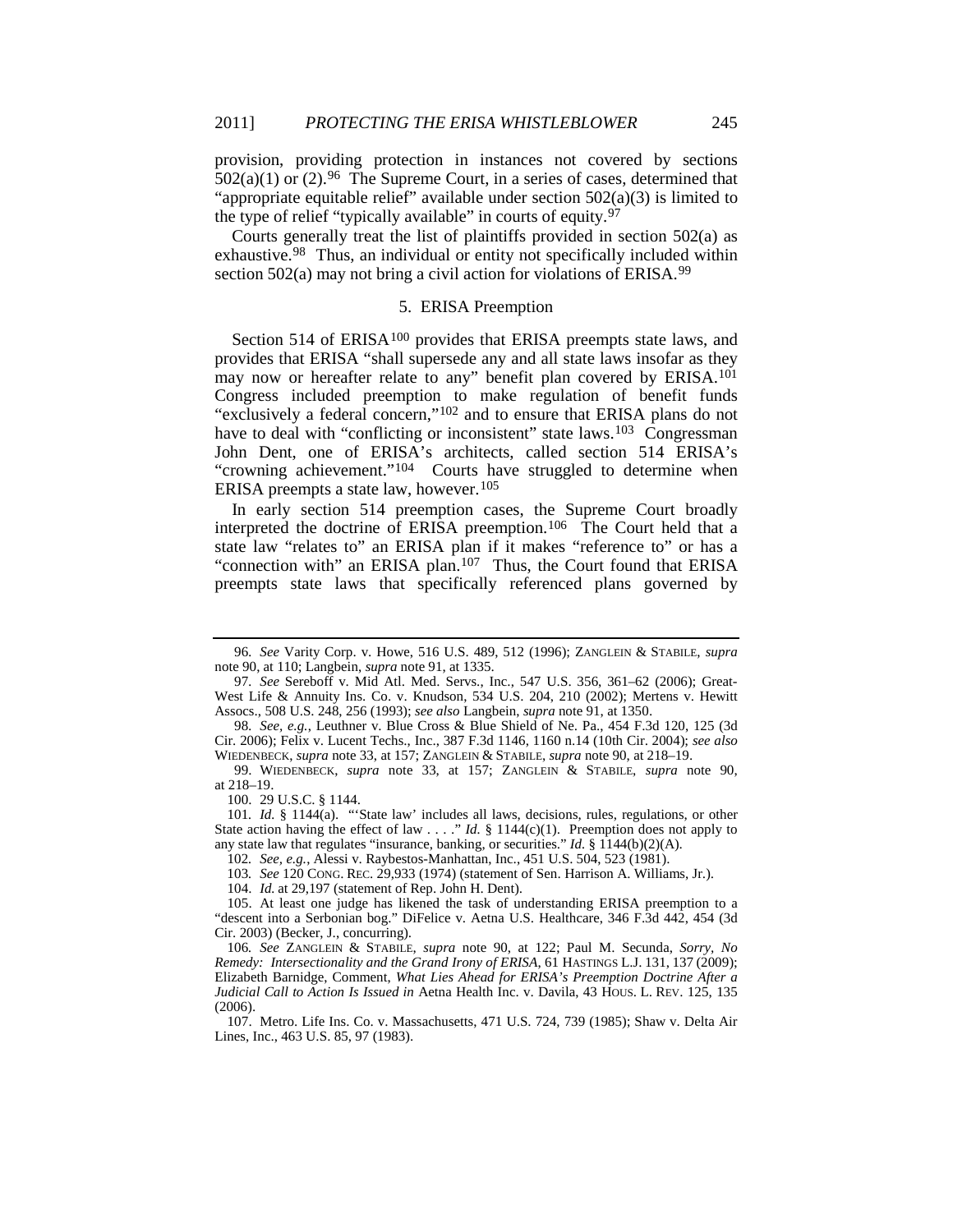ERISA,[108](#page-12-0) and preempts state law even if the law is consistent with ERISA's purpose.[109](#page-12-1) Additionally, the Court held that ERISA preempted a state law claim where the plaintiff's claim relies on the existence of, and participation in, an ERISA plan.[110](#page-12-2)

In recent years, the Supreme Court has narrowed the scope of section 514 ERISA preemption.[111](#page-12-3) The change began in *New York State Conference of Blue Cross & Blue Shield Plans v. Travelers Insurance Co.*,<sup>[112](#page-12-4)</sup> where the Court shifted from the earlier broad view to one based "on the 'assumption that the historic police powers of the States were not to be superseded by the Federal Act unless that was the clear and manifest purpose of Congress.'"[113](#page-12-5) In *Travelers*, the Court discussed the policy reasons behind preemption—to allow for national uniformity of administration of employee benefit plans—and determined that the state law at issue was not preempted because it did not interfere with this purpose.[114](#page-12-6) In cases after *Travelers*, the Court continued to determine whether ERISA preempts a state law by considering whether the state law undermines ERISA's policy objectives.[115](#page-12-7)

<span id="page-12-9"></span>Because preemption is a defense, and federal court subject matter jurisdiction is based on the well-pleaded complaint rule, ERISA section 514's preemption of a state law does not automatically confer federal court subject matter jurisdiction over the causes of action.<sup>[116](#page-12-8)</sup> Nevertheless, the Supreme Court has determined that Congress's goal of "creating a comprehensive statute for the regulation of employee benefit plans" would be "completely undermined" if participants and beneficiaries could obtain

<span id="page-12-3"></span>111. ZANGLEIN & STABILE, *supra* note [90,](#page-10-0) at 122; Secunda, *supra* note [106,](#page-11-12) at 139–41; Barnidge, *supra* note [106,](#page-11-12) at 135.

114*. Travelers*, 514 U.S. at 657–58.

<span id="page-12-0"></span><sup>108</sup>*. See* Mackey v. Lanier Collection Agency & Serv., Inc., 486 U.S. 825, 829 (1988) (holding that a Georgia state law that specifically made reference to an ERISA plan was preempted by ERISA).

<sup>109</sup>*. See Metro. Life Ins. Co.*, 471 U.S. at 739.

<span id="page-12-2"></span><span id="page-12-1"></span><sup>110.</sup> Ingersoll-Rand Co. v. McClendon, 498 U.S. 133, 139–40 (1990) (holding that ERISA preempted a state law wrongful discharge claim where the reason for the discharge was to avoid making contributions to the pension fund).

<sup>112.</sup> 514 U.S. 645 (1995).

<span id="page-12-5"></span><span id="page-12-4"></span><sup>113</sup>*. Id.* at 655 (quoting Rice v. Santa Fe Elevator Corp., 331 U.S. 218, 230 (1947)); *see also* ZANGLEIN & STABILE, *supra* not[e 90,](#page-10-0) at 132.

<span id="page-12-7"></span><span id="page-12-6"></span><sup>115</sup>*. See, e.g.*, Boggs v. Boggs, 520 U.S. 833, 843–44 (1997) (holding that a state law was preempted because it undermined ERISA by changing ERISA's "structure and balance"); De Buono v. NYSA-ILA Med. & Clinical Servs. Fund, 520 U.S. 806, 816 (1997) (holding that ERISA did not preempt a state tax on hospitals even though hospitals owned or operated by ERISA plans would need to pay the tax); Cal. Div. of Labor Standards Enforcement v. Dillingham Constr., N.A., Inc., 519 U.S. 316, 324–25 (1997) (holding that ERISA did not preempt a state law regulating apprenticeship programs because the state law did not apply specifically to ERISA plans); *see also* ZANGLEIN & STABILE, *supra* note [90,](#page-10-0) at 132–36; Secunda, *supra* not[e 106,](#page-11-12) at 139–41.

<span id="page-12-8"></span><sup>116</sup>*. See* Aetna Health Inc. v. Davila, 542 U.S. 200, 207–08 (2004); Metro. Life Ins. Co. v. Taylor, 481 U.S. 58, 63–65 (1987); *see also* Robert A. Cohen, Note, *Understanding Preemption Removal Under ERISA § 502*, 72 N.Y.U. L. REV. 578, 596–97 (1997).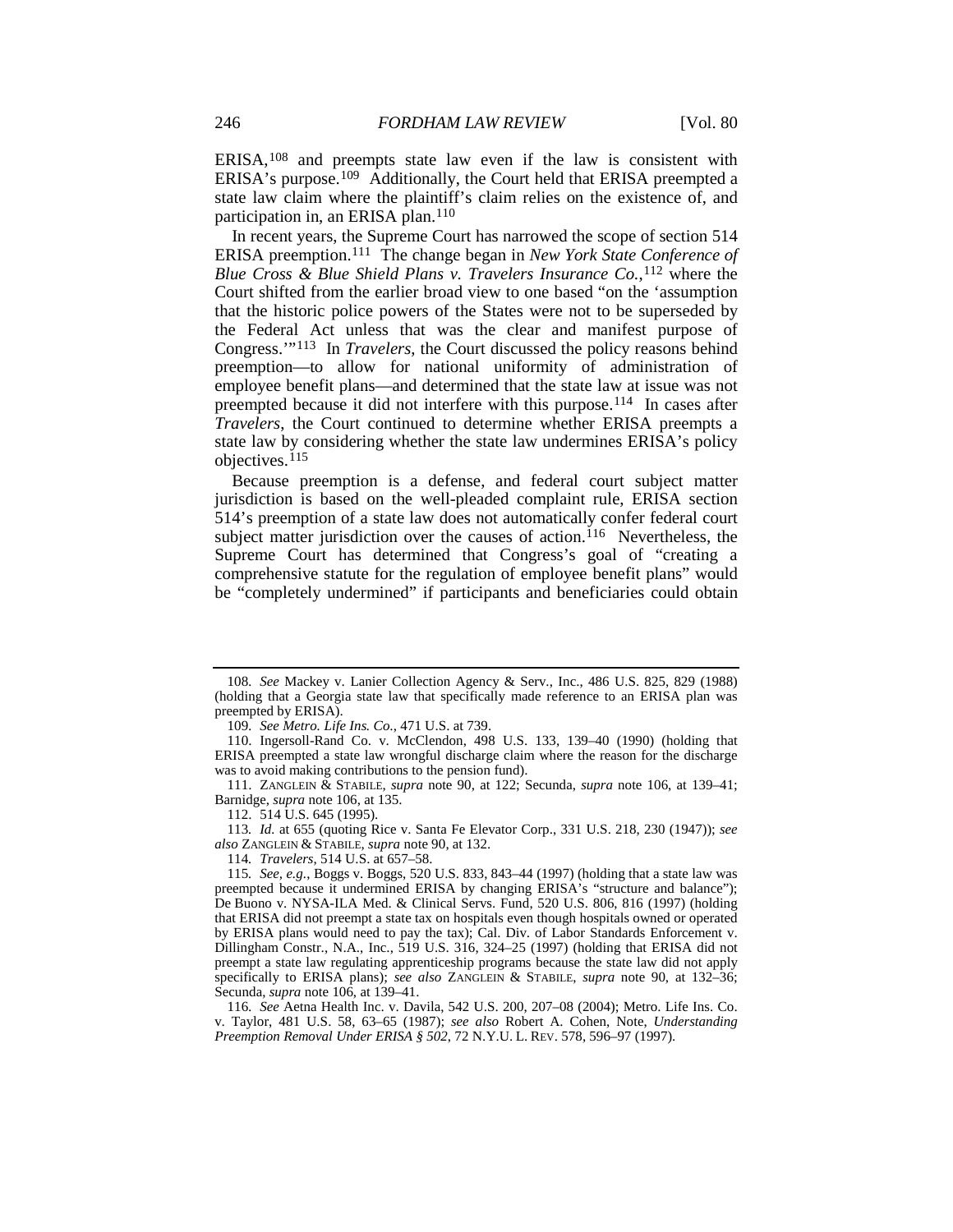remedies under state law that ERISA section  $502(a)$  does not provide.<sup>[117](#page-13-2)</sup> Thus, any state law cause of action that "duplicates, supplements, or supplants" the remedies that section 502(a) provides is considered a federal claim and is completely preempted by ERISA.[118](#page-13-3)

#### *B. An Overview of Whistleblower Laws*

This section provides a general overview of whistleblower protection laws. This section first describes the creation of the modern form of whistleblower protection. Next, it explains the relationship between federal and state whistleblower protection, as well as differences between various state whistleblower protection laws. Finally, it compares the different methods whistleblowers can use to seek redress for violations.

#### <span id="page-13-1"></span><span id="page-13-0"></span>1. The Creation of Whistleblower Laws

Up until the 1960s, employees were not provided any protection from termination for exposing their employers' improper practices.<sup>[119](#page-13-4)</sup> This was justified by a strong belief in the doctrine of at-will employment.[120](#page-13-5) Horace Gray Wood is credited with creating this doctrine in  $1877$ .<sup>121</sup> Under the atwill employment doctrine, all hiring is presumed to be "at-will" and can be terminated at any time by either party.<sup>[122](#page-13-7)</sup> This doctrine was based on the premise that employers needed flexibility in hiring, and that employees should be free to choose employment as they wished.<sup>[123](#page-13-8)</sup> Various courts throughout the country adopted the rule after Wood espoused it in 1877.[124](#page-13-9)

The at-will employment doctrine came under attack in the middle part of the twentieth century over concerns that employers were taking advantage of employees.<sup>[125](#page-13-10)</sup> At the same time, the importance of whistleblowers

<span id="page-13-7"></span>122*. See* H.G. WOOD, A TREATISE ON THE LAW OF MASTER AND SERVANT 272–73 (Albany, John D. Parsons, Jr. 1877).

<span id="page-13-2"></span><sup>117</sup>*. See Aetna Health Inc.*, 542 U.S. at 208–09; Pilot Life Ins. Co. v. Dedeaux, 481 U.S. 41, 54 (1987); Mass. Mut. Life Ins. Co. v. Russell, 473 U.S. 134, 146 (1985); *see also supra* Part I.A.4 (describing remedies available under section 502(a)).

<sup>118</sup>*. See Aetna Health Inc.*, 542 U.S. at 209; *Taylor*, 481 U.S. at 66.

<span id="page-13-4"></span><span id="page-13-3"></span><sup>119</sup>*. See* Lois A. Lofgren, Comment, *Whistleblower Protection: Should Legislatures and the Courts Provide a Shelter to Public and Private Sector Employees Who Disclose the Wrongdoing of Employers?*, 38 S.D. L. REV. 316, 318 (1993).

<span id="page-13-5"></span><sup>120</sup>*. See* STEPHEN M. KOHN, CONCEPTS AND PROCEDURES IN WHISTLEBLOWER LAW 22 (2001); DANIEL P. WESTMAN & NANCY M. MODESITT, WHISTLEBLOWING: THE LAW OF RETALIATORY DISCHARGE 4–5 (2d ed. 2004).

<span id="page-13-6"></span><sup>121</sup>*. See* KOHN, *supra* note [120,](#page-13-0) at 21; Jay M. Feinman, *The Development of the Employment at Will Rule*, 20 AM. J. LEGAL HIST. 118, 126 (1976).

<span id="page-13-8"></span><sup>123.</sup> WESTMAN & MODESITT, *supra* note [120,](#page-13-0) at 5; Richard A. Lord, *The At-Will Relationship in the 21st Century: A Consideration of Consideration*, 58 BAYLOR L. REV. 707, 719 (2006).

<span id="page-13-9"></span><sup>124.</sup> Feinman, *supra* note [121,](#page-13-1) at 126; Bruce D. Berns, Note, *Employers Beware: The Implied Contract Exception to the Employment-At-Will Doctrine*, 28 B.C. L. REV. 327, 331 n.44 (1987).

<span id="page-13-10"></span><sup>125</sup>*. See* KOHN, *supra* not[e 120,](#page-13-0) at 22. *See generally* Lawrence E. Blades, *Employment at Will vs. Individual Freedom: On Limiting the Abusive Exercise of Employer Power*, 67 COLUM. L. REV. 1404 (1967).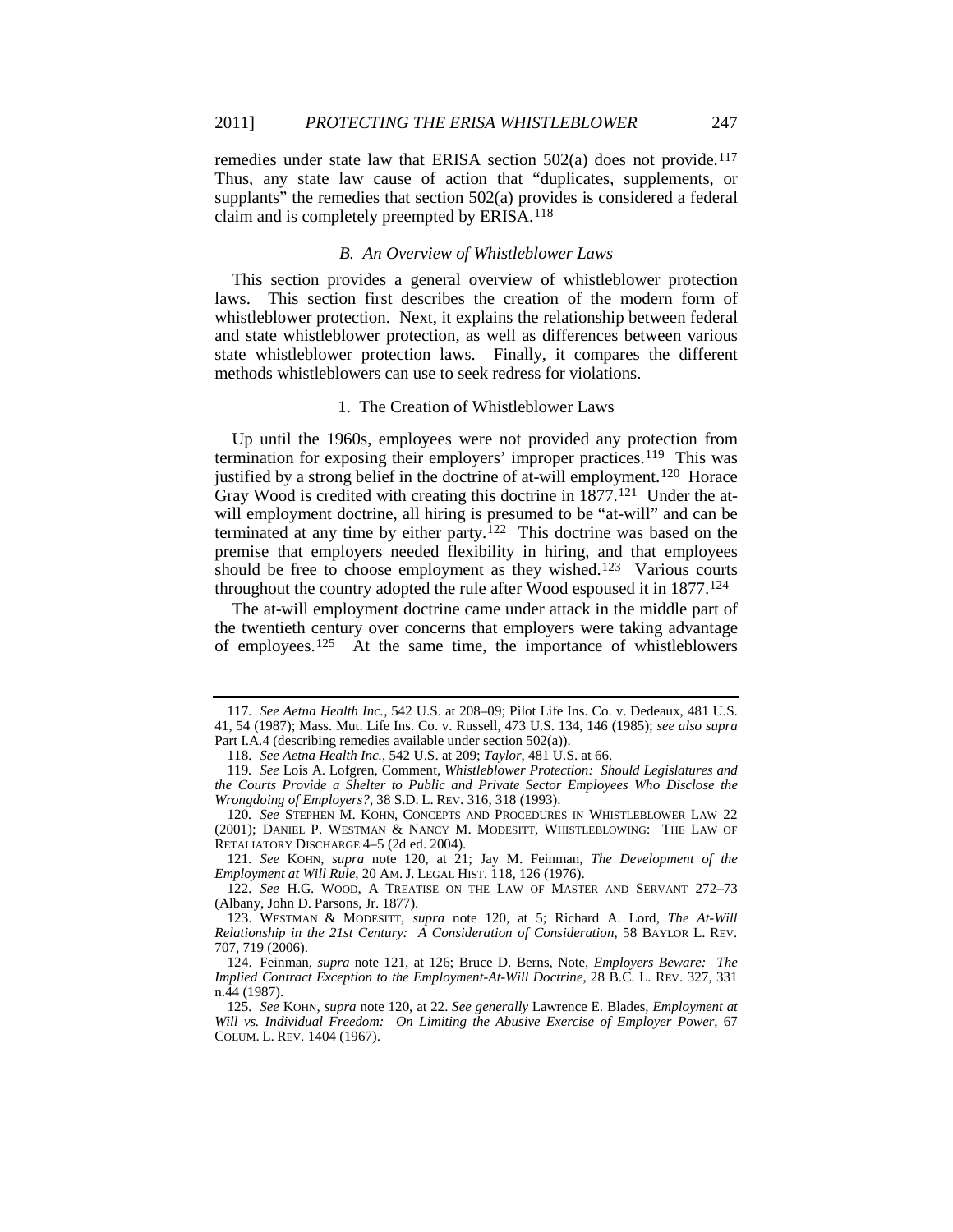became increasingly recognized.[126](#page-14-0) In 1959, California became the first state to create an exception to the at-will employment doctrine for whistleblowers.<sup>[127](#page-14-1)</sup> The California District Court of Appeal held that public policy dictated that an employer should not be permitted to discharge an employee for truthfully disclosing information to a legislative body, rather than lying to the body.[128](#page-14-2) Today, most states recognize some form of public policy exception to the at-will employment doctrine when an employer terminates an employee for an activity, such as whistleblowing, that "public policy would encourage,"[129](#page-14-3) and many states have also enacted statutes to protect whistleblowers.<sup>[130](#page-14-4)</sup>

#### 2. Different Types of Whistleblower Laws

Most statutes that protect whistleblowers do not specifically refer to or define the term "whistleblower."[131](#page-14-5) Instead, the statutes describe specific conduct for which retaliation is prohibited.[132](#page-14-6) To determine whether specific whistleblowing activity is protected, it is first necessary to determine whether the employee is a public sector or private sector employee.[133](#page-14-7)

The Whistleblower Protection Act of 1989 (WPA)[134](#page-14-8) protects federal public sector employees who engage in whistleblowing activities.[135](#page-14-9) Congress passed the WPA in response to federal employees' concerns that whistleblower complaints were not being investigated promptly, and that employees' identities were being disclosed during the process.<sup>136</sup> The WPA sets deadlines for investigating whistleblower complaints and prohibits disclosure of employees' identities.[137](#page-14-11)

<span id="page-14-14"></span>Nearly all states provide some form of statutory protection for whistleblowers.<sup>[138](#page-14-12)</sup> The statutes differ on the extent of protection provided. Some states protect all public sector employees,<sup>[139](#page-14-13)</sup> while other states protect only employees who perform specific types of work or who work at

<sup>126</sup>*. See* KOHN, *supra* note [120,](#page-13-0) at 22.

<span id="page-14-4"></span><span id="page-14-3"></span><span id="page-14-2"></span><span id="page-14-1"></span><span id="page-14-0"></span><sup>127</sup>*. See* Petermann v. Int'l Bhd. of Teamsters, 344 P.2d 25, 27 (Cal. Dist. Ct. App. 1959); KOHN, *supra* not[e 120,](#page-13-0) at 22–23.

<sup>128</sup>*. See Petermann*, 344 P.2d at 27.

<sup>129.</sup> KOHN, *supra* not[e 120,](#page-13-0) at 23.

<sup>130</sup>*. Id.* at 23–24; WESTMAN & MODESITT, *supra* note [120,](#page-13-0) at 10–11.

<sup>131</sup>*. See* WESTMAN & MODESITT, *supra* not[e 120,](#page-13-0) at 22.

<sup>132</sup>*. See id.*

<sup>133</sup>*. See* KOHN, *supra* not[e 120,](#page-13-0) at 1–2.

<sup>134.</sup> Pub. L. No. 101-12, 103 Stat. 16 (codified in scattered sections of 5 U.S.C.).

<span id="page-14-9"></span><span id="page-14-8"></span><span id="page-14-7"></span><span id="page-14-6"></span><span id="page-14-5"></span><sup>135</sup>*. See* KOHN, *supra* note [120,](#page-13-0) at 99–104; *see also* WESTMAN & MODESITT, *supra* note [120,](#page-13-0) at 62.

<sup>136</sup>*. See* WESTMAN & MODESITT, *supra* not[e 120,](#page-13-0) at 62.

<span id="page-14-11"></span><span id="page-14-10"></span><sup>137</sup>*. See* 5 U.S.C. § 1213 (2006); *see also* KOHN, *supra* not[e 120,](#page-13-0) at 100–02; WESTMAN & MODESITT, *supra* not[e 120,](#page-13-0) at 62–63.

<span id="page-14-12"></span><sup>138</sup>*. See* KOHN, *supra* note [120,](#page-13-0) at 23; WESTMAN & MODESITT, *supra* not[e 120,](#page-13-0) at 67, 78; *see also State Whistleblower Laws*, NAT'L CONFERENCE OF STATE LEGISLATURES, http://www.ncsl.org/?tabid=13390 (last visited Sept. 21, 2011).

<span id="page-14-13"></span><sup>139</sup>*. See, e.g.*, ALASKA STAT. § 39.90.100 (2010); DEL. CODE ANN. tit. 19, §§ 1702–1703 (2005); *see also* WESTMAN & MODESITT, *supra* not[e 120,](#page-13-0) at 67.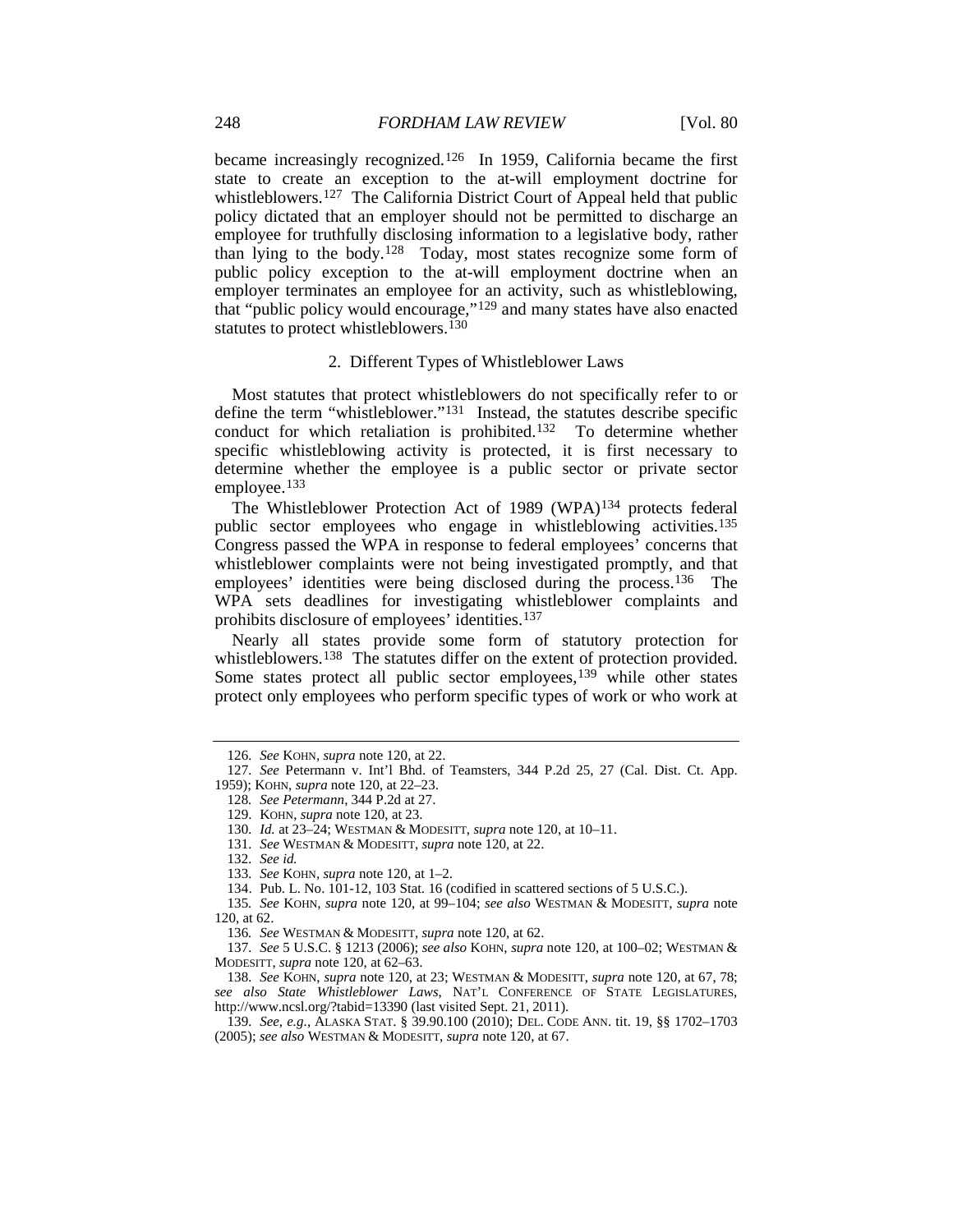specific levels of government.<sup>140</sup> Some states also provide statutory protection to private sector employees.[141](#page-15-1) Just as with public sector statutes, these private sector protection statutes vary in the scope of protection, with some providing protection to all private sector employees,<sup>[142](#page-15-2)</sup> and others only providing protection to employees who engage in specific types of whistleblowing activities.[143](#page-15-3) State courts have also created common law exceptions to the at-will employment doctrine that protect specific types of whistleblowing activities.<sup>[144](#page-15-4)</sup>

Unlike the WPA, which covers all federal sector employees, there is no single federal statute that protects all private sector whistleblowers.<sup>[145](#page-15-5)</sup> Instead, Congress included language in various statutes to protect specific private sector whistleblower activity.[146](#page-15-6) Each statute provides varying levels of protection and each works in a different way.[147](#page-15-7) For example, employees are protected from employer retaliation if they report to the Occupational Health and Safety Administration regarding workplace safety issues that present imminent danger or physical harm.[148](#page-15-8) Title VII of the Civil Rights Act of 1964 prohibits an employer from terminating an employee who opposes an employer's discriminatory practices.<sup>[149](#page-15-9)</sup> When Congress passed the Sarbanes-Oxley Act of 2002, it not only prohibited retaliation against Sarbanes-Oxley whistleblowers, but also made employer retaliation a criminal offense punishable by up to ten years in prison.<sup>[150](#page-15-10)</sup> In the recently passed Dodd-Frank Wall Street Reform and Consumer Protection Act, Congress provided incentives for individuals who come forward with "original" information to the Securities and Exchange

<span id="page-15-0"></span><sup>140</sup>*. See, e.g.*, NEB. REV. STAT. § 81-2703 (2008) (not protecting certain individuals and entities); WYO. STAT. ANN. § 9-11-102 (2011) (protecting state employees who work more than twenty hours per week); *see also* WESTMAN & MODESITT, *supra* note [120,](#page-13-0) at 67.

<sup>141</sup>*. See* WESTMAN & MODESITT, *supra* not[e 120,](#page-13-0) at 77–79.

<span id="page-15-2"></span><span id="page-15-1"></span><sup>142</sup>*. See, e.g.*, CONN. GEN. STAT. ANN. § 31-51m (West 2011) (protecting any employee who reports a violation of law to a public body); ME. REV. STAT. ANN. tit. 26, §§ 832–833 (2007); *see also* WESTMAN & MODESITT, *supra* not[e 120,](#page-13-0) at 77–79.

<span id="page-15-3"></span><sup>143</sup>*. See, e.g.*, ALASKA STAT. § 18.60.089 (protecting individuals who report a violation of a safety or health standard); S.C. CODE ANN. § 41-15-510 (1986) (protecting employees who report health and safety violations); *see also* WESTMAN & MODESITT, *supra* not[e 120,](#page-13-0) at 77–79.

<span id="page-15-4"></span><sup>144</sup>*. See, e.g.*, Brigham v. Dillon Cos., 935 P.2d 1054, 1060 (Kan. 1997) (recognizing a public policy exception for wrongful demotion); Trosper v. Bag 'N Save, 734 N.W.2d 704, 707 (Neb. 2007) (recognizing a public policy exception when an employee is terminated for filing a workers' compensation claim); Petermann v. Int'l Bhd. of Teamsters, 344 P.2d 25, 27 (Cal. Dist. Ct. App. 1959); *see also* WESTMAN & MODESITT, *supra* not[e 120,](#page-13-0) at 95–96.

<span id="page-15-6"></span><span id="page-15-5"></span><sup>145</sup>*. See* KOHN, *supra* note [120,](#page-13-0) at 79–80; WESTMAN & MODESITT, *supra* note [120,](#page-13-0)  at 77–78.

<sup>146</sup>*. See* KOHN, *supra* not[e 120,](#page-13-0) at 80; WESTMAN & MODESITT, *supra* note [120,](#page-13-0) at 78.

<sup>147.</sup> KOHN, *supra* not[e 120,](#page-13-0) at 80; WESTMAN & MODESITT, *supra* not[e 120,](#page-13-0) at 88–92.

<span id="page-15-8"></span><span id="page-15-7"></span><sup>148</sup>*. See* 29 U.S.C. §§ 657(f), 660(c) (2006); KOHN, *supra* note [120,](#page-13-0) at 94–95; WESTMAN & MODESITT, *supra* note [120,](#page-13-0) at 90.

<sup>149</sup>*. See* 42 U.S.C. § 2000e-3(a) (2006); KOHN, *supra* not[e 120,](#page-13-0) at 83–86.

<span id="page-15-10"></span><span id="page-15-9"></span><sup>150</sup>*. See* Pub. L. No. 107-204, § 1107, 116 Stat. 745, 810 (codified as amended at 18 U.S.C. § 1513(e) (Supp. III 2009)) (allowing for a maximum of ten years in prison for retaliating against a whistleblower); *see also* STEPHEN M. KOHN ET AL., WHISTLEBLOWER LAW: A GUIDE TO LEGAL PROTECTIONS FOR CORPORATE EMPLOYEES 157–58 (2004).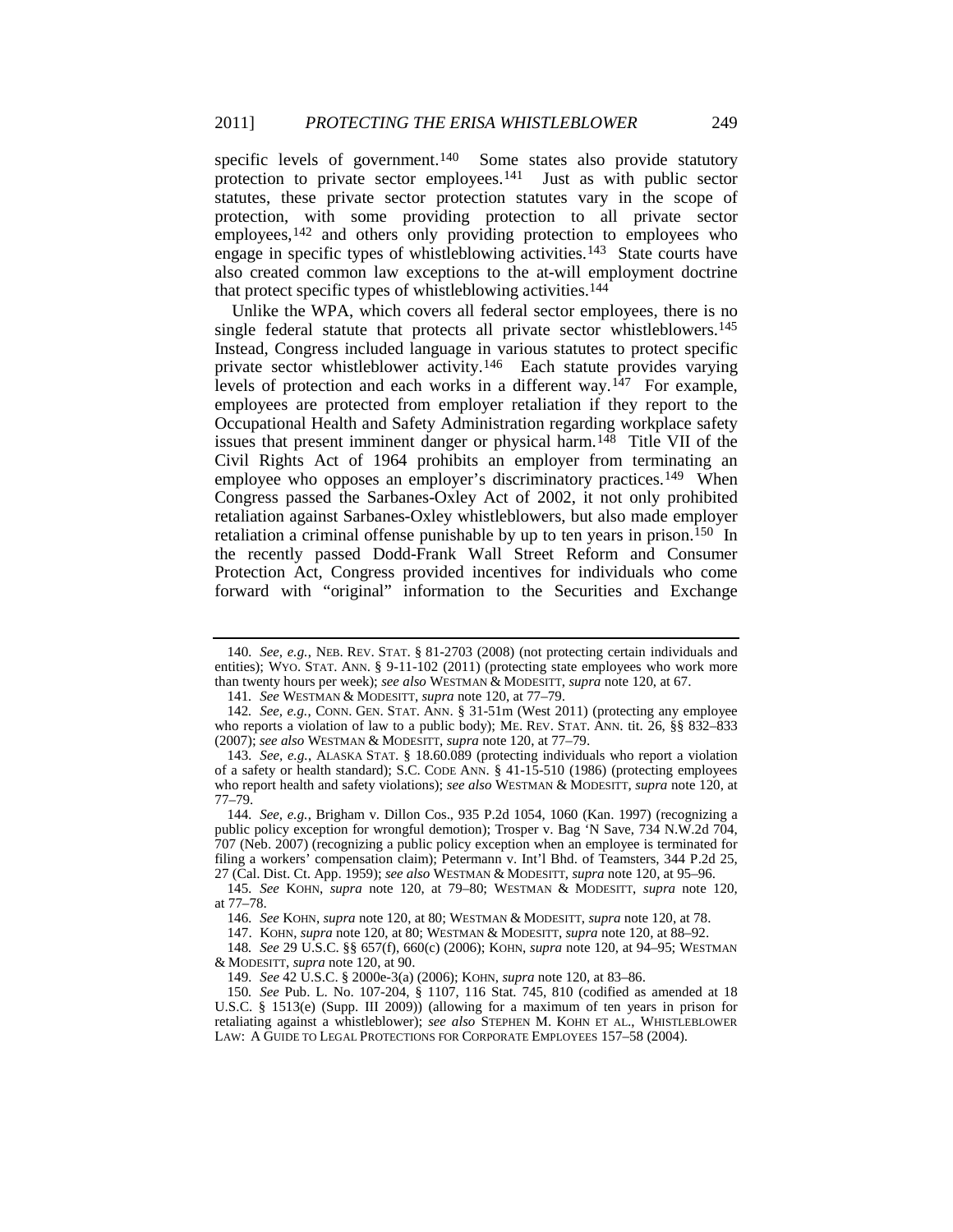Commission.[151](#page-16-3) These individuals are rewarded with a percentage of the monetary sanctions resulting from the information they provided.<sup>[152](#page-16-4)</sup>

#### 3. Reporting a Violation: Internal vs. External Whistleblower Complaints

This section explains the different types of reporting mechanisms in whistleblower protection acts, and discusses the different views that exist over whether particular whistleblower activities deserve protection. This section specifically focuses on two types of whistleblower activities. The first is "internal" whistleblowing, where all the employee's actions take place within the organization,[153](#page-16-5) and the second is "external" whistleblowing, where the employee makes a complaint outside of the organization.[154](#page-16-6)

<span id="page-16-13"></span><span id="page-16-0"></span>Internal whistleblowing is sometimes the best way for an employee to report problems within an organization.[155](#page-16-7) While an external disclosure can harm the company's reputation, cause the company to incur legal costs, and cause a drop in the company's stock price,[156](#page-16-8) an internal complaint typically gives the employer the opportunity to rectify any problems without negative publicity and without absorbing heavy costs associated with a public disclosure.<sup>157</sup> Employers can also deal with internal complaints more quickly than complaints outside the organization.[158](#page-16-10) An internal complaint may result in less hardship for both the employee and the employer.<sup>[159](#page-16-11)</sup> Furthermore, most employees prefer to report the situation internally.[160](#page-16-12)

<span id="page-16-14"></span><span id="page-16-2"></span><span id="page-16-1"></span>If an employee's internal report fails to convince the employer to fix any problems, the employee may report the problem to an outside body or

<span id="page-16-3"></span><sup>151</sup>*. See* Pub. L. No. 111-203, § 922, 124 Stat. 1376, 1841 (2010) (to be codified at 15 U.S.C. § 78u-6).

<sup>152</sup>*. See id.*

<span id="page-16-5"></span><span id="page-16-4"></span><sup>153.</sup> WESTMAN & MODESITT, *supra* note [120,](#page-13-0) at 23. This Note will discuss the conflict over whether section 510 of ERISA protects internal whistleblower complaints in greater detail in Part II.

<sup>154.</sup> *Id.*

<span id="page-16-7"></span><span id="page-16-6"></span><sup>155.</sup> Terry Morehead Dworkin & Melissa S. Baucus, *Internal vs. External Whistleblowers: A Comparison of Whistleblowering Processes*, 17 J. BUS. ETHICS 1281, 1297 (1998); Kevin Rubinstein, Note, *Internal Whistleblowing and Sarbanes-Oxley Section 806: Balancing the Interests of Employee and Employer*, 52 N.Y.L. SCH. L. REV. 637, 641– 42 (2007/08).

<span id="page-16-8"></span><sup>156</sup>*. See* Robert M. Bowen et al., *Whistle-Blowing: Target Firm Characteristics and Economic Consequences*, 85 ACCT. REV. 1239, 1253–55 (2010).

<span id="page-16-9"></span><sup>157.</sup> Marcia P. Miceli et al., *A Word to the Wise: How Managers and Policy Makers Can Encourage Employees to Report Wrongdoing*, 86 J. BUS. ETHICS 379, 380 (2009); Rubinstein, *supra* note [155,](#page-16-0) at 641–42.

<span id="page-16-10"></span><sup>158</sup>*. See* Lilanthi Ravishankar, *Encouraging Internal Whistleblowing in Organizations*, http://www.scu.edu/ethics/publications/submitted/ whistleblowing.html.

<span id="page-16-11"></span><sup>159</sup>*. See* Terry Morehead Dworkin & Elletta Sangrey Callahan, *Internal Whistleblowing: Protecting the Interests of the Employee, the Organization, and Society*, 29 AM. BUS. L.J. 267, 300 (1991); Ravishankar, *supra* not[e 158.](#page-16-1)

<span id="page-16-12"></span><sup>160</sup>*. See* MICELI & NEAR, *supra* note [17,](#page-3-11) at 61; Dworkin & Callahan, *supra* note [159,](#page-16-2) at 299–301.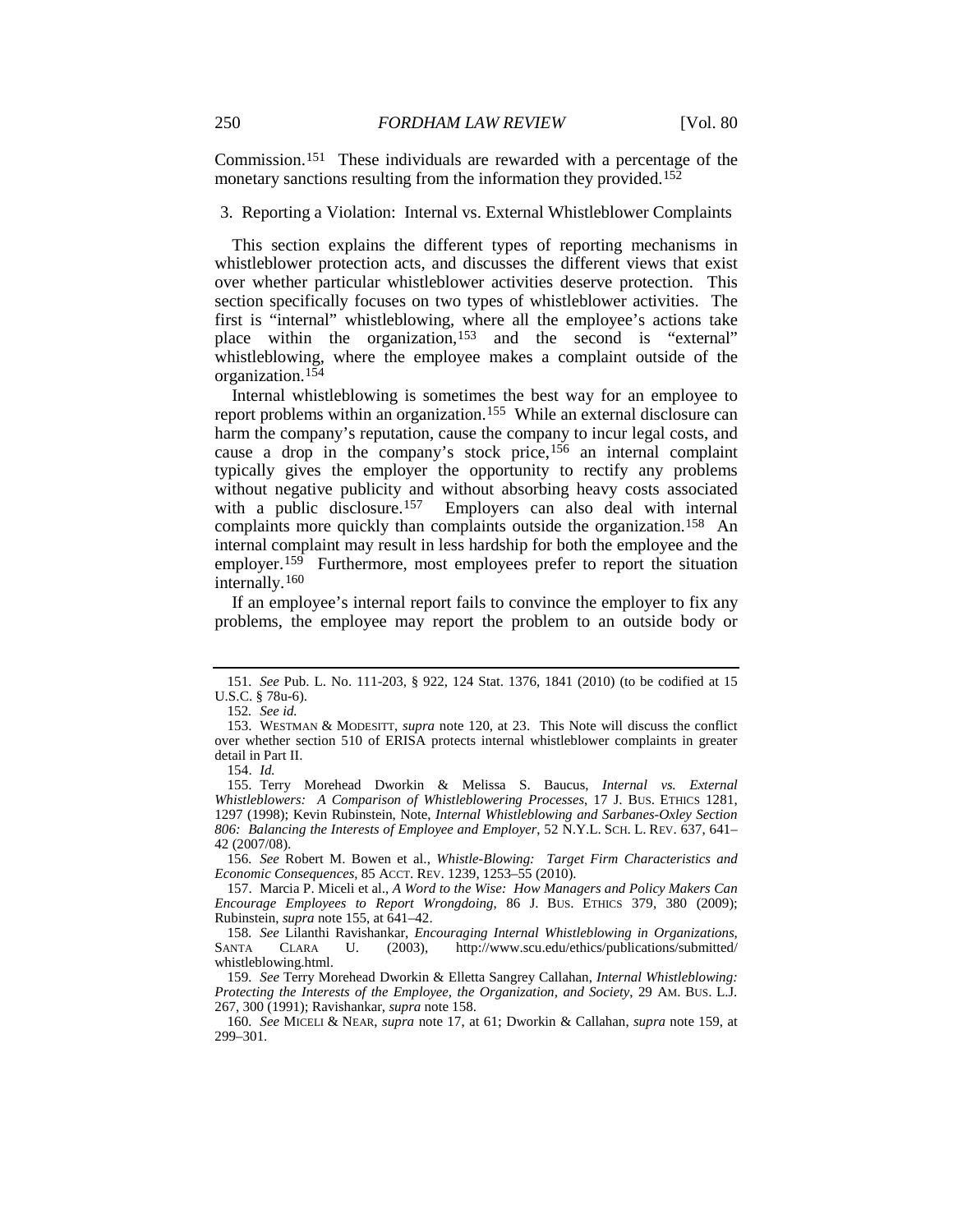regulatory agency.[161](#page-17-1) Employees who make complaints run the risk that the employer may terminate them for making the complaint.[162](#page-17-2) Because whistleblower protection does not always extend to internal whistleblowing, an employee so terminated may have no remedy.[163](#page-17-3)

<span id="page-17-17"></span><span id="page-17-15"></span>Commentators offer several rationales as to why no protection should be offered to internal whistleblowers. One view is that because internal whistleblowing is "non-adversarial," it does not pose a threat to the employer.<sup>[164](#page-17-4)</sup> Thus, an employer is unlikely to retaliate against the employee.<sup>[165](#page-17-5)</sup> It is therefore unnecessary to provide protection to such employees.<sup>166</sup> Yet another concern is that an employee might fabricate an internal complaint to justify a retaliation claim.<sup>[167](#page-17-7)</sup> This risk is lessened if the employee is required to report formally to an administrative body.<sup>[168](#page-17-8)</sup> A further concern is the difficulty of proving that an employee was discharged in retaliation for the complaint.<sup>169</sup> For example, an employer may claim that it did not terminate the employee because of the internal disclosure, but because of an internal management dispute.<sup>[170](#page-17-10)</sup>

<span id="page-17-16"></span><span id="page-17-0"></span>An additional rationale for not protecting internal whistleblowers lies in the history of whistleblower law itself.[171](#page-17-11) Courts originally created a public policy exception to the doctrine of at-will employment to provide whistleblower protection to employees.<sup>172</sup> Unlike external disclosures, internal disclosures do not bring public attention to any violations[.173](#page-17-13) Some commentators assert that internal complaints are not deserving of protection because without public knowledge, the public does not benefit.<sup>[174](#page-17-14)</sup> This logic also helps to explain why some states' whistleblower protection

<span id="page-17-1"></span><sup>161</sup>*. See* MICELI & NEAR, *supra* note [17,](#page-3-11) at 61; WESTMAN & MODESITT, *supra* note [120,](#page-13-0)  at 48–49.

<sup>162</sup>*. See* WESTMAN & MODESITT, *supra* not[e 120,](#page-13-0) at 24.

<span id="page-17-5"></span><span id="page-17-4"></span><span id="page-17-3"></span><span id="page-17-2"></span><sup>163</sup>*. See* Orly Lobel, *Citizenship, Organizational Citizenship, and the Laws of Overlapping Obligations*, 97 CALIF. L. REV. 443, 446 (2009); *see also infra* Part II.

<sup>164</sup>*. See* Richard R. Carlson, *Citizen Employees*, 70 LA. L. REV. 237, 297 (2009).

<sup>165</sup>*. See id.* at 298.

<sup>166</sup>*. See id.*

<sup>167</sup>*. See id.*

<span id="page-17-8"></span><span id="page-17-7"></span><span id="page-17-6"></span><sup>168</sup>*. Cf. id.* ("Limiting protection to external whistleblowers means that there will ordinarily be an objective record of a report to an independent authority.").

<span id="page-17-9"></span><sup>169</sup>*. See* Sarah M. Baum, Note, Callahan v. Edgewater Care & Rehabilitation Center*: The Illinois Whistleblower Act Does Not Preempt the Common Law Tort of Retaliatory Discharge*, 57 DEPAUL L. REV. 161, 188 (2007).

<sup>170</sup>*. See id.*

<sup>171</sup>*. See supra* Part I.B.1 (explaining creation of whistleblower laws).

<span id="page-17-13"></span><span id="page-17-12"></span><span id="page-17-11"></span><span id="page-17-10"></span><sup>172</sup>*. See* Alex B. Long, *Viva State Employment Law! State Law Retaliation Claims in a Post-*Crawford*/*Burlington Northern *World*, 77 TENN. L. REV. 253, 292–93 (2010); Joseph C. Telezinski, Jr., Comment, *Without Warning—The Dangers of Protecting "Whistleblowers" Who Don't Blow the Whistle*, 27 W. ST. U. L. REV. 397, 417–18 (2000); *see also supra* Part I.B.1.

<sup>173</sup>*. See* Long, *supra* not[e 172,](#page-17-0) at 293; Telezinski, *supra* not[e 172,](#page-17-0) at 418.

<span id="page-17-14"></span><sup>174</sup>*. See* Long, *supra* not[e 172,](#page-17-0) at 293; Telezinski, *supra* not[e 172,](#page-17-0) at 418.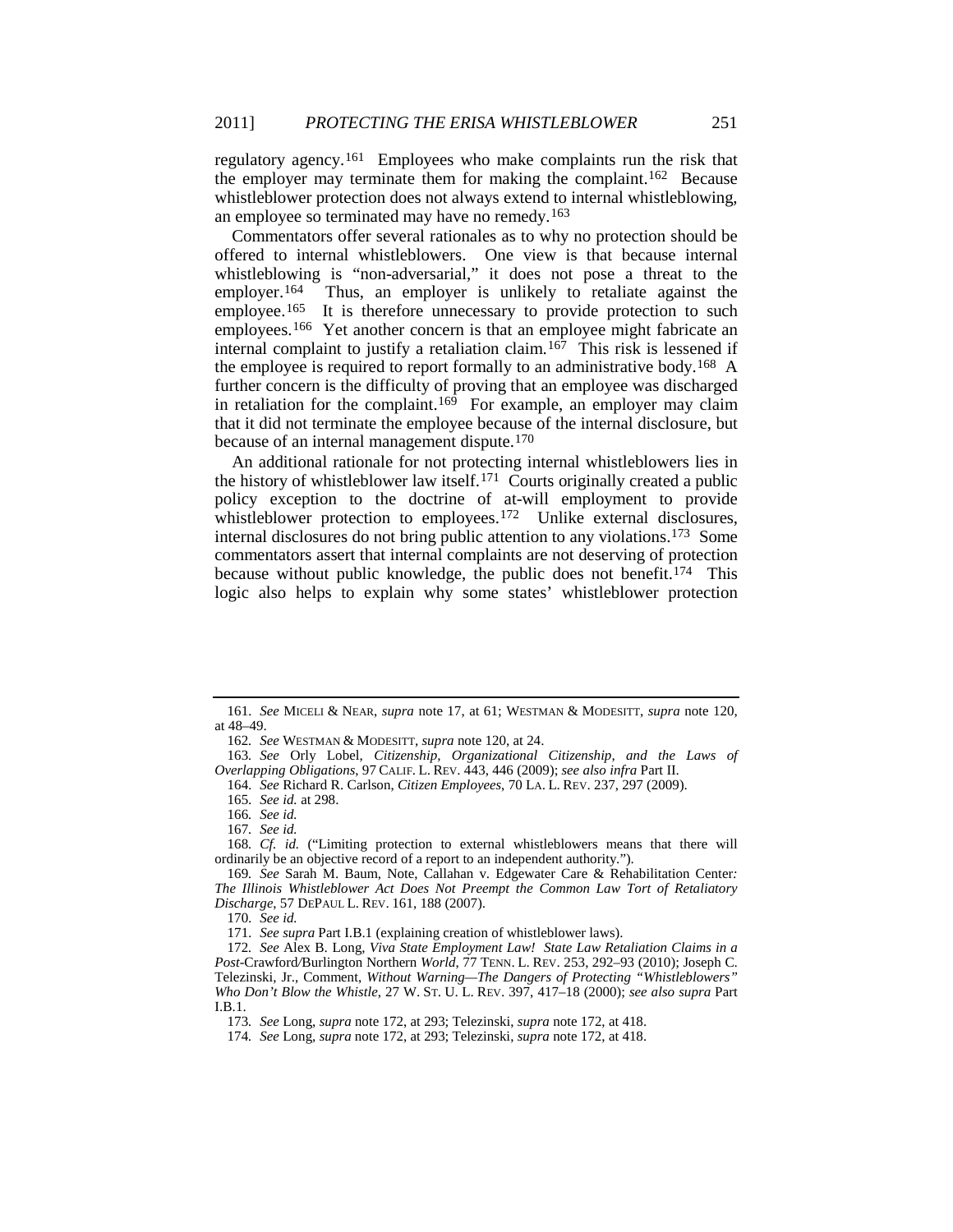statutes protect only employees who report violations that impact public health or public safety.<sup>[175](#page-18-0)</sup>

The public has held whistleblowers out as heroes for their work on numerous occasions.[176](#page-18-1) Whistleblowers often place their livelihoods at great risk when they report, however.[177](#page-18-2) A whistleblower who does not come forward in the manner prescribed by the statute risks forfeiting the statutory whistleblower protection.<sup>[178](#page-18-3)</sup> Thus, whistleblowers should know exactly what type of whistleblowing activity is protected before they make a disclosure[.179](#page-18-4)

In states that provide protection to private sector whistleblowers, there is no uniform rule regarding the type of complaint that triggers legal protection.<sup>[180](#page-18-5)</sup> Some states only protect external disclosures,<sup>[181](#page-18-6)</sup> some protect internal and external disclosures,<sup>182</sup> and some protect external disclosures only if the employee first attempts an internal disclosure.<sup>[183](#page-18-8)</sup>

#### <span id="page-18-10"></span>*C. An Overview of Section 510 of ERISA*

This section reviews the background of section 510 of ERISA and the protections that the statute provides to plan participants, beneficiaries, and fiduciaries.

Congress included section 510 in the original act passed in 1974[184](#page-18-9) in response to concerns that employers might try to prevent an employee from

177. Lobel, *supra* note [163,](#page-17-15) at 486–87; *see* KOHN, *supra* note [120,](#page-13-0) at 21–23.

178. WESTMAN & MODESITT, *supra* note [120,](#page-13-0) at 48–51.

<span id="page-18-4"></span><span id="page-18-3"></span><span id="page-18-2"></span>179*. See* KOHN, *supra* note [120,](#page-13-0) at 1–3; WESTMAN & MODESITT, *supra* note [120,](#page-13-0)  at 41–42.

180*.* WESTMAN & MODESITT, *supra* note [120,](#page-13-0) at 82–84.

<span id="page-18-6"></span><span id="page-18-5"></span>181*. See, e.g.*, 740 ILL. COMP. STAT. ANN. 174/15 (West 2010) (only protecting individuals who provide information externally); MICH. COMP. LAWS ANN. § 15.362 (West 2004) (only protecting employees who make an external report); *see also* WESTMAN & MODESITT, *supra* not[e 120,](#page-13-0) at 83.

<span id="page-18-7"></span>182*. See, e.g.*, DEL. CODE ANN. tit. 19, § 1703 (2005) (protecting internal and external disclosures); HAW. REV. STAT. § 378-62 (West 2008) (protecting a whistleblower who reports to an employer or to a public body); *see also* WESTMAN & MODESITT, *supra* not[e 120,](#page-13-0)  at 83.

<span id="page-18-8"></span>183*. See, e.g.*, FLA. STAT. ANN. § 448.102 (West 2002) (protecting an employee who discloses or "threaten[s] to disclose" information to an outside body so long as the employee first gives the supervisor an opportunity to correct the activity); N.Y. LAB. LAW § 740 (McKinney 2002 & Supp. 2011) (requiring that the employee first notify a supervisor of a violation before making an external disclosure); OHIO REV. CODE ANN. § 4113.52 (LexisNexis 2007) (requiring that an employee report to a supervisor before making an external disclosure); *see also* WESTMAN & MODESITT, *supra* not[e 120,](#page-13-0) at 83.

<span id="page-18-9"></span>184*. See* Employee Retirement Income Security Act of 1974, Pub. L. No. 93-406, § 510, 88 Stat. 829, 895 (codified as amended at 29 U.S.C. §1140 (2006)).

<span id="page-18-0"></span><sup>175</sup>*. See* Stewart J. Schwab, *Wrongful Discharge Law and the Search for Third-Party Effects*, 74 TEX. L. REV. 1943, 1970 (1996); *see also supra* notes [138–](#page-14-14)43 and accompanying text.

<span id="page-18-1"></span><sup>176</sup>*. See, e.g.*, Robert Trigaux, *Top 10 Reasons Why Whistle-Blowers Are Heroes*, ST. PETERSBURG TIMES, Feb. 15, 2002, http://www.sptimes.com/2002/02/15/Columns/ Top\_10\_reasons\_why\_wh.shtml; *Time Names Whistleblowers as Persons of Year*, CNN.COM (Dec. 23, 2002), http://articles.cnn.com/2002-12-23/us/time.persons.of.year \_1\_icy-river-whistleblowers-accounting-irregularities?\_s=PM:US (noting that six out of ten Americans view whistleblowers as heroes).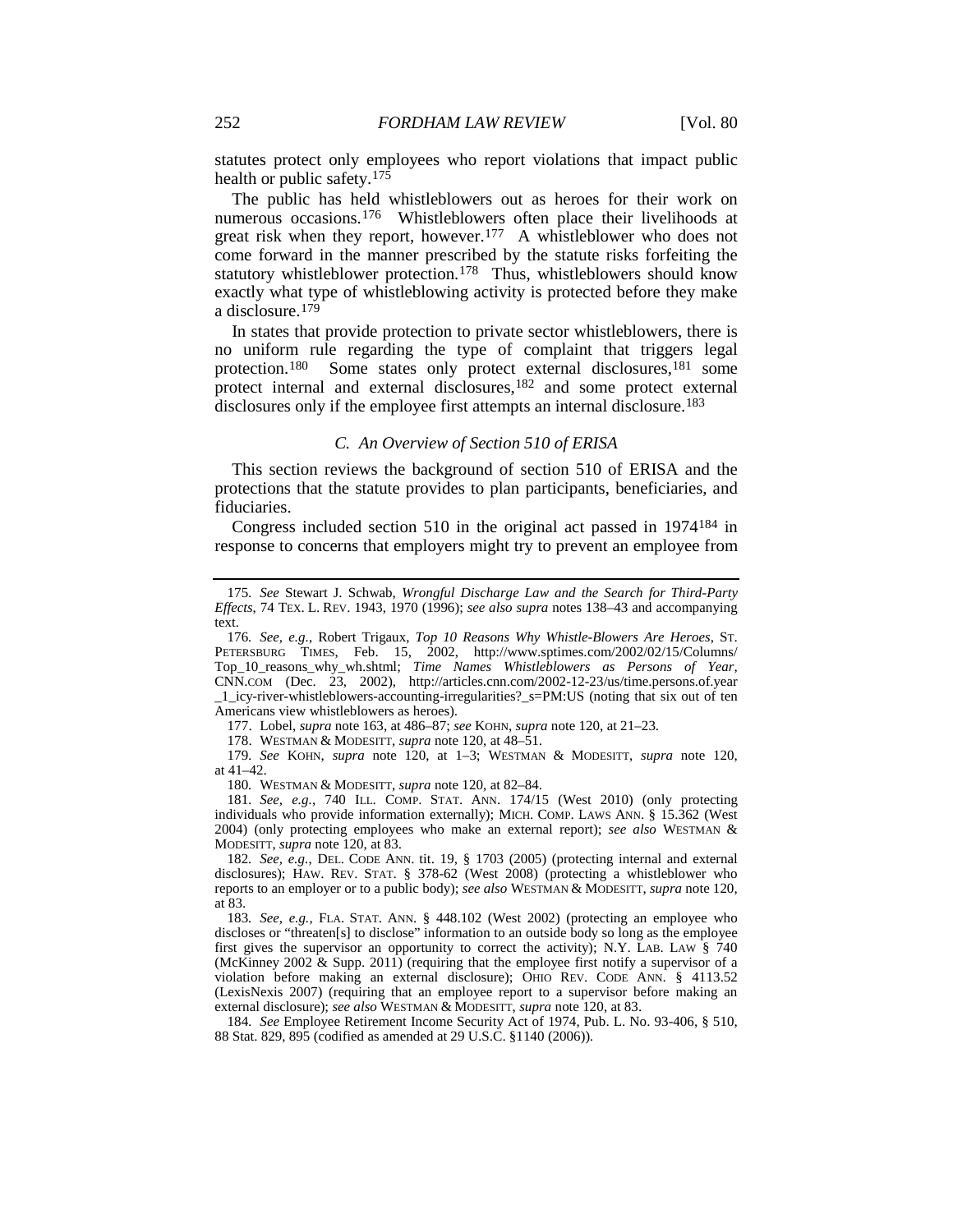<span id="page-19-12"></span>attaining benefits.[185](#page-19-0) Senator Jacob K. Javits, one of the main sponsors of ERISA, described section 510 as providing "a remedy for any person fired such as is provided for a person discriminated against because of race or sex."[186](#page-19-1) The House and Senate Reports on ERISA both state that Congress intended that section 510 provide "broad remedies for redressing or preventing violations" of ERISA.[187](#page-19-2)

Section 510 of ERISA can be broken down into three main parts.<sup>[188](#page-19-3)</sup> The first part makes it unlawful for any person to "discharge, fine, suspend, expel, discipline, or discriminate against a participant or beneficiary" for exercising any right to which the participant or beneficiary is entitled under ERISA (the Exercise Clause).[189](#page-19-4) The Exercise Clause is designed to prevent an employer from terminating an employee because the employee filed a claim for benefits, or brought litigation challenging a denial of benefits.[190](#page-19-5)

The second part of section 510 makes it unlawful for a person to "interfer[e] with the attainment" of any right to which the participant "may become entitled" (the Interference Clause).<sup>[191](#page-19-6)</sup> Because Congress was concerned that employers would fire employees just before they would vest in a pension plan,[192](#page-19-7) section 510 prohibits such activity.[193](#page-19-8) Congress included the Interference Clause to prevent an "unscrupulous employer[]" from discharging an employee to prevent the employee from obtaining vested benefits.[194](#page-19-9) Because welfare benefits, in contrast to pension benefits, do not vest,  $195$  there was initially a question of whether section 510 applied to welfare plans.<sup>[196](#page-19-11)</sup> The Supreme Court settled this question

189. 29 U.S.C. § 1140.

<span id="page-19-5"></span><span id="page-19-4"></span>190*. See* Kowalski v. L & F Prods., 82 F.3d 1283, 1285 (3d Cir. 1996); *see also* ZANGLEIN & STABILE, *supra* note [90,](#page-10-0) at 922.

191. 29 U.S.C. § 1140.

<span id="page-19-7"></span><span id="page-19-6"></span>192. An employee who vests in a pension fund has a "non-forfeitable right to benefits funded by employer contributions." *FAQs About ERISA*, *supra* note [43;](#page-6-0) *see* 29 U.S.C. § 1053 (2006 & Supp. III 2009).

<span id="page-19-8"></span>193*. See* Ingersoll-Rand Co. v. McClendon, 498 U.S. 133, 143 (1990); WIEDENBECK, *supra* not[e 33,](#page-5-0) at 173.

<span id="page-19-11"></span>196*. Compare* Shahid v. Ford Motor Co., 76 F.3d 1404, 1411 (6th Cir. 1996) (finding that section 510 is not limited to "benefits that will become vested"), *and* Heath v. Varity Corp., 71 F.3d 256, 258 (7th Cir. 1995) (finding that section 510 applies to both rights that are and are not capable of vesting), *with* Inter-Modal Rail Emps. Ass'n v. Atchison, Topeka & Santa

<sup>185</sup>*. See* 119 CONG. REC. 30,043–44 (1973).

<sup>186.</sup> *Id.* at 30,044.

<span id="page-19-2"></span><span id="page-19-1"></span><span id="page-19-0"></span><sup>187.</sup> H.R. REP. NO. 93-533, at 17 (1973), *reprinted in* 1974 U.S.C.C.A.N. 4639, 4655; S. REP. NO. 93-127, at 35 (1973), *reprinted in* 1974 U.S.C.C.A.N. 4838, 4871.

<span id="page-19-3"></span><sup>188.</sup> In 2006, Congress amended section 510 to protect a "contributing employer" who exercises rights under ERISA or who gives information or testifies in any "inquiry or proceeding" relating to ERISA. *See* Pension Protection Act of 2006, Pub. L. 109-280, § 205, 120 Stat. 780, 889 (codified at 29 U.S.C. § 1140). This Note will not discuss this additional protection.

<span id="page-19-9"></span><sup>194</sup>*. See* West v. Butler, 621 F.2d 240, 245 (6th Cir. 1980); *see also* S. REP. NO. 93-127, at 35 (1973), *reprinted in* 1974 U.S.C.C.A.N. 4838, 4871; ZANGLEIN & STABILE, *supra* note [90,](#page-10-0) at 922.

<span id="page-19-10"></span><sup>195</sup>*. See* 29 U.S.C. § 1051(1) (2006) (exempting welfare plans from ERISA's vesting requirements).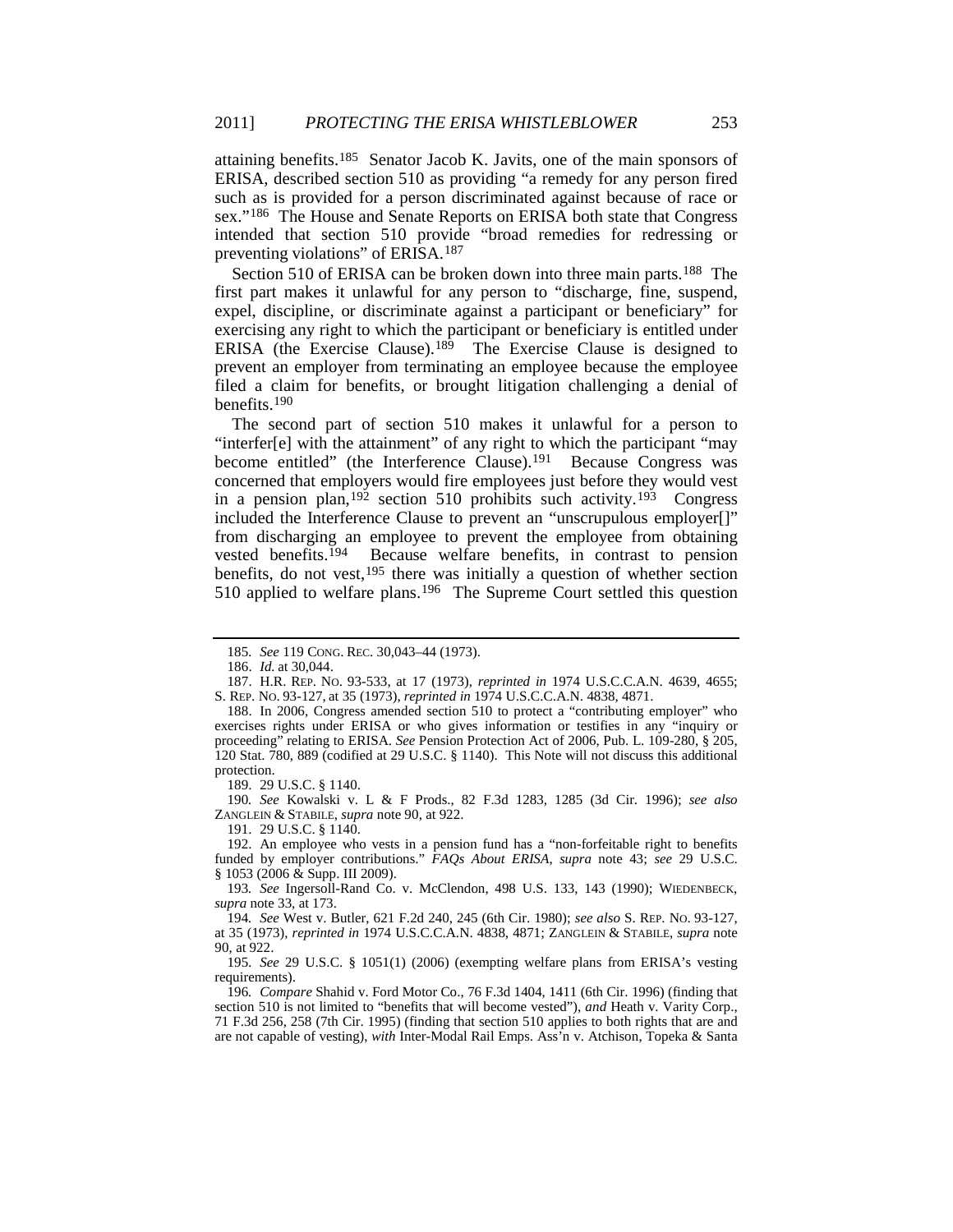by holding that section 510 protects welfare plan benefits.<sup>197</sup> Some courts have also held that section 510 protects participants where the employer's action prevents them from obtaining increased benefits.[198](#page-20-1)

The third part of section 510—and the part most relevant to this Note makes it "unlawful for any person to discharge, fine, suspend, expel, or discriminate against any person because he has given information or has testified or is about to testify in any inquiry or proceeding relating" to ERISA.<sup>[199](#page-20-2)</sup> For a claim based on section 510, an employee must demonstrate that the employer discharged the employee with the specific intent to interfere with the employee's attainment of benefits[.200](#page-20-3) Courts have determined that this provision bars an employer from terminating an individual who testified about an ERISA-related matter in court or before an administrative agency.[201](#page-20-4) The question, however, is whether section 510 also applies when an employer terminates an individual for reporting ERISA violations internally.<sup>[202](#page-20-5)</sup> This conflict will be discussed further in Part II of this Note.

<span id="page-20-12"></span>Despite Congress's intention to establish "broad remedies" under section 510, [203](#page-20-6) there are several noticeable limits to its application. Section 510 is enforced through the civil enforcement framework laid out in section 502.[204](#page-20-7) Accordingly, the only individuals permitted to bring actions for violations of section 510 are those listed in section 502[,205](#page-20-8) and the only remedies available are those provided in section 502.[206](#page-20-9)

<span id="page-20-13"></span>Section 510 may preempt state law wrongful discharge claims.<sup>[207](#page-20-10)</sup> Several circuits have held that ERISA can preempt state law even if ERISA does not provide the remedy that the plaintiff seeks.<sup>[208](#page-20-11)</sup> Thus, an employee

199. 29 U.S.C. § 1140.

<span id="page-20-3"></span><span id="page-20-2"></span>200*. See, e.g.*, Bodine v. Emp'rs Cas. Co., 352 F.3d 245, 250 (5th Cir. 2003); Salus v. GTE Directories Serv. Corp., 104 F.3d 131, 135 (7th Cir. 1997); Barbour v. Dynamics Research Corp., 63 F.3d 32, 38 (1st Cir. 1995).

Fe Ry. Co., 80 F.3d 348, 351 (9th Cir. 1996) (holding that section 510 only applies to rights that are capable of vesting), *vacated*, 520 U.S. 510 (1997).

<span id="page-20-0"></span><sup>197</sup>*. See* Inter-Modal Rail Emps. Ass'n v. Atchison, Topeka & Santa Fe Ry. Co., 520 U.S. 510, 512 (1997).

<span id="page-20-1"></span><sup>198</sup>*. See, e.g.*, Godfrey v. BellSouth Telecomms., Inc., 89 F.3d 755, 759 (11th Cir. 1996); *Heath*, 71 F.3d at 258; Conkwright v. Westinghouse Electric Corp., 933 F.2d 231, 237 (4th Cir. 1991).

<span id="page-20-4"></span><sup>201</sup>*. See* King v. Marriott Int'l, Inc., 337 F.3d 421, 427 (4th Cir. 2003); *cf.* Edwards v. A.H. Cornell & Son, Inc., 610 F.3d 217, 223 (3d Cir. 2010), *cert. denied*, 131 S. Ct. 1604 (2011).

<sup>202</sup>*. See infra* Part II.

<sup>203</sup>*. See supra* note[s 185–](#page-19-12)87 and accompanying text.

<span id="page-20-8"></span><span id="page-20-7"></span><span id="page-20-6"></span><span id="page-20-5"></span><sup>204</sup>*. See* 29 U.S.C. § 1140 (2006) ("The provisions of [29 U.S.C. § 1132] shall be applicable in the enforcement of this section."); *see also supra* Part I.A.4 (describing ERISA's civil enforcement framework).

<sup>205</sup>*. See supra* note[s 97](#page-11-13)[–99](#page-11-14) and accompanying text.

<sup>206</sup>*. See supra* note[s 97](#page-11-13)[–99](#page-11-14) and accompanying text.

<sup>207</sup>*. See supra* Part I.A.5.

<span id="page-20-11"></span><span id="page-20-10"></span><span id="page-20-9"></span><sup>208.</sup> The Fifth, Sixth, and Ninth Circuits have held that ERISA preempts state law even if the particular remedy sought is unavailable under ERISA. *See, e.g.*, Anderson v. Elec. Data Sys. Corp., 11 F.3d 1311, 1314 (5th Cir. 1994); Hashimoto v. Bank of Haw., 999 F.2d 408, 412 (9th Cir. 1993); Authier v. Ginsberg, 757 F.2d 796, 802 (6th Cir. 1985).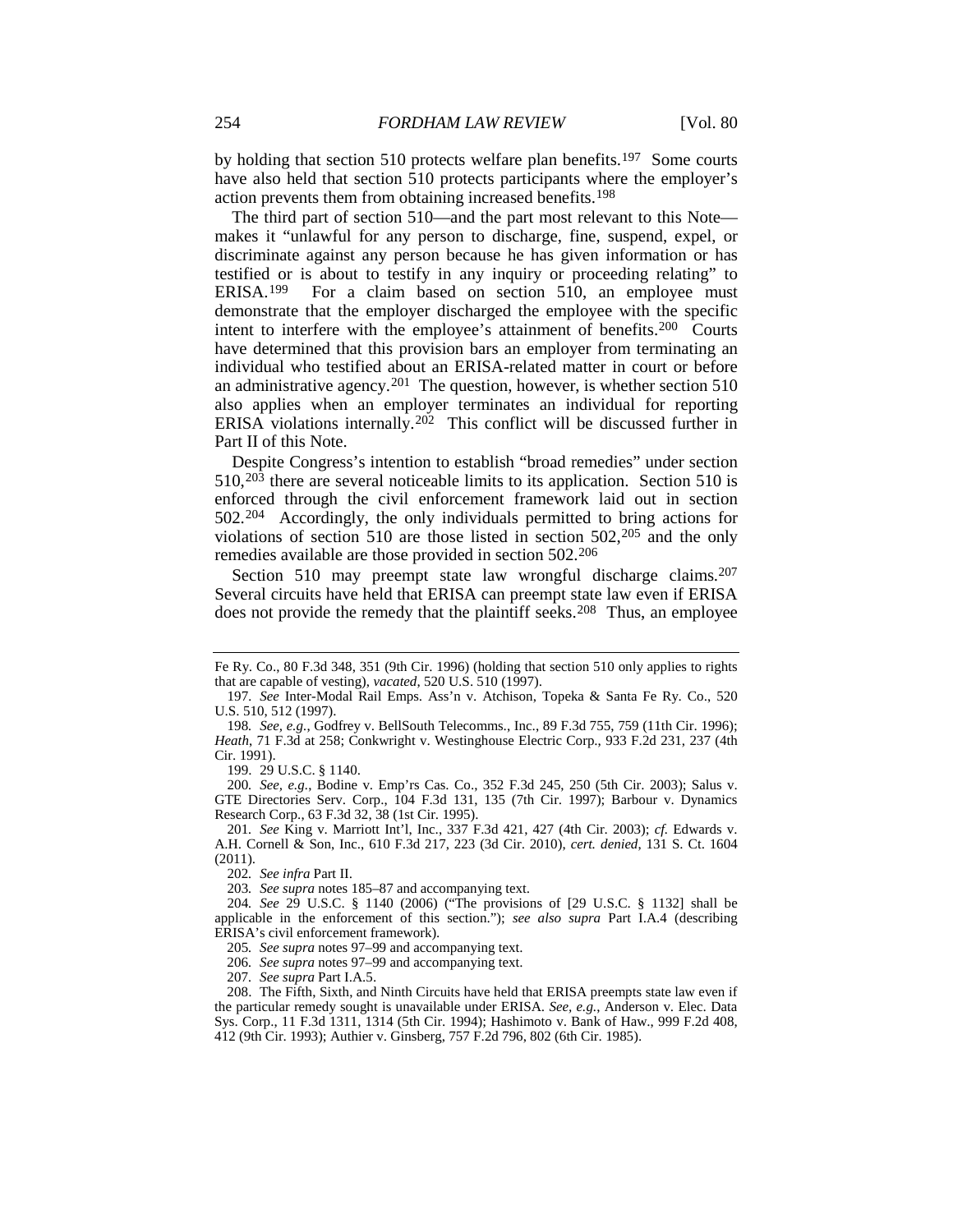making a whistleblower complaint under the assumption that state law protects the activity and provides an appropriate remedy may discover that state law does not apply and that federal law does not provide the remedy sought by the plaintiff.<sup>[209](#page-21-0)</sup>

#### II. PROTECTION OF INTERNAL COMPLAINTS: THE CIRCUIT SPLIT

Part II of this Note details the conflict between U.S. Courts of Appeals over whether section 510 protects individuals who make internal complaints about ERISA violations. While section 510 is clearly understood to protect an employee who testifies before a court or gives information to a regulatory body such as the Department of Labor, [210](#page-21-1) it is less clear what protection section 510 affords an employee who notifies an employer of ERISA violations taking place within the company. First, this part details the view of the Ninth and Fifth Circuits that section 510 protects unsolicited internal complaints. Part II.B analyzes the Fourth Circuit's view that section 510 protects only formal external complaints. Part II.C discusses the Second Circuit's position that internal complaints are protected as long as they are part of an "inquiry or proceeding." Part II.D details the view of the Third Circuit that section 510 does not protect unsolicited internal complaints.

#### *A. Unsolicited Internal Complaints Are Protected*

#### 1. The Ninth Circuit

In *Hashimoto v. Bank of Hawaii*,<sup>[211](#page-21-2)</sup> the Ninth Circuit held that section 510 of ERISA protects employees who make unsolicited internal complaints to employers about ERISA violations.<sup>[212](#page-21-3)</sup> Plaintiff Jessica Hashimoto brought a lawsuit in Hawaii state court alleging that her employer, the Bank of Hawaii, terminated her for complaining to her supervisors about various ERISA violations.<sup>[213](#page-21-4)</sup> This, she asserted, violated Hawaii's Whistleblowers Protection Act.<sup>214</sup> Hashimoto alleged that Donald Feekin, an employee of the bank, improperly ordered her to reimburse a former employee from a profit-sharing plan for taxes that had been properly withheld from distribution.<sup>[215](#page-21-6)</sup> She further alleged that Judith Wetzel, another bank employee, ordered her to improperly "recalculate a

<span id="page-21-1"></span><span id="page-21-0"></span><sup>209</sup>*. See* David Angueira & David Conforto, *Without a Remedy: The Massachusetts Whistleblower's Brush with ERISA*, 39 SUFFOLK U. L. REV. 955, 956 (2006); Jessica Barclay-Strobel, Comment, *Shooting the Messenger: How Enforcement of FLSA and ERISA Is Thwarted by Courts' Interpretations of the Statutes' Antiretaliation and Remedies Provisions*, 58 UCLA L. REV. 521, 542 (2010).

<sup>210</sup>*. See supra* not[e 201](#page-20-12) and accompanying text.

<sup>211.</sup> 999 F.2d 408 (9th Cir. 1993).

<span id="page-21-4"></span><span id="page-21-3"></span><span id="page-21-2"></span><sup>212</sup>*. See id.* at 411.

<sup>213</sup>*. See id.* at 409–10.

<sup>214</sup>*. See id.* at 409.

<span id="page-21-6"></span><span id="page-21-5"></span><sup>215</sup>*. See id.* at 410.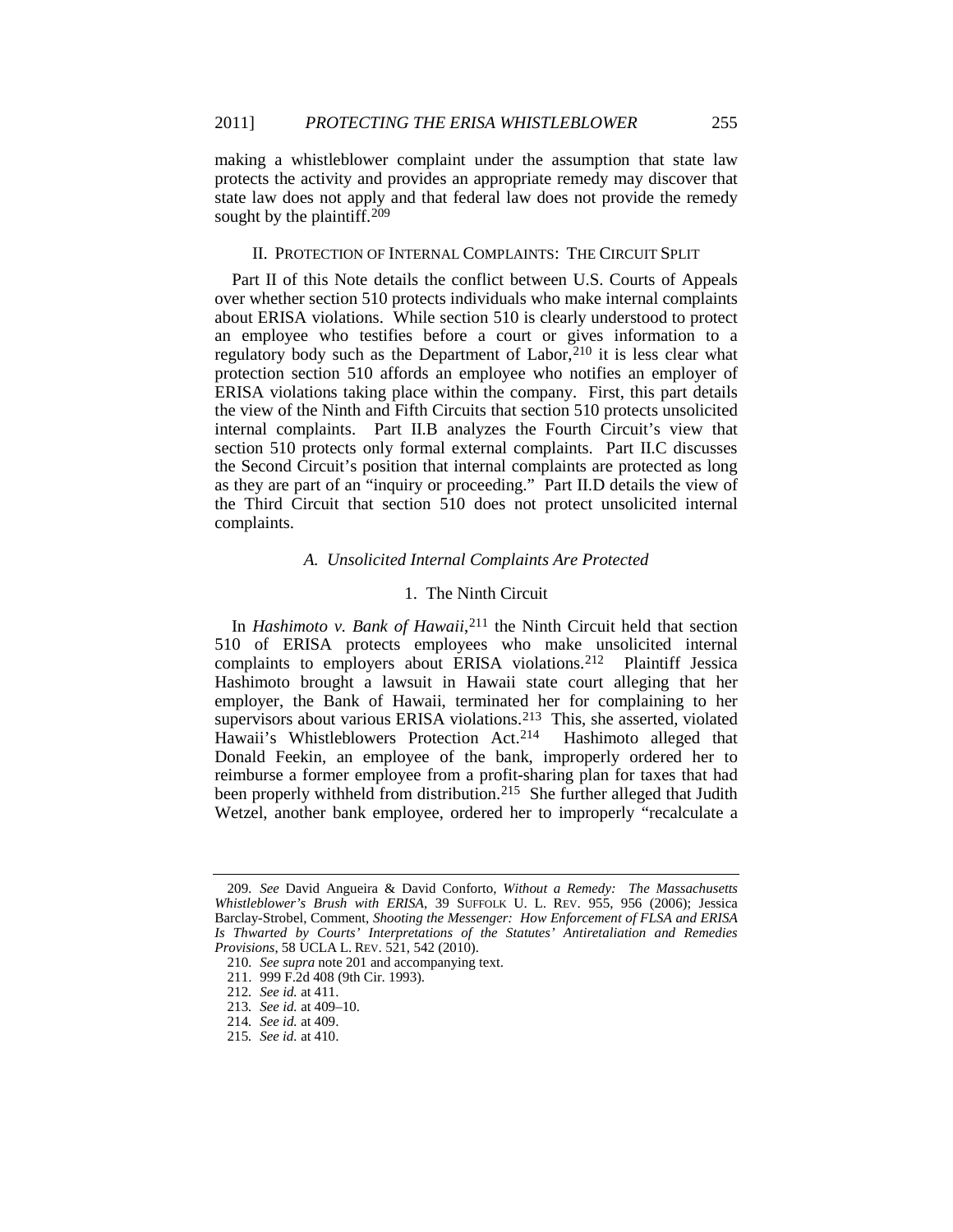former employee's pension plan benefit and to use final pay, not final average pay."[216](#page-22-0)

After the bank removed the case to federal court, the district court granted summary judgment to the bank on the grounds that ERISA preempted Hashimoto's state law claim.[217](#page-22-1) On appeal, the Ninth Circuit determined that section 510 provided protection to whistleblowers, and that section 502(a) empowered Hashimoto to bring a cause of action for relief.[218](#page-22-2) The court determined ERISA's preemption of state law was "total" because the state law cause of action could be characterized as a federal action[.219](#page-22-3)

To reach its determination, the court analyzed the specific language of section 510.[220](#page-22-4) Noting that section 510 protects an individual who gives "information or has testified or is about to testify in any inquiry or proceeding" relating to ERISA, the court held that the statute was "clearly meant to protect whistle blowers."<sup>221</sup> As a result, the statute protects employees like Hashimoto who are fired for protesting ERISA violations.[222](#page-22-6)

To determine what type of "inquiry or proceeding" the statute protects the court analyzed the process that an employee would be likely to take when making a whistleblower complaint.<sup>[223](#page-22-7)</sup> The court reasoned that an employee would normally notify an ERISA plan manager before going to an outside agency like the Department of Labor.<sup>[224](#page-22-8)</sup> If employers face no consequence for discharging employees who initially complain to management, the whole process would be cut off at the start.<sup>225</sup> Thus, allowing "anticipatory discharge discourages the whistle blower before the whistle is blown."[226](#page-22-10)

The court did not, however, reach the question of whether section 510 protects all employees and former employees who are terminated for notifying management about ERISA violations[.227](#page-22-11) The court held only that Hashimoto was entitled to bring an action under section 510 because section 502(a) afforded her a cause of action as an ERISA fiduciary.<sup>[228](#page-22-12)</sup>

In *McBride v. PLM International, Inc.*,<sup>[229](#page-22-13)</sup> the Ninth Circuit considered whether an employee who was terminated after engaging in whistleblower

<span id="page-22-5"></span><span id="page-22-4"></span>220*. See Hashimoto*, 999 F.2d at 411.

<span id="page-22-0"></span><sup>216</sup>*. Id.*

<span id="page-22-2"></span><span id="page-22-1"></span><sup>217</sup>*. See id.*

<sup>218</sup>*. See id.* at 411–12.

<span id="page-22-3"></span><sup>219</sup>*. See id.* at 412; *see also supra* Part I.A.5.

<sup>221</sup>*. Id.*

<sup>222</sup>*. Id.*

<span id="page-22-6"></span><sup>223</sup>*. See id.*

<sup>224</sup>*. See id.*

<sup>225</sup>*. See id.*

<sup>226</sup>*. Id.*

<sup>227</sup>*. Id.*

<span id="page-22-13"></span><span id="page-22-12"></span><span id="page-22-11"></span><span id="page-22-10"></span><span id="page-22-9"></span><span id="page-22-8"></span><span id="page-22-7"></span><sup>228.</sup> The court noted that it was possible that only individuals whom section 502 "empower[s] to bring a civil action" may bring an action based on section 510. *See id.*; *see also supra* notes [97–](#page-11-13)[99](#page-11-14) and accompanying text.

<sup>229.</sup> 179 F.3d 737 (9th Cir. 1999).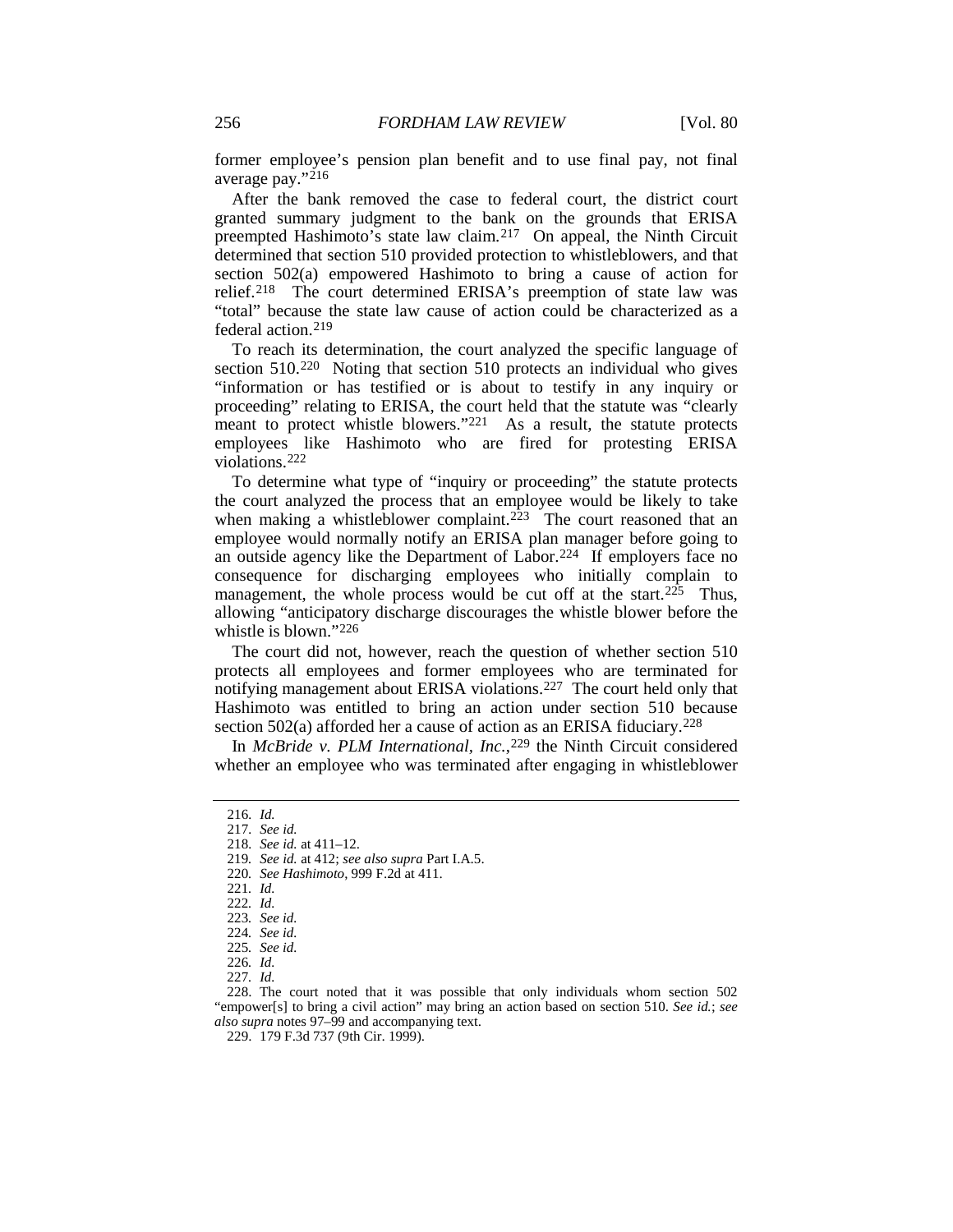activity was entitled to bring a cause of action as a participant under sections 510 and 502(a).[230](#page-23-0) The court reaffirmed its holding in *Hashimoto* that section 510 is "clearly meant to protect whistle blowers" and then considered whether section 510 applied to a plan participant.<sup>[231](#page-23-1)</sup> In *McBride*, the court rejected the defendant's assertion that McBride was no longer a participant because the plan in issue had been terminated by the time the plaintiff filed the lawsuit.<sup>[232](#page-23-2)</sup> The court held that the status of the individual making the complaint should be judged at the time the complaint arises, not at the time that litigation commences.[233](#page-23-3) The court noted that the defendant's interpretation would encourage employers to terminate plans to avoid liability for section 510 violations.<sup>[234](#page-23-4)</sup> Thus, section 510 protects participants who engage in whistleblowing activity[.235](#page-23-5)

#### 2. The Fifth Circuit

The Fifth Circuit was the next circuit to consider section 510's reach. In Anderson v. Electronic Data Systems Corp.,<sup>[236](#page-23-6)</sup> the Fifth Circuit determined that section 510 protects unsolicited internal complaints.[237](#page-23-7)

Plaintiff George Anderson initially brought state common law claims against Electronic Data Systems (EDS) in Texas state court asserting, among other claims, wrongful discharge.[238](#page-23-8) Anderson alleged that another employee at EDS had asked him to approve payment invoices for funds retained by another employee without approval of the pension fund's board of trustees, and to write up minutes for meetings that he did not attend, both violations of ERISA.[239](#page-23-9) Anderson claimed that EDS terminated him after he refused to commit the acts and reported the other employee's conduct to management.<sup>240</sup> EDS removed the case to federal district court, which granted summary judgment to EDS on the wrongful discharge claim.[241](#page-23-11) Anderson appealed, claiming that the district court lacked subject matter jurisdiction and seeking a remand to state court on the wrongful discharge claim.[242](#page-23-12)

<span id="page-23-0"></span>The Fifth Circuit, noting that Anderson had never asserted a federal cause of action, analyzed whether ERISA preemption allowed for removal to

<sup>230</sup>*. Id.* at 740–41.

<span id="page-23-1"></span><sup>231</sup>*. Id.* at 742.

<span id="page-23-2"></span><sup>232</sup>*. See id.* at 743–44.

<sup>233</sup>*. See id.* at 743.

<span id="page-23-4"></span><span id="page-23-3"></span><sup>234</sup>*. See id.* at 746.

<span id="page-23-5"></span><sup>235</sup>*. See id.* at 743.

<sup>236.</sup> 11 F.3d 1311 (5th Cir. 1994).

<span id="page-23-7"></span><span id="page-23-6"></span><sup>237</sup>*. See id.* at 1314.

<sup>238</sup>*. See id.* at 1312.

<sup>239</sup>*. See id.* at 1312–13.

<sup>240</sup>*. See id.*

<sup>241</sup>*. See id.* at 1313.

<span id="page-23-12"></span><span id="page-23-11"></span><span id="page-23-10"></span><span id="page-23-9"></span><span id="page-23-8"></span><sup>242</sup>*. See id.* Anderson sought to keep the case out of federal court by deleting all references to ERISA from his complaint. *See id.* The court held that deleting the references did not alter the fact that the action depended on the existence of an ERISA plan and was thus preempted by ERISA. *See id.* at 1314; *see also supra* Part I.A.5 (explaining ERISA preemption).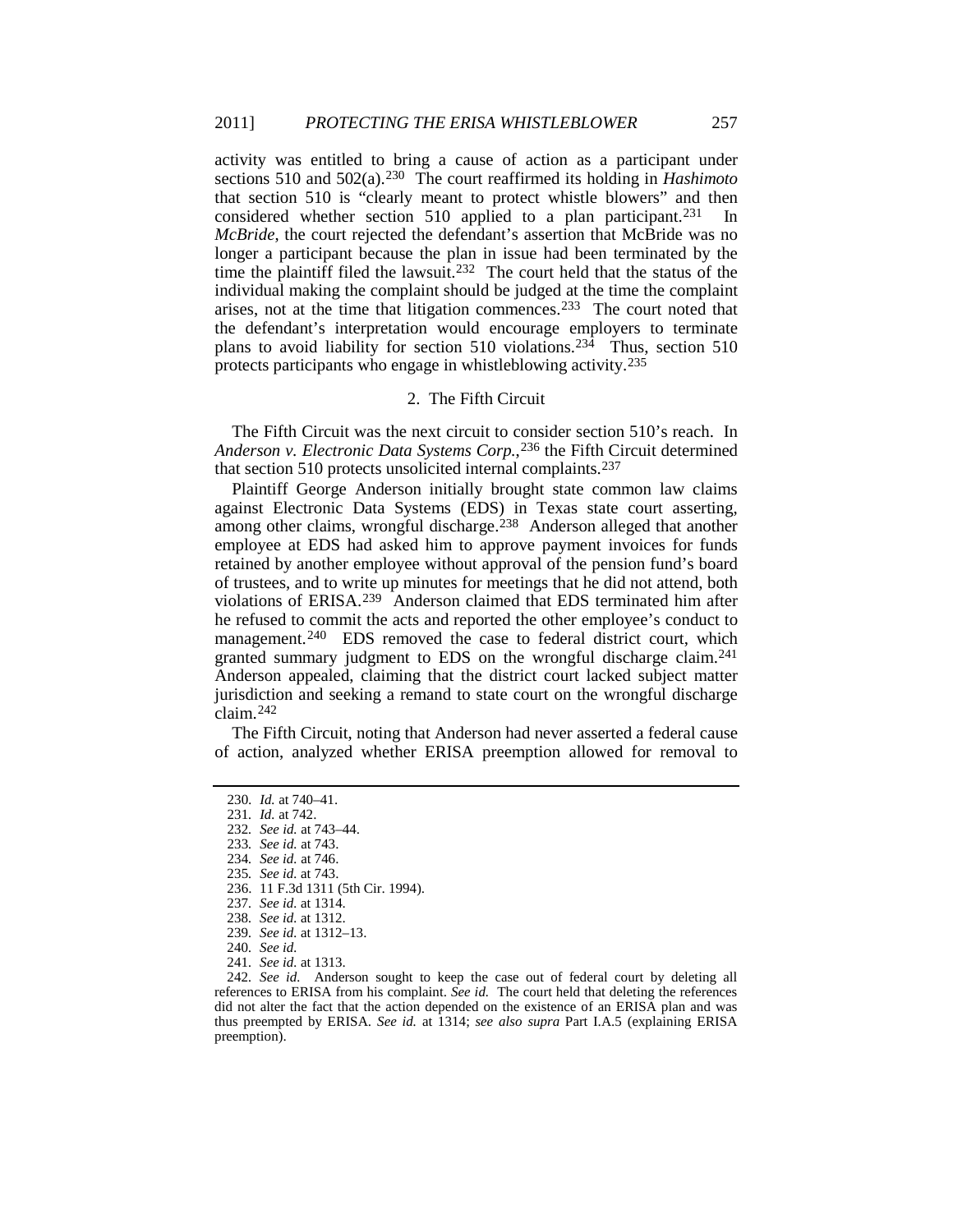federal court.[243](#page-24-0) The court first considered whether ERISA preempted Anderson's state law claims.[244](#page-24-1) The court followed the Supreme Court's reasoning in *Ingersoll-Rand Co. v. McClendon*[.245](#page-24-2) In *McClendon*, the Supreme Court had held that ERISA preempted a state law wrongful discharge claim because the claim did not just involve an ERISA plan, but depended on the "existence" of an ERISA plan,<sup>[246](#page-24-3)</sup> and because the state claim would conflict with the enforcement provisions provided by ERISA sections 502 and 510.<sup>[247](#page-24-4)</sup> The Fifth Circuit determined that Anderson's claim depended on the existence of an ERISA plan because it was based on his refusal to commit ERISA violations and his reporting the violations to management.<sup>248</sup> Additionally, Anderson's claim fell "squarely within the ambit" of section 510.<sup>249</sup> Thus, the court concluded that ERISA preempts a state wrongful discharge claim for "refusal to commit [ERISA violations] and for reporting such violations to management."[250](#page-24-7)

The court next considered whether the federal court had subject matter jurisdiction over Anderson's state law wrongful discharge claim.[251](#page-24-8) The court applied the Supreme Court's reasoning from *Metropolitan Life Insurance Co. v. Taylor*.<sup>[252](#page-24-9)</sup> In *Taylor*, the Supreme Court had held that a cause of action that falls within the scope of section 502(a) is completely preempted by ERISA and subject to removal.[253](#page-24-10) Section 502 enforces section 510, which "broadly prohibits" an employer from terminating participants and beneficiaries for giving information or testimony relating to ERISA.[254](#page-24-11) Thus, the federal court had subject matter jurisdiction because Anderson's claim fell within the enforcement provisions provided by section  $502(a)$ .<sup>[255](#page-24-12)</sup>

The court noted that the U.S. District Court for the District of Minnesota reached the same conclusion in *McLean v. Carlson Cos.*[256](#page-24-13) In *McLean*, the district court determined that a plaintiff who was discharged for making an internal complaint had standing to bring an action under section  $502(a).^{257}$  $502(a).^{257}$  $502(a).^{257}$ The district court reasoned that it made no sense to permit a participant to

249*. See id.*

- <span id="page-24-13"></span>256. 777 F. Supp. 1480 (D. Minn. 1991); *see Anderson*, 11 F.3d at 1315 n.5.
- <span id="page-24-14"></span>257*. See McLean*, 777 F. Supp. at 1484.

<sup>243</sup>*. See Anderson*, 11 F.3d at 1313.

<sup>244</sup>*. See id.* at 1313–14.

<sup>245.</sup> 498 U.S. 133 (1990).

<sup>246</sup>*. See id.* at 140.

<sup>247</sup>*. See id.* at 144.

<sup>248</sup>*. See Anderson*, 11 F.3d at 1314.

<span id="page-24-11"></span><span id="page-24-10"></span><span id="page-24-9"></span><span id="page-24-8"></span><span id="page-24-7"></span><span id="page-24-6"></span><span id="page-24-5"></span><span id="page-24-4"></span><span id="page-24-3"></span><span id="page-24-2"></span><span id="page-24-1"></span><span id="page-24-0"></span><sup>250</sup>*. See id.* 251*. Id.* at 1315. The court noted that preemption does not end the court's analysis because preemption is a defense and "federal question jurisdiction is determined by the wellpleaded complaint rule." *Id.*; *see supra* notes [116–](#page-12-9)18 and accompanying text (detailing how ERISA completely preempts state law claims where the claim could have been brought

<span id="page-24-12"></span>under section 502(a)).

<sup>252.</sup> 481 U.S. 58 (1987).

<sup>253</sup>*. Id.* at 66–67.

<sup>254</sup>*. See Anderson*, 11 F.3d at 1315; *see also* 29 U.S.C. § 1140 (2006); *supra* Part I.C.

<sup>255</sup>*. See Anderson*, 11 F.3d at 1315.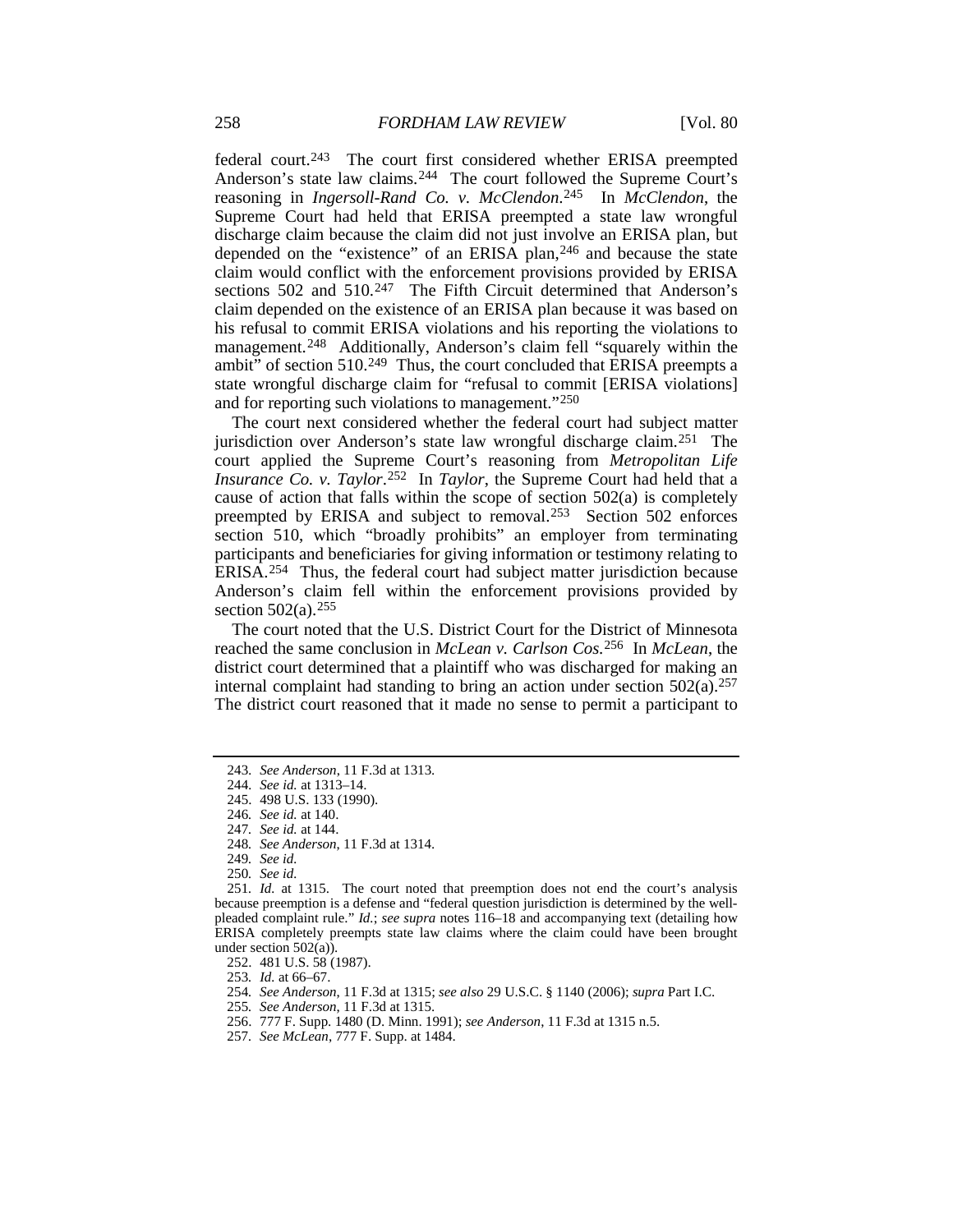seek an injunction under that provision while at the same time denying a remedy to a participant who was terminated for complaining internally.<sup>[258](#page-25-0)</sup>

#### *B. The Fourth Circuit: Section 510 Protects Only Formal Complaints*

In *King v. Marriott International, Inc.*,<sup>[259](#page-25-1)</sup> the Fourth Circuit held that section 510 protects only "formal" disclosures.<sup>[260](#page-25-2)</sup> Plaintiff Karen King brought a state law wrongful discharge claim asserting that she was terminated for complaining about, and refusing to commit, ERISA violations.[261](#page-25-3) King alleged that in late 1998 or early 1999 Karl Fredericks, Marriott's Senior Vice President of Compensation and Benefits, recommended that "Marriott transfer millions of dollars from its medical plan into its general corporate reserve account."[262](#page-25-4) King expressed concern about this transaction.<sup>263</sup> In late 1999, Fredericks promoted King and gave her certain responsibilities over benefit plan finances.[264](#page-25-6) After her promotion, King learned that the transfer of assets to the reserve fund was under consideration once again.<sup>[265](#page-25-7)</sup> Concerned that this transaction would violate ERISA, King notified Fredericks that she objected to the transaction and requested an opinion letter from an in-house attorney.[266](#page-25-8) In September 1999, Fredericks restructured the benefits department and again promoted King, this time to Vice President of Benefits Resources.<sup>[267](#page-25-9)</sup> In early 2000, Marriott proposed, and King objected to, another reserve fund transfer.<sup>[268](#page-25-10)</sup> Fredericks fired King shortly thereafter.[269](#page-25-11)

King filed an action in Maryland state court claiming her termination violated public policy and was thus actionable under Maryland's public policy exception to the at-will employment doctrine.[270](#page-25-12) Marriott removed the case to federal court on the ground that section 510 of ERISA preempted the state law wrongful discharge claim.[271](#page-25-13) After it denied King's motion to remand the case to state court, the district court granted Marriott summary judgment on all claims.[272](#page-25-14)

The Fourth Circuit, in reviewing the lower court's denial of King's motion to remand, considered whether section 510 preempted her state law

270*. Id.*

<span id="page-25-0"></span><sup>258</sup>*. See id.*

<span id="page-25-1"></span><sup>259.</sup> 337 F.3d 421 (4th Cir. 2003).

<span id="page-25-2"></span><sup>260</sup>*. See id.* at 427.

<span id="page-25-3"></span><sup>261</sup>*. See id.* at 423.

<sup>262</sup>*. Id.*

<span id="page-25-5"></span><span id="page-25-4"></span><sup>263</sup>*. Id.*

<sup>264</sup>*. Id.*

<sup>265</sup>*. Id.*

<sup>266</sup>*. Id.*

<sup>267</sup>*. See id.*

<sup>268</sup>*. Id.*

<span id="page-25-13"></span><span id="page-25-12"></span><span id="page-25-11"></span><span id="page-25-10"></span><span id="page-25-9"></span><span id="page-25-8"></span><span id="page-25-7"></span><span id="page-25-6"></span><sup>269</sup>*. Id.* When Fredericks reorganized the benefits fund department, he placed King and another employee in charge of the benefits fund department. *Id.* King and the other employee feuded over the division of responsibilities, and Fredericks claimed that they were both terminated over the feud. *Id.*

<sup>271</sup>*. Id.*

<span id="page-25-14"></span><sup>272</sup>*. Id.* at 423–24.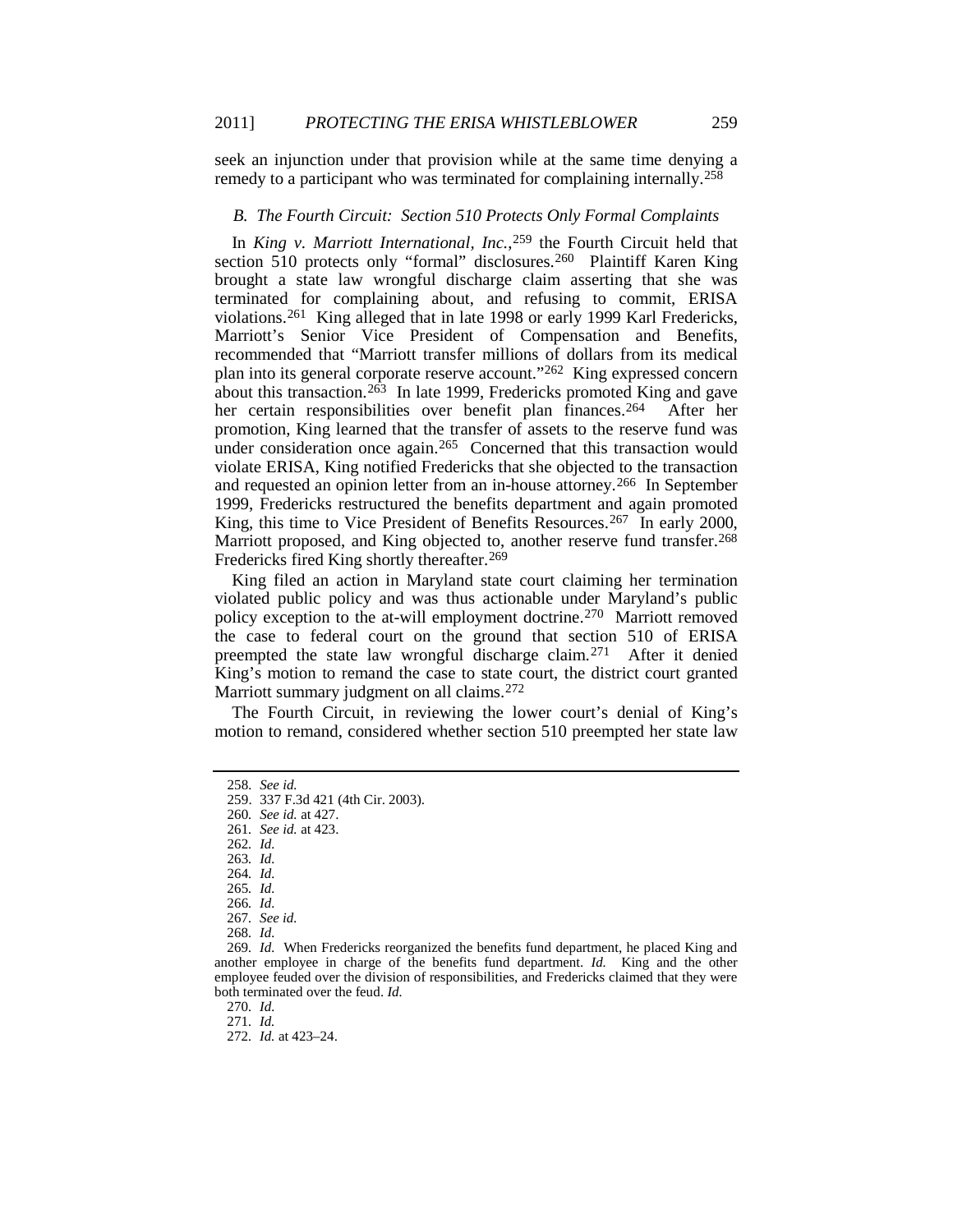whistleblower complaint.<sup>273</sup> The circuit court analyzed the language of section 510 to determine whether it applied to unsolicited internal complaints[.274](#page-26-1) In doing so, the court focused on the meaning of the phrase "inquiry or proceeding," and looked to its interpretation of a similar provision in the Fair Labor Standards Act of 1938 (FLSA).[275](#page-26-2) The FLSA's whistleblower protection statute prohibits an employer from terminating an employee who has "filed any complaint or instituted or caused to be instituted any proceeding under or related to [the FLSA], or has testified or is about to testify in any such proceeding."[276](#page-26-3) In *Ball v. Memphis Bar-B-Q Co.*,[277](#page-26-4) the Fourth Circuit held that "proceedings" under the FLSA are "procedures conducted in judicial or administrative tribunals."[278](#page-26-5) The court also held that "the term 'instituted' connotes" a level of formality that is not reached by making an "oral complaint to [a] supervisor."[279](#page-26-6) Thus, the court in *Ball* determined that Congress intended in the FLSA to protect only those employees who testify after "formal" proceedings begin, and did not intend the FLSA to protect employees who complain internally to their supervisors.<sup>280</sup>

In *King*, the Fourth Circuit noted that section 510, like the FLSA provision, includes the phrase "testified or is about to testify."[281](#page-26-8) The court concluded that this language suggests that section 510's reference to "inquir[ies] or proceeding[s]" applies to "legal or administrative" proceedings, or at the very least, "something more formal than written or oral complaints to a supervisor."[282](#page-26-9) Relying on this interpretation, the court found that section 510 did not protect King because she filed only internal complaints with her supervisors, and did not testify or give information in what the Fourth Circuit viewed as an "inquiry or proceeding."<sup>[283](#page-26-10)</sup>

The court found the Ninth Circuit's holding in *Hashimoto* and the Fifth reuit's holding in *Anderson* "unpersuasive."<sup>284</sup> The Fourth Circuit Circuit's holding in *Anderson* "unpersuasive."<sup>[284](#page-26-11)</sup> criticized *Hashimoto* as driven by policy, rather than any statutory analysis.[285](#page-26-12) The court noted that the language of section 510 is clear and thus could not be "fairly construed" to extend to internal complaints, even if policy concerns dictated otherwise.[286](#page-26-13)

Because section 510 did not protect King, her state law claim could not be re-categorized as a federal claim under ERISA.<sup>[287](#page-26-14)</sup> As a result, removal

286*. See id.* at 428.

<span id="page-26-0"></span><sup>273</sup>*. See id.* at 426–28.

<sup>274</sup>*. See id.*

<span id="page-26-2"></span><span id="page-26-1"></span><sup>275</sup>*. See id.* at 427.

<span id="page-26-4"></span><span id="page-26-3"></span><sup>276.</sup> 29 U.S.C. § 215(a)(3) (2006). 277. 228 F.3d 360 (4th Cir. 2000).

<sup>278</sup>*. Id.* at 364.

<span id="page-26-7"></span><span id="page-26-6"></span><span id="page-26-5"></span><sup>279</sup>*. Id.*

<sup>280</sup>*. Id.*

<sup>281.</sup> King v. Marriott Int'l, Inc., 337 F.3d 421, 427 (4th Cir. 2003).

<span id="page-26-10"></span><span id="page-26-9"></span><span id="page-26-8"></span><sup>282</sup>*. Id.*

<sup>283</sup>*. Id.* at 427–28.

<span id="page-26-12"></span><span id="page-26-11"></span><sup>284</sup>*. Id.* at 428; *see supra* Part II.A (discussing the holdings in *Hashimoto* and *Anderson*).

<sup>285</sup>*. See King*, 337 F.3d at 428 & n.4.

<span id="page-26-14"></span><span id="page-26-13"></span><sup>287</sup>*. Id.*; *see supra* Part I.A.5 (discussing ERISA preemption).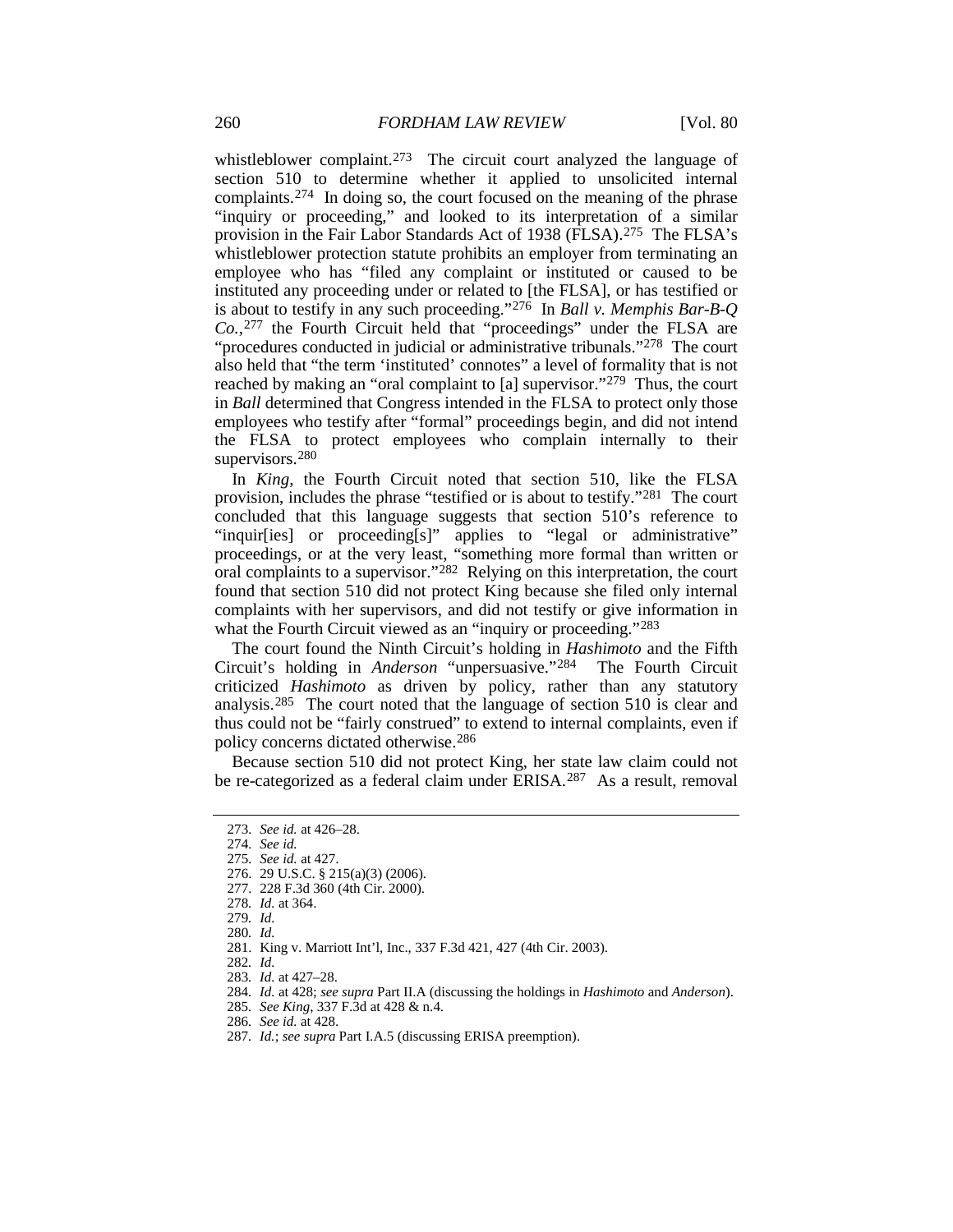to federal court was incorrect and the court remanded the case to state court for further proceedings.[288](#page-27-0)

#### *C. The Second Circuit's Middle Ground*

In *Nicolaou v. Horizon Media, Inc.*,[289](#page-27-1) the Second Circuit took a middle ground regarding section 510's reach.[290](#page-27-2) While the court stopped short of holding that section 510 protects all internal complaints, the court found that section 510 protects internal complaints that are made as part of an ongoing "inquiry or proceeding."[291](#page-27-3)

Plaintiff Chrystina Nicolaou served as a fiduciary and trustee of Horizon Media's 401(k) plan.[292](#page-27-4) In 1998, shortly after she began work at Horizon, Nicolaou discovered a "payroll discrepancy involving underpayment of overtime" to certain employees.<sup>293</sup> Nicolaou determined that this overtime" to certain employees. $293$ discrepancy was causing an underfunding of the  $401(k)$  plan.<sup>294</sup> She informed multiple supervisors at Horizon of her concerns, and they told her to ignore the problem.[295](#page-27-7) Nicolaou then contacted Mark Silverman, an attorney for Horizon, and asked him to look into the issue.[296](#page-27-8) After performing his own investigation, Silverman confirmed Nicolaou's claims.[297](#page-27-9) Nicolaou and Silverman then met with William Koenigsberg, the President of Horizon Media, and discussed the problem.[298](#page-27-10) Shortly after the meeting, Nicolaou was demoted from her position as Director of Human Resources, and was ultimately terminated in November 2000.<sup>[299](#page-27-11)</sup>

Nicolaou brought an action under section 510 claiming that Horizon wrongfully demoted and terminated her.<sup>300</sup> The district court dismissed her claim, holding that section 510 did not protect her because she was participating in an internal inquiry.[301](#page-27-13) Just as the Fourth Circuit in *King* relied on its prior interpretation of the FLSA, [302](#page-27-14) the district court relied on the Second Circuit's interpretation of the FLSA in *Lambert v. Genesee* 

<span id="page-27-0"></span><sup>288</sup>*. King*, 337 F.3d at 428. After remand, King argued that her termination was in violation of public policy and should thus be protected by Maryland's public policy exception to the at-will employment doctrine. *See* King v. Marriott Int'l, Inc., 866 A.2d 895, 903 (Md. Ct. Spec. App. 2005). The Court of Special Appeals of Maryland rejected this argument, finding that King's discharge did not violate public policy. *See id.* at 906.

<span id="page-27-2"></span><span id="page-27-1"></span><sup>289.</sup> 402 F.3d 325 (2d Cir. 2005).

<sup>290</sup>*. See id.* at 330.

<span id="page-27-3"></span><sup>291</sup>*. Id.*

<span id="page-27-4"></span><sup>292</sup>*. Id.* at 326.

<sup>293</sup>*. Id.*

<span id="page-27-6"></span><span id="page-27-5"></span><sup>294</sup>*. Id.*

<span id="page-27-7"></span><sup>295</sup>*. Id.*

<span id="page-27-8"></span><sup>296</sup>*. Id.*

<span id="page-27-9"></span><sup>297</sup>*. Id.*

<span id="page-27-10"></span><sup>298</sup>*. Id.*

<sup>299</sup>*. Id.* at 326–27.

<span id="page-27-14"></span><span id="page-27-13"></span><span id="page-27-12"></span><span id="page-27-11"></span><sup>300</sup>*. Id.* at 327.

<sup>301</sup>*. Id.*

<sup>302</sup>*. See supra* Part II.B.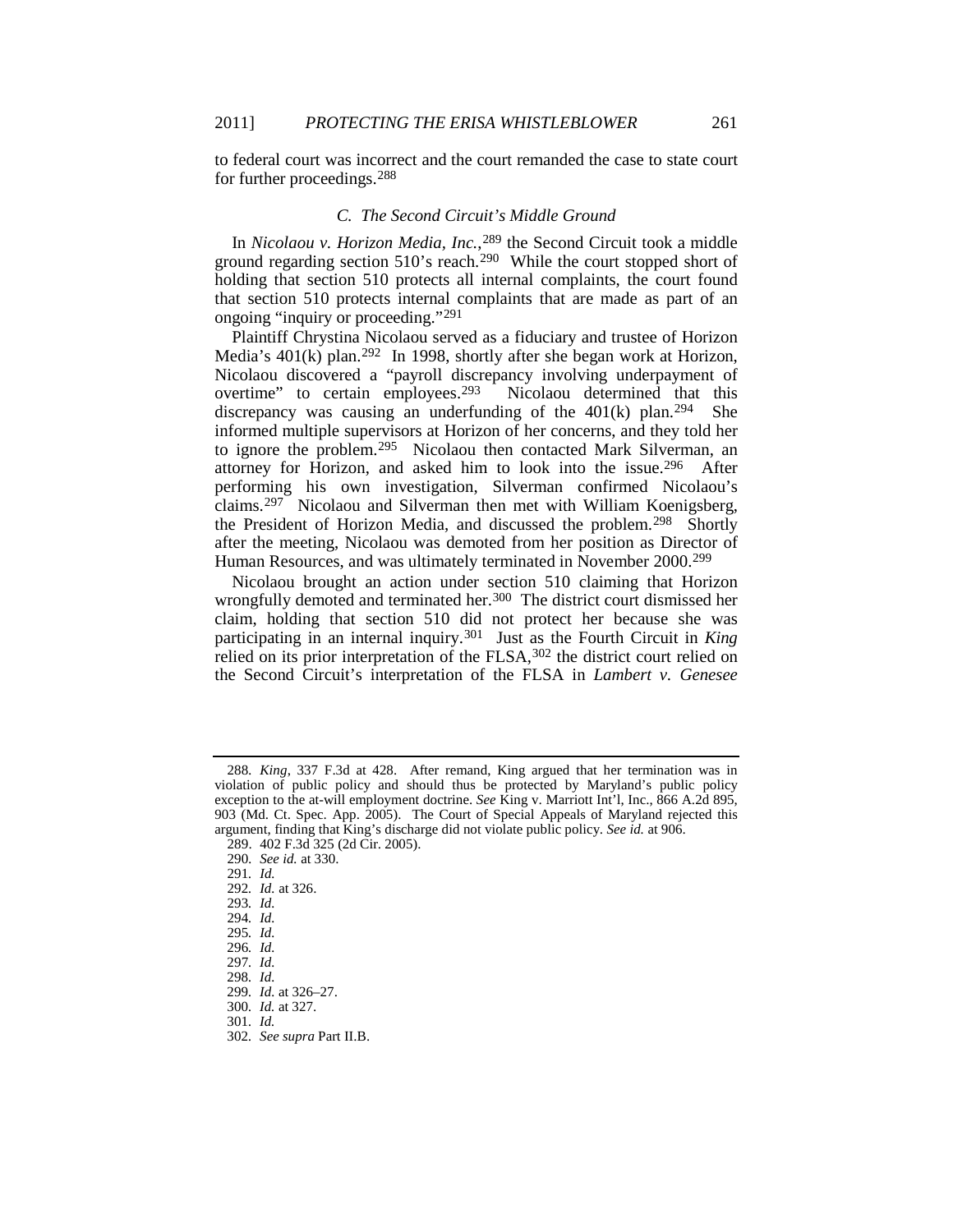*Hospital*,[303](#page-28-0) where the Second Circuit had held that the FLSA whistleblower provision applied only to formal complaints.<sup>[304](#page-28-1)</sup>

In reviewing the district court's dismissal, the Second Circuit concluded that *Lambert* was not controlling because section 510's plain language is "unambiguously broader" than the language of its FLSA counterpart.[305](#page-28-2) The court noted that while the FLSA extends protection to anyone who "has filed any complaint or instituted or caused to be instituted any proceeding under or related to" the FLSA, section 510 applies to "any *inquiry* or proceeding" related to ERISA.[306](#page-28-3) While a "proceeding" refers to the "progression of a lawsuit or other business before a court,"[307](#page-28-4) an "inquiry" refers to a "request for information."[308](#page-28-5) The court reasoned that Congress intended to protect the "informal gathering of information" by extending section 510's protection to "*any inquiry*."[309](#page-28-6)

The court remanded the case to the district court to determine whether Nicolaou was actually taking part in an inquiry or proceeding at the time the alleged retaliation occurred.<sup>[310](#page-28-7)</sup> The court noted, however, that section 510 would protect Nicolaou if she could demonstrate that the purpose of her meeting with Koenigsberg was to discuss the plan's underfunding.[311](#page-28-8)

The Second Circuit distinguished its holding from the Fourth Circuit's holding in *King*.<sup>312</sup> Unlike the Fourth Circuit, which held that section 510 only protects formal, external complaints, the Second Circuit stated that the court's focus should not be on the "formality or informality of the circumstances under which an individual gives information," but rather, on whether an inquiry is taking place when the individual gives information.<sup>[313](#page-28-10)</sup> Because Nicolaou's meeting with Koenigsberg could potentially be construed as part of an inquiry, Nicolaou had asserted an actionable claim under section 510[.314](#page-28-11)

<span id="page-28-13"></span>In a concurring opinion, Judge Rosemary Pooler asserted that the majority decision did not extend the protections of section 510 far enough.<sup>[315](#page-28-12)</sup> Judge Pooler argued that the court should have focused on

<span id="page-28-12"></span><span id="page-28-11"></span><span id="page-28-10"></span><span id="page-28-9"></span>312*. See Nicolaou*, 402 F.3d at 330; *see also supra* Part II.B (describing the Fourth Circuit's holding in *King*).

313*. Nicolaou*, 402 F.3d at 330.

314*. Id.*

<sup>303.</sup> 10 F.3d 46 (2d Cir. 1993).

<sup>304</sup>*. See Nicolaou*, 402 F.3d at 328 (citing *Lambert*, 10 F.3d at 55).

<sup>305</sup>*. Id.*

<sup>306</sup>*. See id. Compare* 29 U.S.C. § 215(a)(3) (2006), *with id.* § 1140.

<span id="page-28-4"></span><span id="page-28-3"></span><span id="page-28-2"></span><span id="page-28-1"></span><span id="page-28-0"></span><sup>307</sup>*. See Nicolaou*, 402 F.3d at 329 (citing BLACK'S LAW DICTIONARY 1241 (8th ed. 2004); WEBSTER'S THIRD NEW INTERNATIONAL DICTIONARY 1807 (1993)).

<span id="page-28-5"></span><sup>308</sup>*. See id.* (citing BLACK'S LAW DICTIONARY 808 (8th ed. 2004); WEBSTER'S THIRD NEW INTERNATIONAL DICTIONARY 1167 (1993)).

<sup>309</sup>*. See id.* at 328–29.

<sup>310</sup>*. Id.* at 330.

<span id="page-28-8"></span><span id="page-28-7"></span><span id="page-28-6"></span><sup>311</sup>*. See id.* Although the court on remand determined that Nicolaou was participating in an "inquiry" when she was terminated, it still granted summary judgment to Horizon Media because Nicolaou could not establish that Horizon terminated her as a result of her participation in the inquiry. *See* Order at 17–20, Nicolaou v. Horizon Media Inc., No. 01 Civ. 0785 (S.D.N.Y. May 19, 2008), ECF No. 71.

<sup>315</sup>*. See id.* at 330 (Pooler, J., concurring).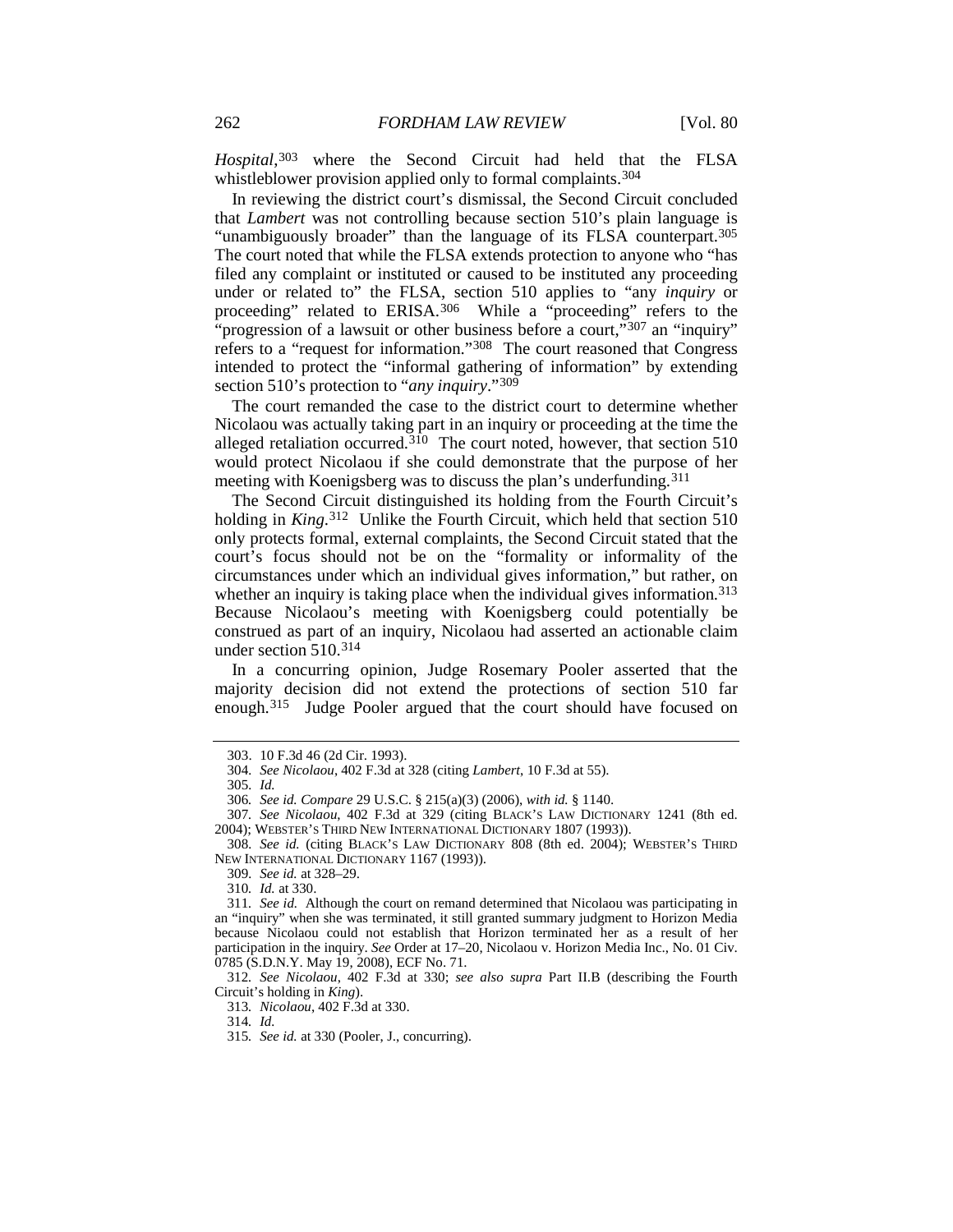Nicolaou's status as an ERISA fiduciary.<sup>316</sup> She reviewed the duties of an ERISA fiduciary and argued that fiduciaries should be protected when they perform their own investigations.[317](#page-29-1)

Judge Pooler noted that restricting section 510's protections to formal external inquiries would leave fiduciaries few options to deal with potential breaches.[318](#page-29-2) A fiduciary could take no action and potentially face personal liability under sections 405 and 409.[319](#page-29-3) In the alternative, the fiduciary could notify a superior and face the prospect of retaliation, [320](#page-29-4) or the fiduciary could inform a regulatory agency and hope that the superiors did not find out about this until after the agency began its own inquiry.<sup>[321](#page-29-5)</sup> Lastly, the fiduciary could bring a civil action under section 502(a)(3) to enjoin the illegal actions.[322](#page-29-6) Judge Pooler posited that "ERISA's framers [did not] intend<sup>[]</sup> to place fiduciaries in such an unenviable position."<sup>[323](#page-29-7)</sup> Instead, she asserted that it was logical to infer that if a fiduciary has the right to sue to prevent ERISA violations, the fiduciary has a right to inform the plan administrator of such violations without fear of retaliation.[324](#page-29-8)

Judge Pooler argued that as a fiduciary, Nicolaou should have been protected from the moment she began investigating the plan's funding problems, not merely because she met with Koenigsberg.[325](#page-29-9) Judge Pooler asserted that if fiduciaries are not provided with such protection, they might be discouraged from vigorously carrying out their duties.<sup>[326](#page-29-10)</sup>

### *D. The Third Circuit: Section 510 Does Not Protect Unsolicited Internal Complaints*

The Third Circuit is the most recent circuit to consider the question of whether section 510 extends to internal complaints. In *Edwards v. A.H. Cornell & Son, Inc.*,<sup>327</sup> plaintiff Shirley Edwards claimed that her employer terminated her after she complained to management about ERISA violations.[328](#page-29-12) Edwards was the Director of Human Resources at A.H. Cornell, as well as a participant in the company's group health plan.<sup>[329](#page-29-13)</sup> Edwards discovered that A.H. Cornell was "administering the group health plan on a discriminatory basis, misrepresenting to . . . employees the cost of group health coverage in an effort to dissuade employees from opting into

321*. See id.*

<span id="page-29-0"></span><sup>316</sup>*. See id.* at 330–31.

<sup>317</sup>*. See id.* at 330–32.

<sup>318</sup>*. See id.* at 331.

<sup>319</sup>*. See id.*; *see also supra* Part I.A.3 (describing ERISA fiduciary liability).

<sup>320</sup>*. See Nicolaou*, 402 F.3d at 331 (Pooler, J., concurring).

<span id="page-29-9"></span><span id="page-29-8"></span><span id="page-29-7"></span><span id="page-29-6"></span><span id="page-29-5"></span><span id="page-29-4"></span><span id="page-29-3"></span><span id="page-29-2"></span><span id="page-29-1"></span><sup>322</sup>*. See id.*; *see also supra* Part I.A.4 (describing ERISA's civil enforcement framework).

<sup>323</sup>*. Nicolaou*, 402 F.3d at 332 (Pooler, J., concurring).

<sup>324</sup>*. Id.*

<sup>325</sup>*. Id.*

<span id="page-29-11"></span><span id="page-29-10"></span><sup>326</sup>*. Id.*

<sup>327.</sup> 610 F.3d 217 (3d Cir. 2010), *cert. denied*, 131 S. Ct. 1604 (2011).

<span id="page-29-13"></span><span id="page-29-12"></span><sup>328</sup>*. Id.* at 218.

<sup>329</sup>*. Id.*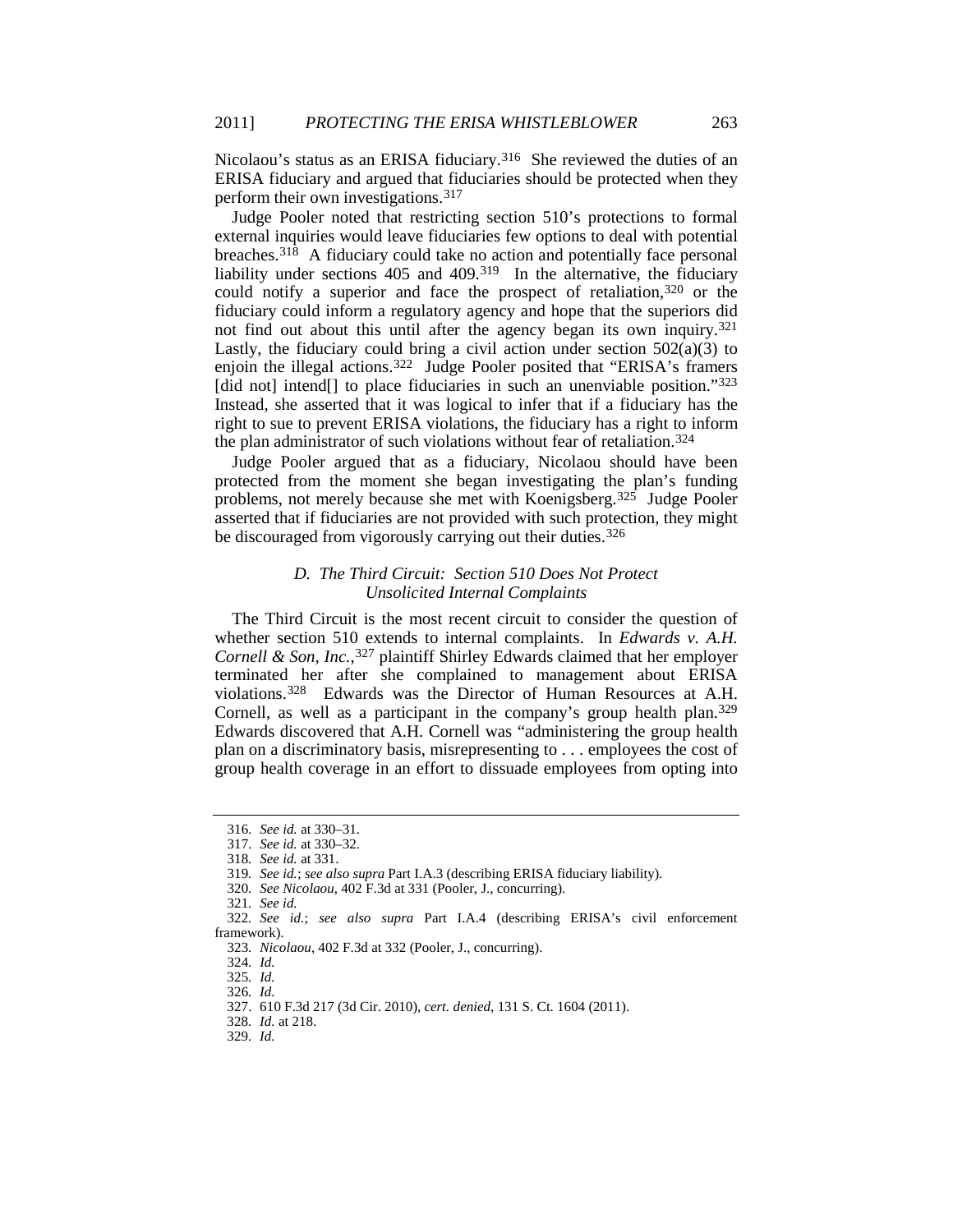benefits, and enrolling non-citizens in its ERISA plans."[330](#page-30-0) Edwards objected to company management about these practices and was terminated shortly thereafter.<sup>[331](#page-30-1)</sup> She then brought an action claiming that A.H. Cornell violated section 510 of ERISA.[332](#page-30-2) The district court, relying on the Second Circuit's holding in *Nicolaou*, dismissed Edwards' complaint, holding that no one requested any information from Edwards and thus she was not participating in an "inquiry or proceeding" at the time of her termination.[333](#page-30-3) On review, the Third Circuit held that section 510 does not protect unsolicited internal complaints.[334](#page-30-4)

<span id="page-30-14"></span>The court first analyzed the plain language of section 510 to determine the meaning of the word "inquiry" as used in the statute.[335](#page-30-5) The Secretary of Labor argued in its amicus brief that an unsolicited internal complaint to management should be considered part of an "inquiry or proceeding" because an informal inquiry is often the first step before a more formal inquiry is commenced.<sup>[336](#page-30-6)</sup> The court rejected the Secretary's argument, noting that *Black's Law Dictionary* defines an inquiry as a "request for information."[337](#page-30-7) Because Edwards's complaints and objections were unsolicited, she was not responding to a request for information.[338](#page-30-8) The court also rejected Edwards's argument that her objections and complaints constituted an "inquiry."[339](#page-30-9) The court reasoned that because the statute only protects employees who "give[] information" and not employees who "receive[] information," the term "inquiry" only refers to "inquiries made of an employee, not inquires made by an employee."[340](#page-30-10)

The court found the holdings in *Hashimoto* and *Anderson* unpersuasive because they did not closely examine the statutory language.[341](#page-30-11) Instead, the court agreed with the Fourth Circuit's holding in *King* that the statutory language limited section 510's protections to "more formal actions."<sup>[342](#page-30-12)</sup> The court noted that its prior interpretations of the FLSA should not control its interpretation of section 510 because the statutes are "not identical."[343](#page-30-13) The court compared the text of section 510 to that of other anti-retaliation statutes and found that not all anti-retaliation statutes are limited to "more

<span id="page-30-13"></span><span id="page-30-12"></span>342*. See id.* The court did not address the level of formality required to constitute an inquiry. *See id.* at 223 n.7.

343*. See id.* at 224.

<span id="page-30-0"></span><sup>330</sup>*. Id.* at 219.

<sup>331</sup>*. Id.*

<sup>332</sup>*. Id.*

<sup>333</sup>*. Id.*

<sup>334</sup>*. Id.* at 218.

<sup>335</sup>*. See id.* at 222–24.

<span id="page-30-7"></span><span id="page-30-6"></span><span id="page-30-5"></span><span id="page-30-4"></span><span id="page-30-3"></span><span id="page-30-2"></span><span id="page-30-1"></span><sup>336</sup>*. See id.* at 222–23 (citing Brief for the Secretary of Labor as Amicus Curiae in Support of Appellant for Reversal at 16, *Edwards*, 610 F.3d 217 (No. 09-3198), 2009 WL 6870704, at \*24).

<sup>337</sup>*. Id.* at 223 (citing BLACK'S LAW DICTIONARY 864 (9th ed. 2009)).

<sup>338</sup>*. See id.*

<sup>339</sup>*. See id.*

<sup>340</sup>*. See id.*

<span id="page-30-11"></span><span id="page-30-10"></span><span id="page-30-9"></span><span id="page-30-8"></span><sup>341</sup>*. See id.* The court noted that the Fifth Circuit in *Anderson* only "gave the issue cursory treatment," and the Ninth Circuit focused on a "fair interpretation" rather than the statutory text. *See id.*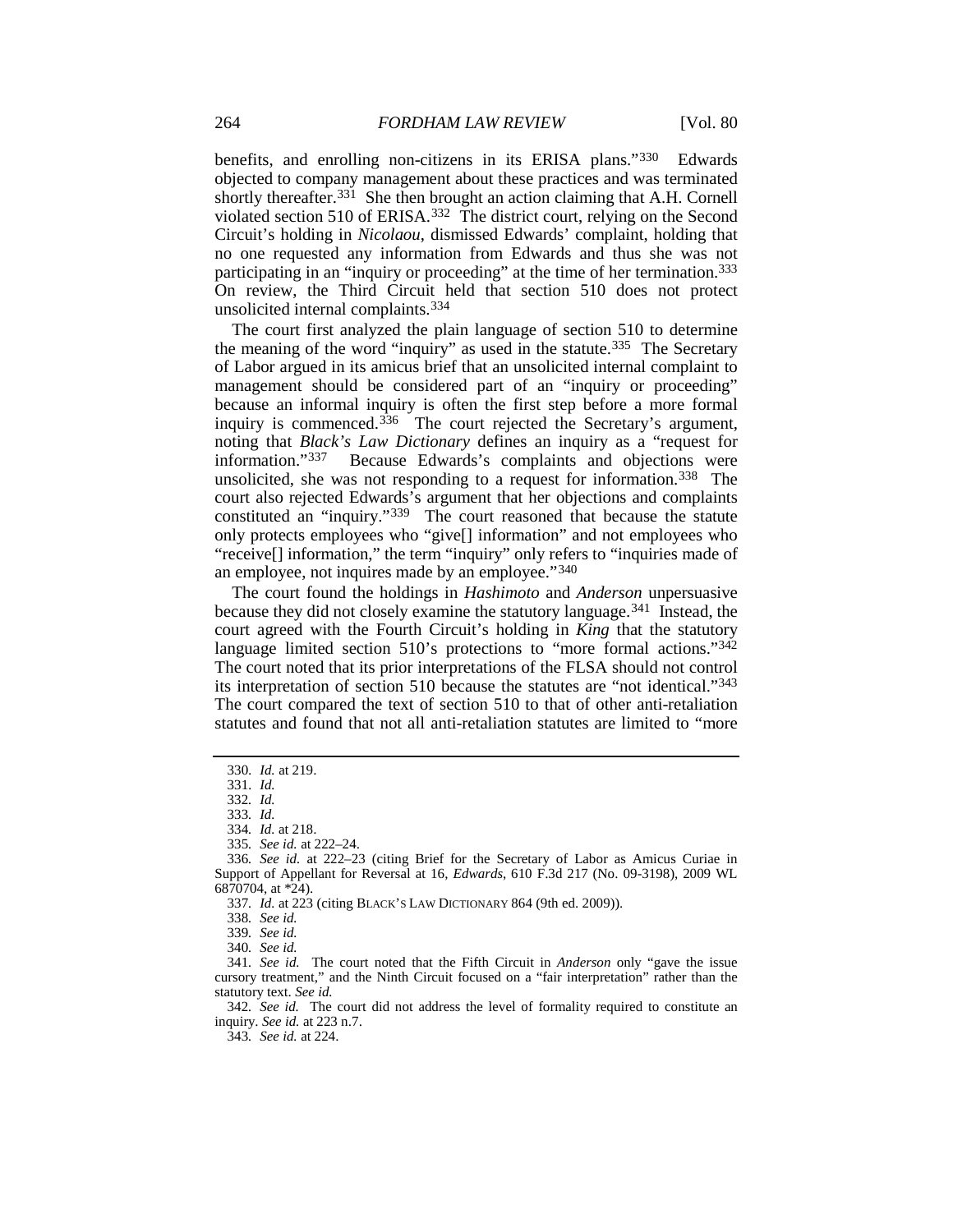formal actions."[344](#page-31-0) The court specifically noted that Title VII's antiretaliation provision contains broader language than section 510, thus demonstrating that Congress explicitly provides broader protection to employees in other circumstances.<sup>[345](#page-31-1)</sup>

Edwards and the Secretary of Labor argued that the court should read section 510 broadly because ERISA is a remedial statute.<sup>346</sup> The Third Circuit rejected this argument[.347](#page-31-3) Although the court acknowledged that ERISA provisions should be "liberally construed" when the statutory text is ambiguous, here the plain meaning of section 510 was "unambiguous," and thus the court would not liberally construe the statute.<sup>[348](#page-31-4)</sup> The court rejected the argument that the failure to protect unsolicited internal complaints would undermine section 510, asserting that Congress could have worded the statute differently if it was concerned about the lack of protection.[349](#page-31-5)

<span id="page-31-13"></span>Judge Robert Cowen dissented from the court's holding, arguing that section 510 protects "unsolicited internal complaints to management."<sup>[350](#page-31-6)</sup> He disagreed with the majority's characterization of section 510's statutory language as unambiguous.<sup>351</sup> Judge Cowen noted that Congress viewed section 510 as essential to ERISA because "'without it, employers would be able to circumvent the provision of promised benefits. $1^{352}$  He argued that Congress could not have intended to deny protection to employees who notify their employer about ERISA violations.[353](#page-31-9)

Judge Cowen criticized the majority for narrowly interpreting the term "inquiry."[354](#page-31-10) He noted that the court at times seemed to adopt the holding from *King* that only external complaints are protected, and at other times seemed to adopt the holding from *Nicolaou* that section 510 protects employees only after an internal investigation commences.<sup>355</sup> Judge Cowen specifically criticized the Second Circuit's holding in *Nicolaou* as "unworkable in certain circumstances."<sup>[356](#page-31-12)</sup> He explained that an employee could complain to a supervisor about ERISA violations, and the supervisor

<sup>344</sup>*. See id.* at 223.

<span id="page-31-1"></span><span id="page-31-0"></span><sup>345</sup>*. See id.* The court specifically noted that, unlike section 510, Title VII's antiretaliation provision provides protection to an employee who "'oppose[s] any practice made an unlawful employment practice by [Title VII]."<sup>5</sup> *Id.* (second alteration in original) (quoting 42 U.S.C. § 2000e-3(a) (2006)).

<span id="page-31-2"></span><sup>346</sup>*. See id.*; *see also* Brief of Appellant at 9–10, *Edwards*, 610 F.3d 217 (No. 09-3198), 2009 WL 6870703, at \*9–10; Brief for the Secretary of Labor, *supra* note [336,](#page-30-14) at 16; *cf.* Rettig v. Pension Benefit Guar. Corp., 744 F.2d 133, 155 n.54 (D.C. Cir. 1983); Kross v. W. Electric Co., 701 F.2d 1238, 1242–43 (7th Cir. 1983).

<sup>347</sup>*. See Edwards*, 610 F.3d at 223.

<span id="page-31-5"></span><span id="page-31-4"></span><span id="page-31-3"></span><sup>348</sup>*. See id.* at 223–24; *cf.* Wolk v. UNUM Life Ins. of Am., 186 F.3d 352, 356 (3d Cir. 1999).

<sup>349</sup>*. See Edwards*, 610 F.3d at 224.

<sup>350</sup>*. Id.* at 226 (Cowen, J., dissenting).

<sup>351</sup>*. Id.*

<span id="page-31-12"></span><span id="page-31-11"></span><span id="page-31-10"></span><span id="page-31-9"></span><span id="page-31-8"></span><span id="page-31-7"></span><span id="page-31-6"></span><sup>352</sup>*. See id.* at 226–27 (quoting Ingersoll-Rand Co. v. McClendon, 498 U.S. 133, 143 (1990)).

<sup>353</sup>*. See id.* at 227.

<sup>354</sup>*. See id.* at 227–28.

<sup>355</sup>*. See id.* at 227.

<sup>356</sup>*. Id.*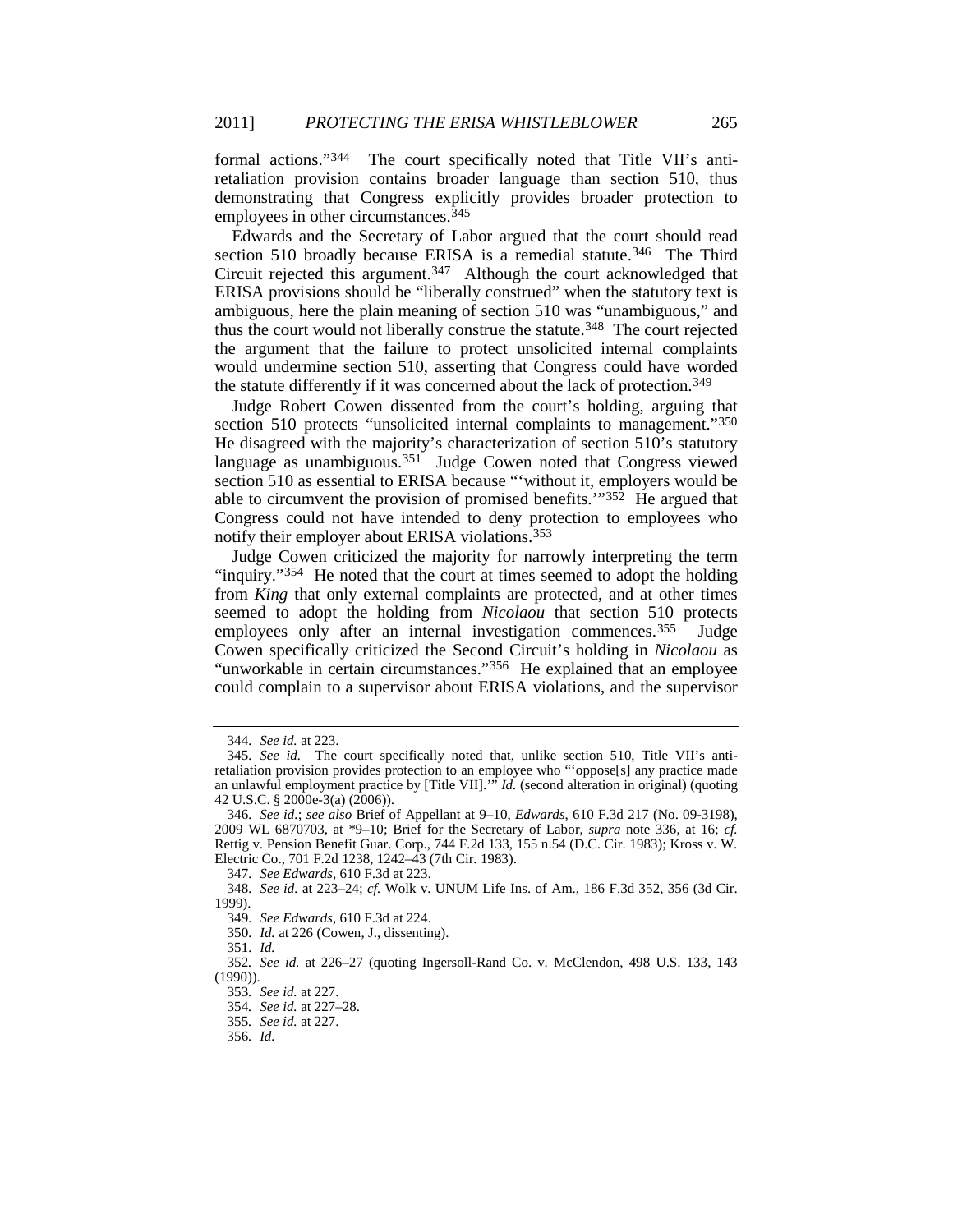could respond by asking the employee follow up questions.<sup>357</sup> Judge Cowen asked whether section 510 protects an employee who responds to the supervisor's follow-up questions.[358](#page-32-1) He reasoned that if section 510 does not protect the employee, the supervisor would have an incentive to terminate the employee instead of conducting an investigation into the allegations.[359](#page-32-2)

Judge Cowen also took issue with the majority's holding that section 510 protects only individuals who give information, and not those individuals who receive information.<sup>360</sup> He argued that the court's failure to protect individuals who conduct inquiries would leave a whole group of employees unprotected.<sup>[361](#page-32-4)</sup> Employees who conduct investigations into ERISA violations need protection more than employees who simply answer questions from supervisors.<sup>362</sup> Judge Cowen concluded his dissent by arguing that analogous Third Circuit precedent interpreting other antiretaliation statutes demonstrates that section 510 is ambiguous and thus should be given a broad interpretation.<sup>[363](#page-32-6)</sup>

The extent of section 510's protections within the Third Circuit is still unsettled. As Judge Cowen noted, certain parts of *Edwards* seem to adopt the Fourth Circuit's holding in *King* that only formal external complaints are protected, while at other times it appears to agree with the position taken by the Second Circuit in *Nicolaou*.[364](#page-32-7) Judge Jan E. DuBois of the U.S. District Court for the Eastern District of Pennsylvania recently ruled that *Edwards* holds only that section 510 does not protect "unsolicited internal complaints," and that section 510 "unambiguously" protects solicited internal complaints.[365](#page-32-8) Such a ruling appears in conflict with the Fourth Circuit's holding in *King* that section 510 protects only employees who give information in a "legal or administrative" setting.<sup>[366](#page-32-9)</sup>

#### III. SECTION 510 OF ERISA SHOULD PROTECT INTERNAL WHISTLEBLOWERS IN CERTAIN INSTANCES

Part III of this Note considers the reach of section 510 of ERISA. This part first considers whether the statutory text is ambiguous and thus whether a broad reading of the statute is available. Next, it analyzes whether policy concerns dictate that section 510 protect internal complaints. It considers what steps an ERISA fiduciary must take to obtain protection under section 510. It then analyzes the circumstances under which section 510 protects a participant or beneficiary. This part concludes by considering what

<span id="page-32-0"></span><sup>357</sup>*. See id.* at 228.

<span id="page-32-2"></span><span id="page-32-1"></span><sup>358</sup>*. Id.*

<sup>359</sup>*. Id.*

<span id="page-32-3"></span><sup>360</sup>*. See id.*

<sup>361</sup>*. See id.*

<sup>362</sup>*. See id.*

<sup>363</sup>*. See id.* at 228–29.

<sup>364</sup>*. See id.* at 227; *see also supra* Part II.B–C.

<span id="page-32-9"></span><span id="page-32-8"></span><span id="page-32-7"></span><span id="page-32-6"></span><span id="page-32-5"></span><span id="page-32-4"></span><sup>365</sup>*. See* Garson v. HVAC Corp., No. 10-1612, 2010 U.S. Dist. LEXIS 119186, at \*8–9 (E.D. Pa. Nov. 8, 2010).

<sup>366</sup>*. See supra* Part II.B.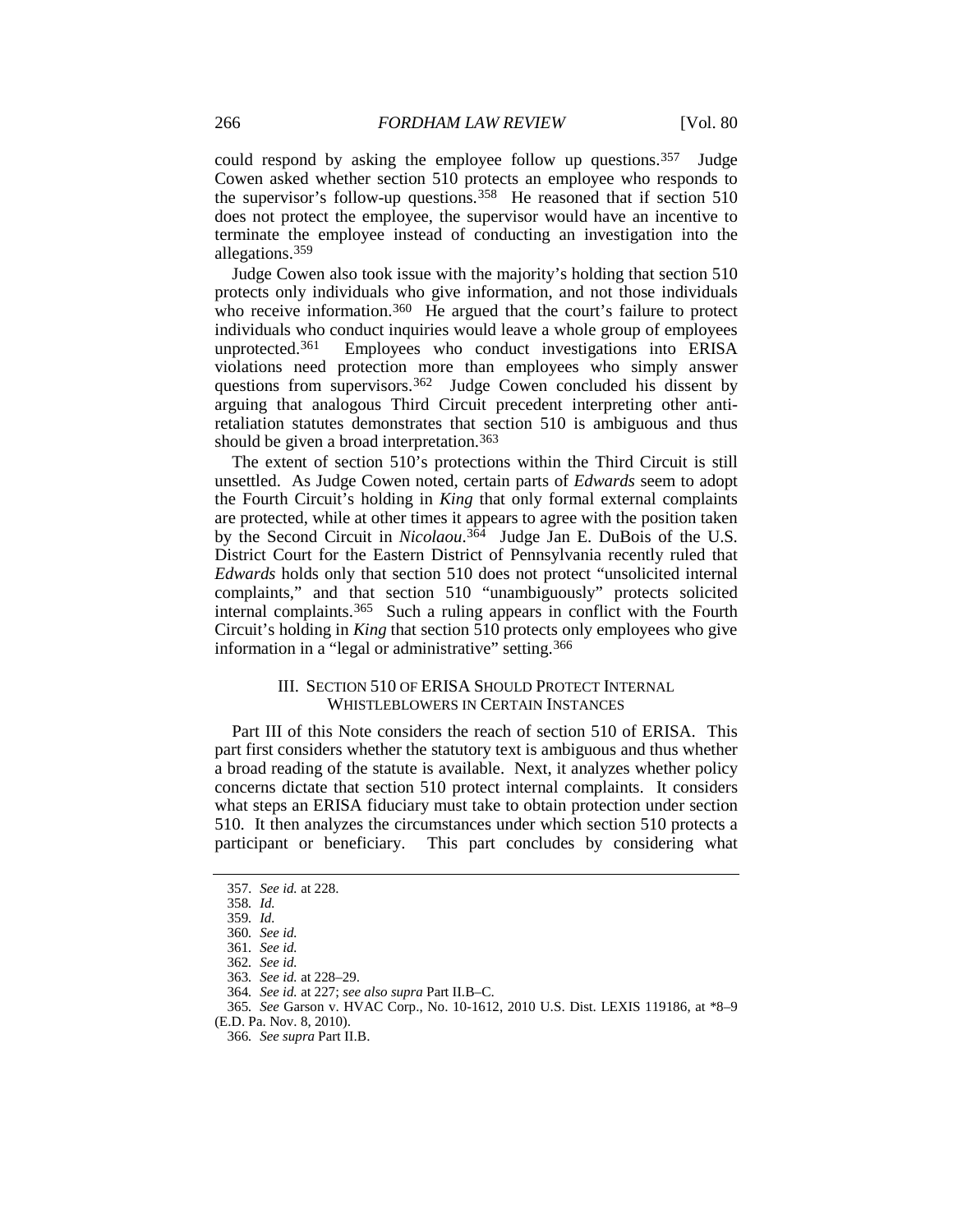recourse section 510 provides an individual who is not a participant, beneficiary, or fiduciary, and proposes an amendment to ERISA to ensure protection for all ERISA whistleblowers.

#### *A. Section 510's Language Is Ambiguous*

Contrary to the Fourth Circuit's holding,  $367$  the language of section 510 is ambiguous. The Fourth Circuit's decision in *King*, that section 510 protects only formal external complaints, was based on the court's comparison of ERISA and the FLSA.<sup>368</sup> But the FLSA whistleblower provision protects employees only when they give information in a "proceeding," in contrast to ERISA, which protects employees participating in an "inquiry" or a "proceeding."[369](#page-33-2) In *Nicolaou* and *Edwards*, both the Second and Third Circuits determined that their prior interpretations of the FLSA statute did not control their interpretation of section 510[.370](#page-33-3) The disagreement between the circuits on section 510's reach demonstrates the ambiguity in the statute's construction.<sup>[371](#page-33-4)</sup> Judge Cowen is correct that the wording of the statute is ambiguous and that, because ERISA is a remedial statute, section 510 deserves as broad a reading as possible.<sup>[372](#page-33-5)</sup>

## *B. The Necessity of Providing Internal ERISA Whistleblowers Broad Protections*

Before further considering section 510's reach, it is necessary to consider whether individuals who make either solicited or unsolicited internal complaints should be protected as a matter of public policy. Some commentators and courts have asserted that internal whistleblower complaints should not be protected because they do not further "public policy."[373](#page-33-6) But protecting internal complaints about ERISA violations does advance public policy goals. First, by passing ERISA, Congress specifically determined that protecting private benefit funds is an area of federal concern.[374](#page-33-7) Defined benefit pension fund finances are also a public concern. If a violation is publicly disclosed, the employer may suffer public relations damage[.375](#page-33-8) The damage from the disclosure could financially harm the company,  $376$  which could compromise the employer's ability to fulfill its obligations to the pension fund. The PBGC may be required to take control of the fund if it fails.[377](#page-33-10) Given concerns about the PBGC's finances in recent years, [378](#page-33-11) it is in the public's interest that

<span id="page-33-0"></span><sup>367</sup>*. See supra* Part II.B.

<span id="page-33-1"></span><sup>368</sup>*. See supra* Part II.B.

<span id="page-33-2"></span><sup>369</sup>*. See supra* Part II.B. *Compare* 29 U.S.C. § 215(a)(3) (2006), *with id.* § 1140.

<span id="page-33-3"></span><sup>370</sup>*. See supra* Part II.C–D.

<span id="page-33-4"></span><sup>371</sup>*. See supra* Part II.

<sup>372</sup>*. See supra* note[s 350–](#page-31-13)63 and accompanying text.

<span id="page-33-7"></span><span id="page-33-6"></span><span id="page-33-5"></span><sup>373</sup>*. See supra* note[s 171–](#page-17-16)75 and accompanying text.

<sup>374</sup>*. See supra* note[s 31](#page-5-14)[–32](#page-5-15) and accompanying text.

<span id="page-33-9"></span><span id="page-33-8"></span><sup>375</sup>*. See supra* note[s 156–](#page-16-13)58 and accompanying text.

<sup>376</sup>*. See supra* note[s 155–](#page-16-0)59 and accompanying text.

<sup>377</sup>*. See supra* note[s 50](#page-6-17)[–57](#page-7-13) and accompanying text.

<span id="page-33-11"></span><span id="page-33-10"></span><sup>378</sup>*. See supra* not[e 57](#page-7-13) and accompanying text.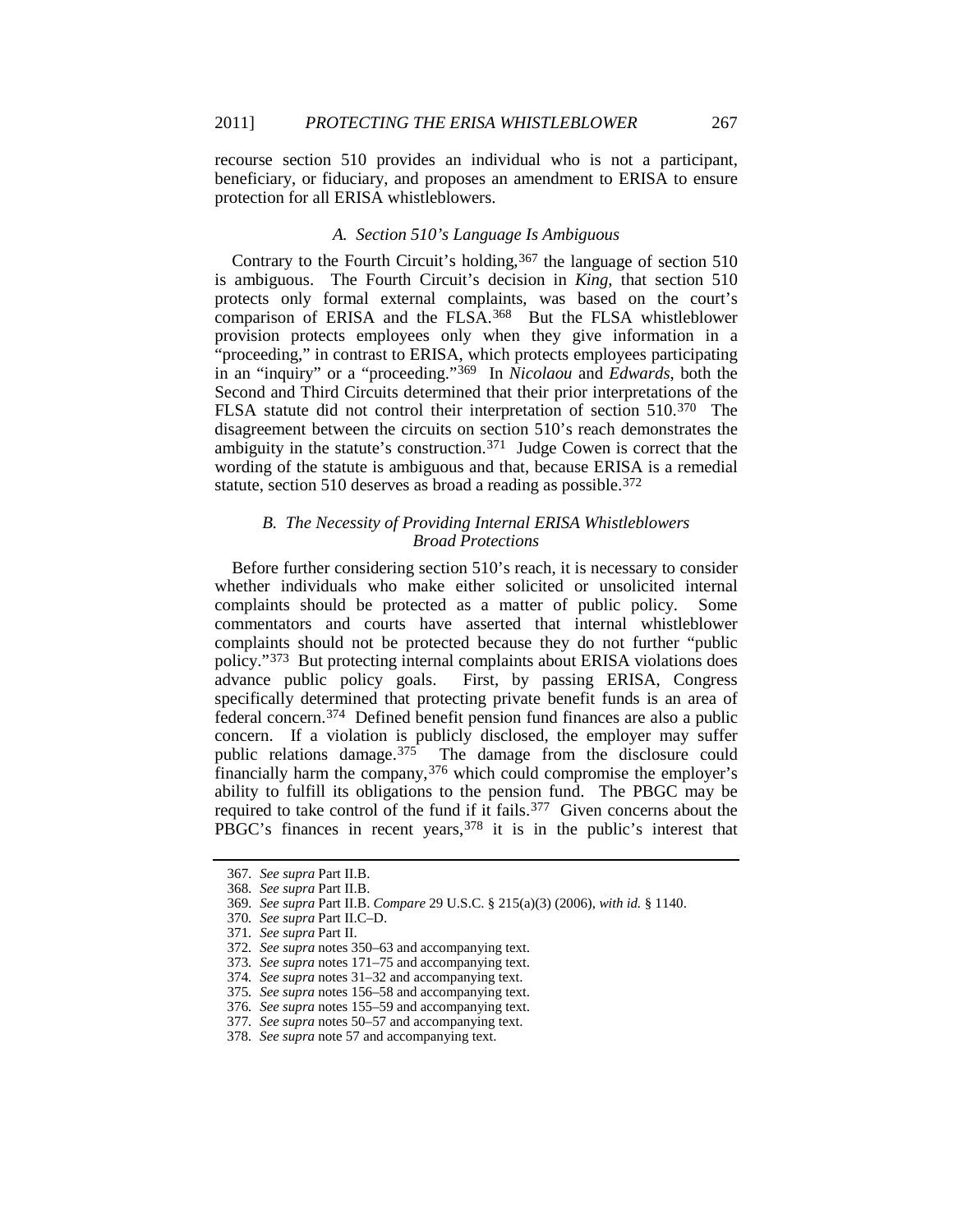companies deal with complaints internally rather than in public where they could adversely affect the company.[379](#page-34-0) A public disclosure might also affect the company's stock price.<sup>[380](#page-34-1)</sup> A drop in stock price may harm the company's shareholders, which may include employees who own company stock through employee stock ownership plans.<sup>[381](#page-34-2)</sup>

Most importantly, because whistleblowers prefer to report internally,  $382$ they are less likely to report violations if they are required to go outside the organization to make the report. In such cases, it is possible that no one will find out about the problem until the situation becomes dire.<sup>[383](#page-34-4)</sup> If individuals like Chrystina Nicolaou who discover problems with plan funding are discouraged from reporting violations, there is a possibility that no one will find out about the situation until the plan is unable to fulfill its payment obligations.[384](#page-34-5)

Protecting internal disclosures is consistent with ERISA's goal of providing federal regulation of private plans while still maintaining private control[.385](#page-34-6) Forcing employees to report externally undermines this goal because it takes the ability to remedy the situation out of the company's hands.

#### *C. Who Section 510 Protects*

#### 1. A Proposed Standard for ERISA Fiduciaries

ERISA imposes on fiduciaries an extremely high standard of conduct, [386](#page-34-7) and a fiduciary who does not adhere to that standard may be held personally liable.[387](#page-34-8) ERISA fiduciaries who discover ERISA violations have a duty to remedy those violations.<sup>[388](#page-34-9)</sup> Section 510 must protect a fiduciary whenever he or she provides information to a supervisor about an ERISA violation. Accordingly, section 510 should be read broadly to prohibit an employer from terminating a fiduciary for expressing concerns about potential ERISA violations.

To understand the rationale for broadly interpreting section 510, it is important to consider the circumstances under which a fiduciary might find it necessary to make an internal complaint. First, ERISA requires a fiduciary who discovers that a co-fiduciary is violating ERISA to take steps to remedy the violations. [389](#page-34-10) In some cases, this may require that the fiduciary notify a supervisor to remedy the breach.<sup>[390](#page-34-11)</sup> If section 510 does

<span id="page-34-1"></span><span id="page-34-0"></span><sup>379</sup>*. See supra* notes [156–](#page-16-13)57 and accompanying text.

<sup>380</sup>*. See supra* note[s 155–](#page-16-0)57 and accompanying text.

<span id="page-34-2"></span><sup>381</sup>*. See supra* note[s 156–](#page-16-13)57 and accompanying text.

<span id="page-34-3"></span><sup>382</sup>*. See supra* not[e 160](#page-16-14) and accompanying text.

<span id="page-34-4"></span><sup>383</sup>*. See supra* not[e 158](#page-16-1) and accompanying text.

<span id="page-34-5"></span><sup>384</sup>*. See supra* Part II.C.

<sup>385</sup>*. See supra* note[s 33](#page-5-16)[–34](#page-5-17) and accompanying text.

<span id="page-34-8"></span><span id="page-34-7"></span><span id="page-34-6"></span><sup>386</sup>*. See supra* Part I.A.3.

<sup>387</sup>*. See supra* not[e 79](#page-9-11) and accompanying text.

<span id="page-34-9"></span><sup>388</sup>*. See supra* note[s 80](#page-9-12)[–87](#page-10-11) and accompanying text.

<span id="page-34-10"></span><sup>389</sup>*. See supra* note[s 80–](#page-9-12)[87](#page-10-11) and accompanying text.

<span id="page-34-11"></span><sup>390</sup>*. See supra* Part I.A.3.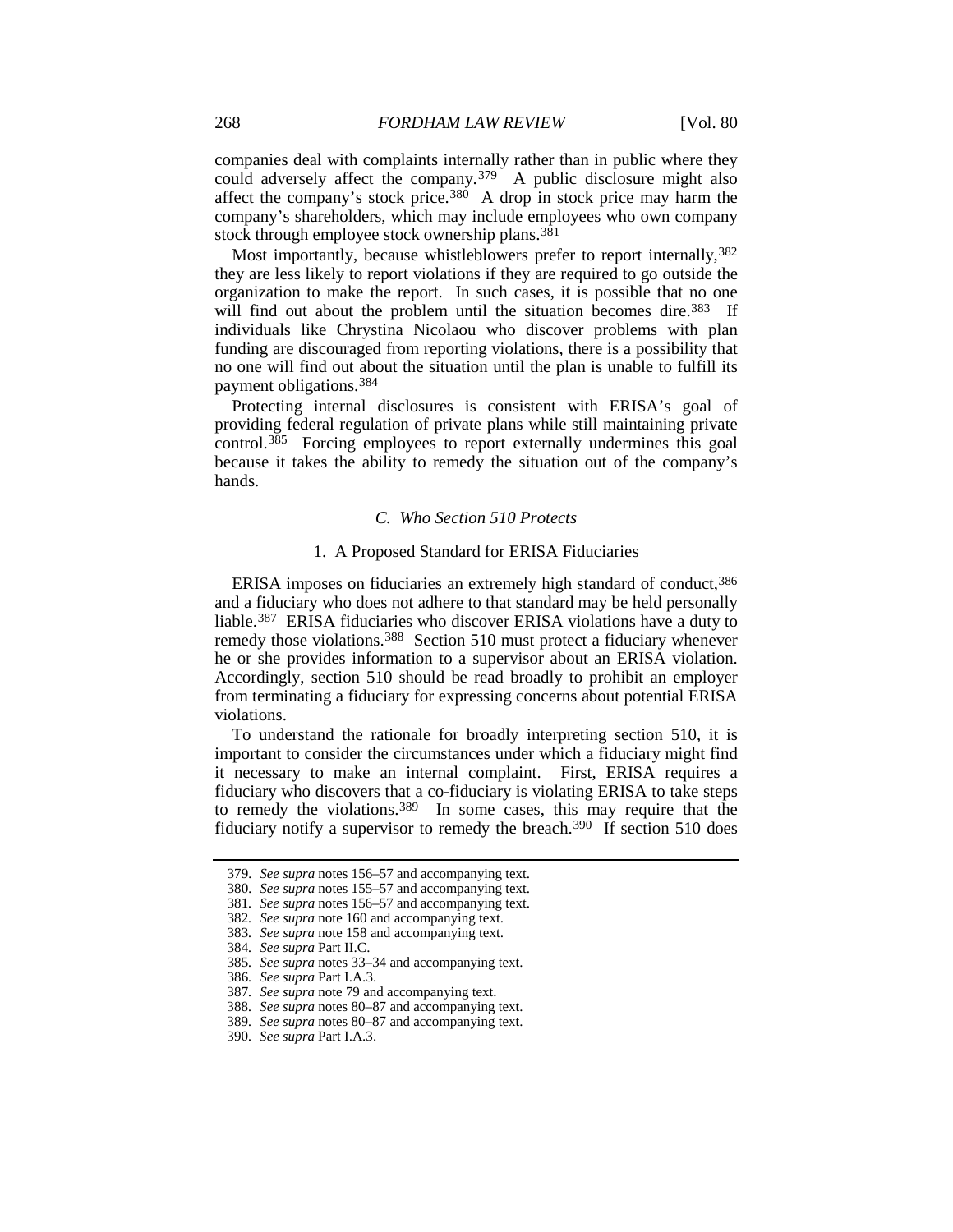not protect this fiduciary, he or she would be forced to risk his or her livelihood to remedy the violations[.391](#page-35-0) Although the fiduciary could bring a civil action under section  $502(a)(3)$  to stop the violations,<sup>[392](#page-35-1)</sup> this might not be the best way to remedy the breach. For example, a violation may need to be dealt with quickly, and the only way for the fiduciary to do that might be to notify a supervisor. Further, a fiduciary who chooses not to report the violation to a supervisor out of fear of retaliation may violate the statutory duty to act in the exclusive interests of plan participants and beneficiaries[.393](#page-35-2) In that case, the fiduciary could face liability under section 409.[394](#page-35-3)

A second situation to consider is whether a fiduciary is protected if he or she reports to management that a participant or beneficiary has notified the fiduciary about an ERISA violation. In that case, the fiduciary responsibility standards seem to require that the fiduciary at least investigate the concerns.[395](#page-35-4)

Finally, ERISA requires fiduciaries to disclose information to plan participants in certain situations,<sup>[396](#page-35-5)</sup> and some courts have extended this duty to instances where a company considers plan changes that may affect participants' retirement decisions.<sup>[397](#page-35-6)</sup> Because this disclosure is required whether or not supervisors at the company want to disclose the information,[398](#page-35-7) it seems logical that ERISA should protect a fiduciary who discloses the information against the employer's wishes. Similarly, ERISA should protect a fiduciary who is attempting to prevent ERISA violations, even if this attempt is against the employer's wishes.

Under the Ninth and Fifth Circuit's interpretation of the statute, section 510 protects the fiduciary in almost all of the above scenarios. [399](#page-35-8) The Second, Third, and Fourth Circuit interpretations, however, leave fiduciaries unprotected in a variety of instances.[400](#page-35-9) The Fourth Circuit's holding that section 510 only protects "formal" inquiries in a "legal or administrative" setting does not appear to protect a fiduciary in any of the situations discussed above. $401$  The Second Circuit interpretation is The Second Circuit interpretation is problematic because it grants protection only when an inquiry is actually taking place, and a court may determine that a fiduciary performing his or her own investigation is not actually conducting an "inquiry."<sup>[402](#page-35-11)</sup> The Third

<sup>391</sup>*. See supra* notes [177–](#page-18-10)79 and accompanying text.

<span id="page-35-1"></span><span id="page-35-0"></span><sup>392</sup>*. See* 29 U.S.C. § 1132(a)(3) (2006); *supra* not[e 95](#page-10-12) and accompanying text.

<span id="page-35-2"></span><sup>393</sup>*. See supra* note[s 63](#page-8-13)[–69](#page-8-14) and accompanying text.

<sup>394</sup>*. See supra* not[e 79](#page-9-11) and accompanying text.

<sup>395</sup>*. See supra* note[s 63](#page-8-13)[–69](#page-8-14) and accompanying text.

<sup>396</sup>*. See supra* note[s 72](#page-8-15)[–77](#page-9-13) and accompanying text.

<sup>397</sup>*. See supra* not[e 75](#page-8-16) and accompanying text.

<sup>398</sup>*. See supra* Part I.A.3.

<span id="page-35-8"></span><span id="page-35-7"></span><span id="page-35-6"></span><span id="page-35-5"></span><span id="page-35-4"></span><span id="page-35-3"></span><sup>399</sup>*. See* Anderson v. Elec. Data Sys. Corp., 11 F.3d 1311, 1315 (5th Cir. 1994); Hashimoto v. Bank of Haw., 999 F.2d 408, 411 (9th Cir. 1993); *see also supra* Part II.A.

<span id="page-35-9"></span><sup>400</sup>*. See* Edwards v. A.H. Cornell & Son, Inc., 610 F.3d 217, 223 (3d Cir. 2010), *cert. denied*, 131 S. Ct. 1604 (2011); Nicolaou v. Horizon Media, Inc., 402 F.3d 325, 330 (2d Cir.

<span id="page-35-11"></span><span id="page-35-10"></span><sup>2005);</sup> King v. Marriott Int'l, Inc., 337 F.3d 421, 428 (4th Cir. 2003); *supra* Part II.B–D.

<sup>401</sup>*. See King*, 337 F.3d at 428; *supra* Part II.B.

<sup>402</sup>*. See Nicolaou*, 402 F.3d at 330; *supra* Part II.C.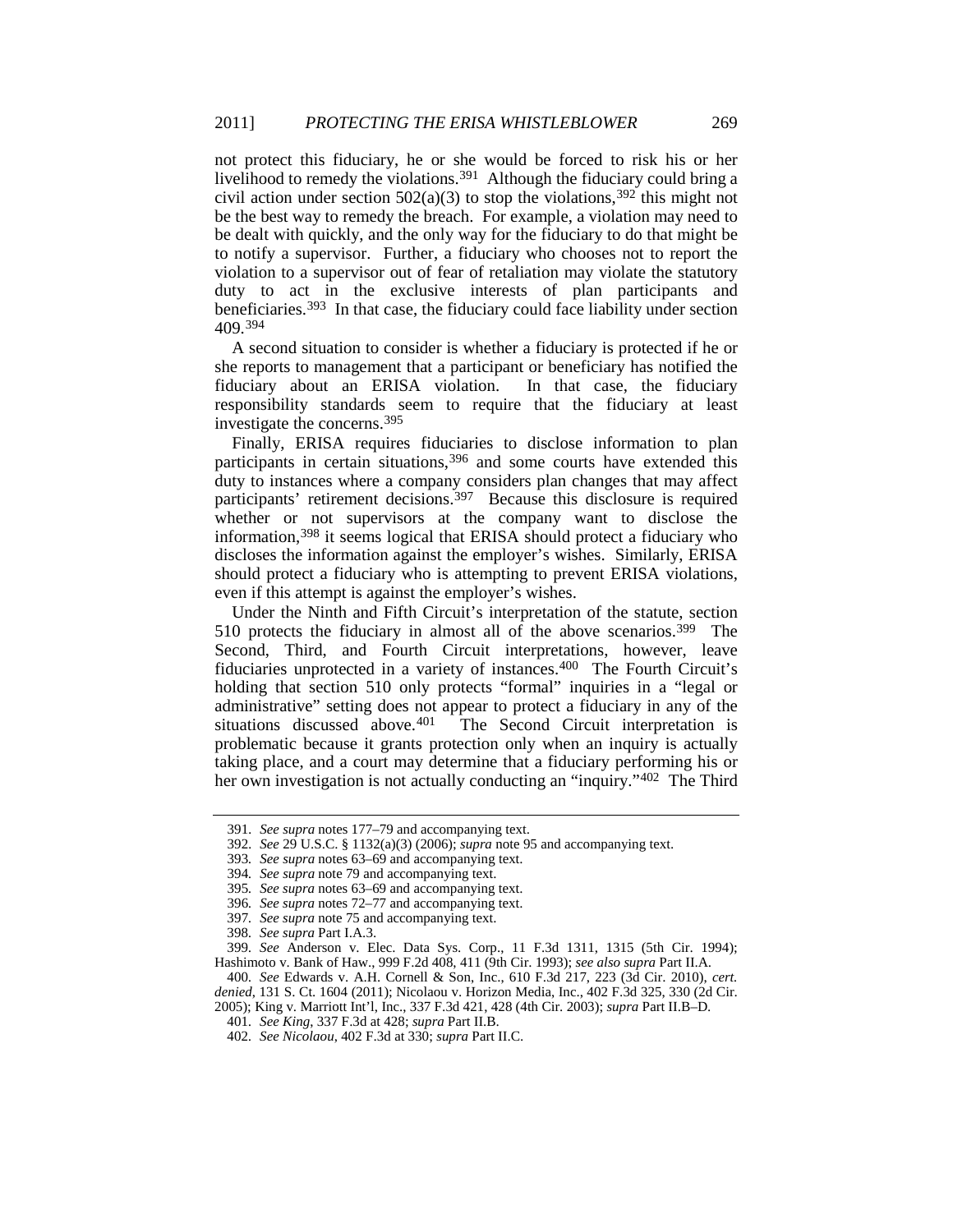Circuit standard suffers from both of the faults contained in the Second and Fourth Circuits' interpretations.[403](#page-36-0)

Judge Pooler correctly noted in her concurring opinion in *Nicolaou* that ERISA fiduciary responsibility is undermined if no protection is afforded to ERISA fiduciaries who express concerns internally.[404](#page-36-1) Any other reading is inconsistent with ERISA fiduciary conduct standards,<sup>[405](#page-36-2)</sup> and would hamper a fiduciary's ability to remedy violations. If employers face no consequences for dismissing fiduciaries who express concerns about ERISA violations, fiduciaries will hesitate to investigate the violations. Such a result will be detrimental to plan participants and beneficiaries, and potentially the public, and would be inconsistent with the general goals of ERISA.[406](#page-36-3)

#### 2. Participants and Beneficiaries

The next step is to determine what type of protection a participant or beneficiary should be entitled to if terminated for notifying his or her employer about potential ERISA violations.

One of the key goals of ERISA is to protect the benefits of participants and beneficiaries.<sup>[407](#page-36-4)</sup> ERISA's protections were specifically designed with events such as the Studebaker pension shortfall in mind.<sup>[408](#page-36-5)</sup> It is consistent with this protective purpose to encourage participants and beneficiaries to express concerns they may have about the plan. They should feel free to do so without fear of retaliation.

Unlike fiduciaries, participants and beneficiaries are not engaging in any inquiry when going about their daily routines, as they have no statutory obligation to correct ERISA violations. [409](#page-36-6) Thus, it must be determined what conduct by a participant or beneficiary constitutes an "inquiry or proceeding."

Section 510 should be interpreted to protect a participant or beneficiary who notifies an ERISA fiduciary in writing about an ERISA violation. Section 510 expressly protects individuals who "give[] information." [410](#page-36-7) Because a fiduciary has a duty to investigate the alleged misconduct,  $411$  it seems logical that providing written notice to a fiduciary should constitute the beginning of the inquiry. Requiring that the complaint be in writing will circumvent any later claim that the complaint was never actually filed[.412](#page-36-9)

<sup>403</sup>*. See Edwards*, 610 F.3d at 223; *supra* Part II.D.

<sup>404</sup>*. See supra* note[s 315–](#page-28-13)26 and accompanying text.

<span id="page-36-4"></span><span id="page-36-3"></span><span id="page-36-2"></span><span id="page-36-1"></span><span id="page-36-0"></span><sup>405</sup>*. See supra* notes [63–](#page-8-13)[69](#page-8-14) and accompanying text; *see also supra* notes [315–](#page-28-13)26 and accompanying text.

<sup>406</sup>*. See supra* Part I.A.1–2.

<sup>407</sup>*. See supra* Part I.A.1–2.

<sup>408</sup>*. See supra* Part I.A.1.

<sup>409</sup>*. See supra* Part I.C.

<sup>410</sup>*. See* 29 U.S.C. § 1140 (2006); *supra* Part I.C.

<sup>411</sup>*. See supra* note[s 79](#page-9-11)[–87](#page-10-11) and accompanying text.

<span id="page-36-9"></span><span id="page-36-8"></span><span id="page-36-7"></span><span id="page-36-6"></span><span id="page-36-5"></span><sup>412</sup>*. See supra* note [167](#page-17-17) and accompanying text (discussing concerns about employees fabricating complaints to justify retaliation claims).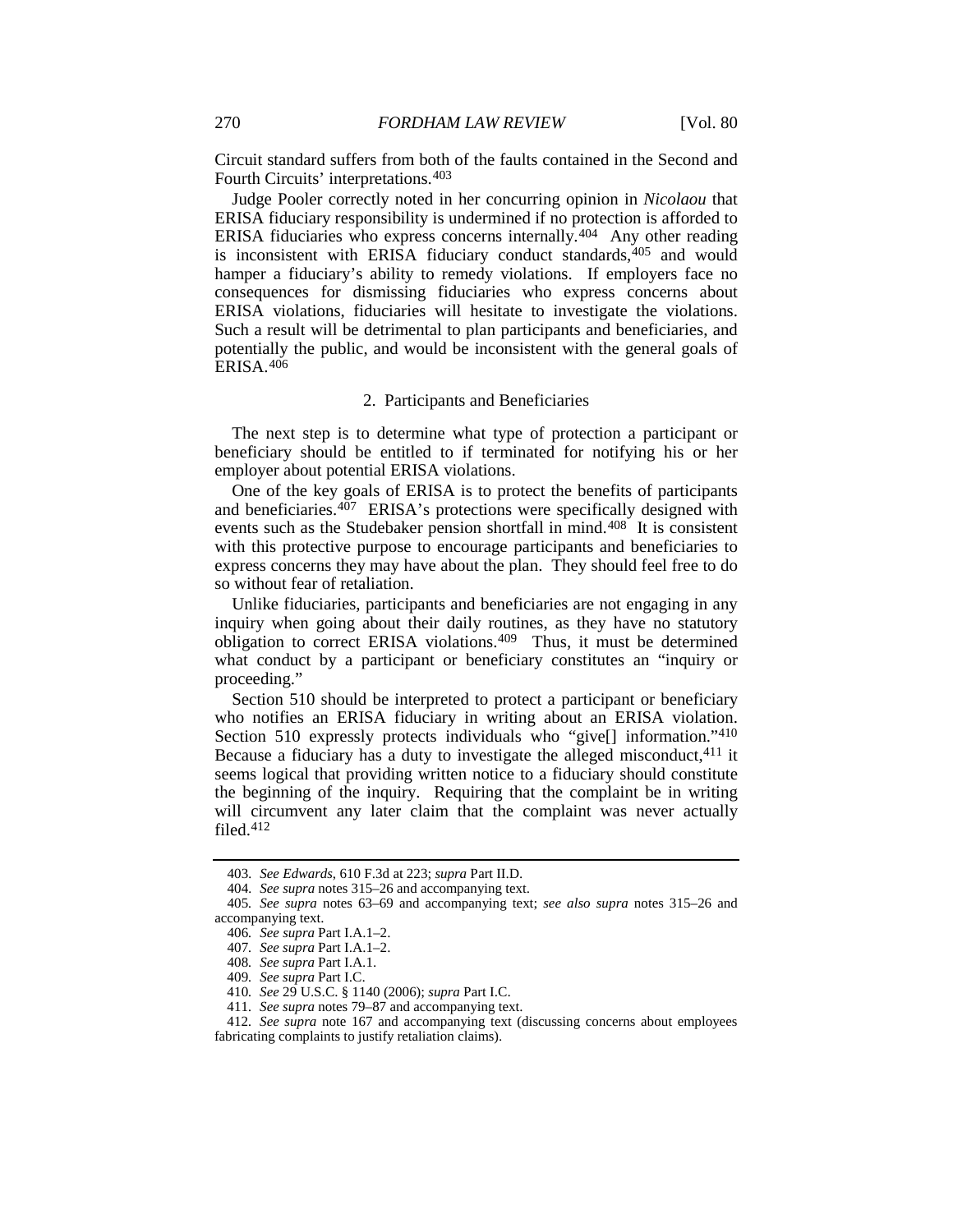#### 3. Individuals who Are Not Participants, Beneficiaries, or Fiduciaries

Section 510 specifically prohibits an employer from discharging "any person" who gives information about an inquiry or proceeding relating to ERISA,[413](#page-37-0) and ERISA defines a "person" as an "individual."[414](#page-37-1) Unfortunately, section 502(a), the enforcement mechanism for section 510, does not provide a right of action for an individual who is not a participant, beneficiary, or fiduciary.[415](#page-37-2) Because courts treat the list of plaintiffs in section 502(a) as exhaustive, an individual who is a company employee but not a participant or beneficiary in the ERISA plan, or a plan fiduciary, has no standing to assert a claim under sections 510 and 502(a).[416](#page-37-3) This lack of protection applies to external and internal whistleblowers.

The individual can look to state law for relief, but that may be problematic because of preemption. [417](#page-37-4) A state court may determine that ERISA preempts any state law claim on the issue even though ERISA provides no remedy.<sup>418</sup> Even if ERISA does not preempt a state law claim on the issue, the individual may not be able to obtain a remedy because of the hodgepodge of state laws protecting whistleblowers.[419](#page-37-6) Thus, such an individual may find protection in one state but not in another.<sup>[420](#page-37-7)</sup>

There is a strong policy argument that ERISA should protect those whistleblowers who cannot bring an action under section 502(a). These whistleblowers may place their careers and livelihoods in jeopardy by blowing the whistle on ERISA violations.<sup>[421](#page-37-8)</sup> They are only seeking to help others, as they have nothing to gain in ensuring that the violations are corrected. They have no rights to benefits like participants and beneficiaries[,422](#page-37-9) and they cannot be held personally liable like fiduciaries.[423](#page-37-10) They are also helping the company by disclosing the problems internally as opposed to externally.<sup>[424](#page-37-11)</sup> Finally, if the protection of employee benefits is truly a federal concern, then it follows that federal law should provide protection to individuals who seek to remedy ERISA violations, whether or not they are participants in the plan.

#### *D. A Legislative Solution to the Conflict*

Congress should amend ERISA to specifically provide protection to internal whistleblowers, and to protect all individuals who report ERISA violations. Such an amendment would have two key components.

<sup>413</sup>*. See* 29 U.S.C. § 1140; *supra* Part I.C.

<span id="page-37-2"></span><span id="page-37-1"></span><span id="page-37-0"></span><sup>414</sup>*. See* 29 U.S.C. § 1002(9).

<sup>415</sup>*. See id.* § 1132(a); *supra* Part I.A.4.

<span id="page-37-3"></span><sup>416</sup>*. See supra* note[s 98](#page-11-15)[–99](#page-11-14) and accompanying text.

<sup>417</sup>*. See supra* Part I.A.5.

<span id="page-37-4"></span><sup>418</sup>*. See supra* note[s 206–](#page-20-13)09 and accompanying text.

<span id="page-37-7"></span><span id="page-37-6"></span><span id="page-37-5"></span><sup>419</sup>*. See supra* Part I.B.2–3.

<sup>420</sup>*. See supra* Part I.B.2–3.

<span id="page-37-8"></span><sup>421</sup>*. See supra* note[s 177–](#page-18-10)79 and accompanying text.

<span id="page-37-9"></span><sup>422</sup>*. See supra* Part I.A.2.

<span id="page-37-10"></span><sup>423</sup>*. See supra* note[s 79–](#page-9-11)[87](#page-10-11) and accompanying text.

<span id="page-37-11"></span><sup>424</sup>*. See supra* note[s 155–](#page-16-0)59 and accompanying text.